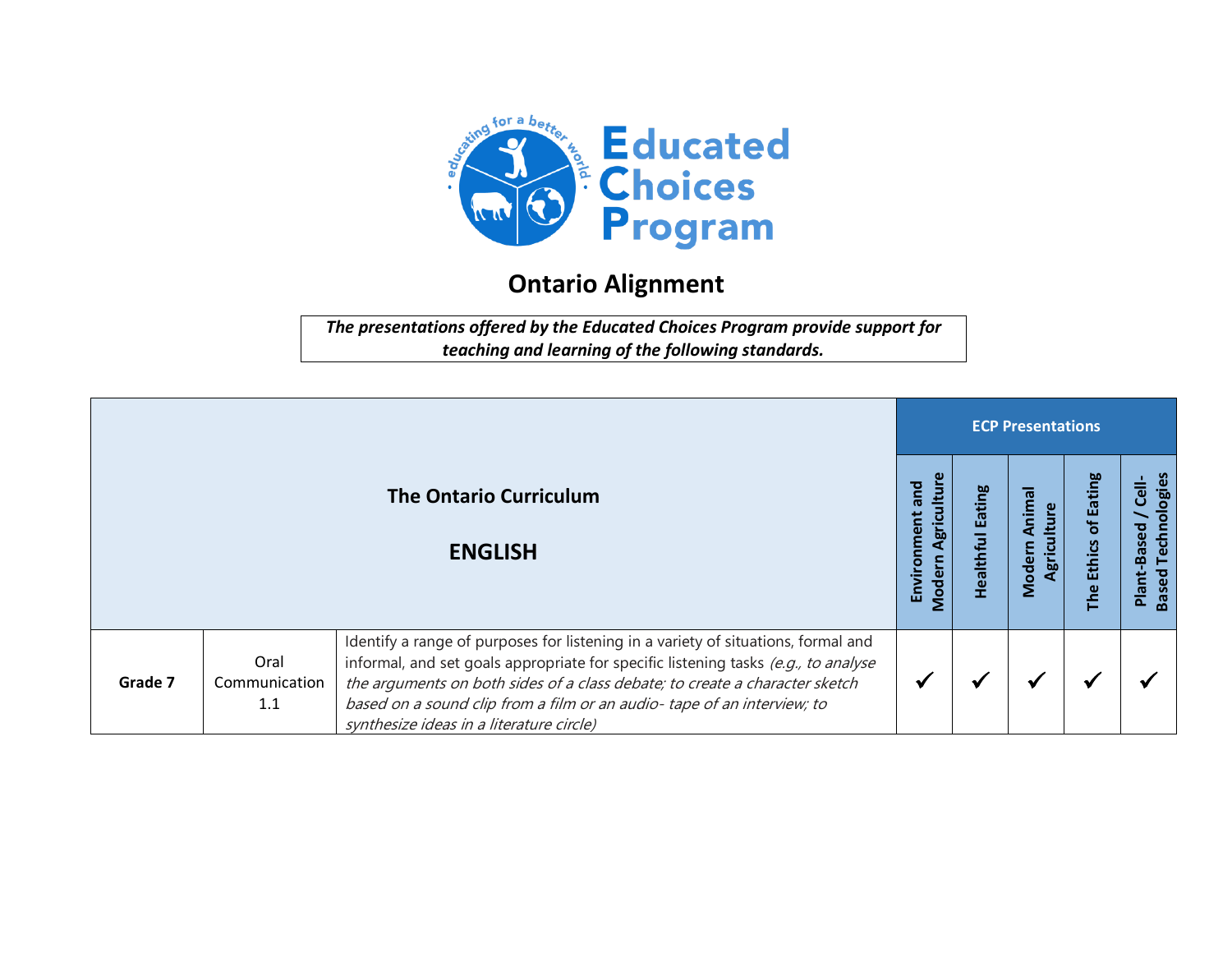|         | Oral<br>Communication<br>1.2 | demonstrate an understanding of appropriate listening behaviour by adapting<br>active listening strategies to suit a wide variety of situations, including work in<br>groups (e.g., take turns with- out interrupting or overlapping during a class<br>debate or panel discussion; ask questions to make connections to the ideas of<br>others; use vocal prompts in dialogue to express empathy, interest, and<br>personal regard: After an experience like that, I can imagine how you felt.) |  |  |  |
|---------|------------------------------|-------------------------------------------------------------------------------------------------------------------------------------------------------------------------------------------------------------------------------------------------------------------------------------------------------------------------------------------------------------------------------------------------------------------------------------------------------------------------------------------------|--|--|--|
|         | Oral<br>Communication<br>1.2 | identify a variety of listening comprehension strategies and use them<br>appropriately before, during, and after listening in order to understand and<br>clarify the meaning of increasingly complex or challenging oral texts                                                                                                                                                                                                                                                                  |  |  |  |
| Grade 7 | Oral<br>Communication<br>1.7 | Analyse oral texts in order to evaluate how effectively they communicate ideas,<br>opinions, themes, or experiences, and suggest possible improvements (e.g.,<br>listen to two sides of an argument in a debate, make a judgement, and<br>develop a personal position on the topic)                                                                                                                                                                                                             |  |  |  |
|         | Oral<br>Communication<br>1.8 | Explain the connection between a speaker's tone and the point of view or<br>perspective presented in oral texts (e.g., the reason why a speaker might<br>employ humour to present a serious theme)                                                                                                                                                                                                                                                                                              |  |  |  |
| Grade 8 | Oral<br>Communication<br>1.1 | Identify a range of purposes for listening in a variety of situations, formal and<br>informal, and set goals appropriate to specific listening tasks (e.g., to evaluate<br>the effectiveness of the arguments on both sides of a class debate on an<br>environmental, social, or global issue; to respond to feedback in peer<br>conferences and student/teacher conferences)                                                                                                                   |  |  |  |
|         | Oral<br>Communication<br>1.2 | Demonstrate an understanding of appropriate listening behaviour by<br>adapting active listening strategies to suit a wide variety of situations,<br>including work in groups (e.g., follow the conversation and make relevant<br>contributions in a group discussion; express interest in what is being said by<br>commenting and questioning)                                                                                                                                                  |  |  |  |
|         | Oral<br>Communication<br>1.9 | Identify a wide variety of presentation strategies used in oral texts, evaluate<br>their effectiveness, and suggest other strategies that might have been as<br>effective or more so (e.g., compare two oral presentations, with a focus on<br>the effectiveness of the presentation strategies used by each speaker)                                                                                                                                                                           |  |  |  |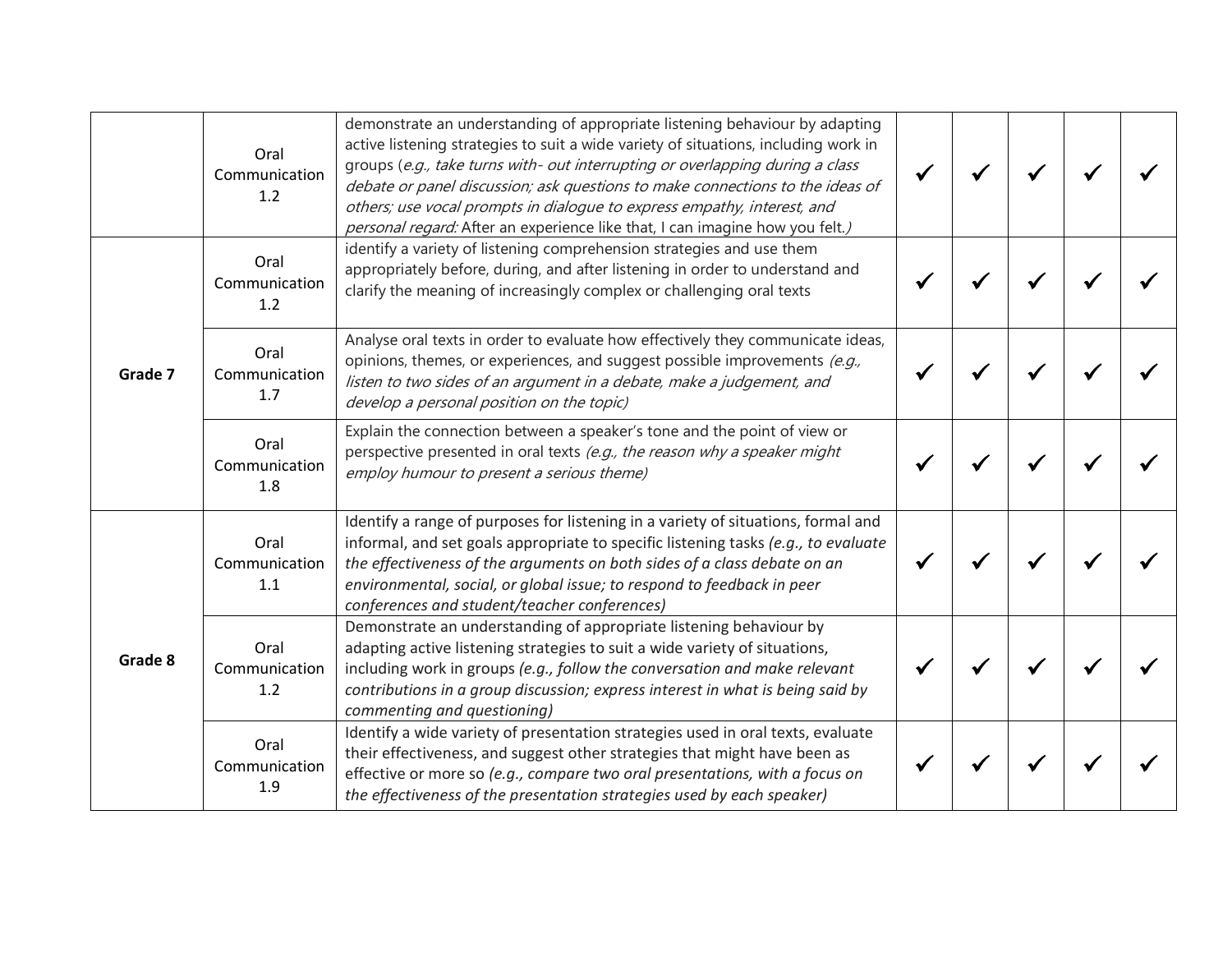| Grade 9:<br><b>Academic</b>                        | Oral<br>Communication<br>1.1 | Identify the purpose of several different listening tasks and set goals for<br>specific tasks (e.g., identify the purpose of the rhythm and sounds in a read-<br>aloud of a poem; identify the main ideas and significant supporting details in<br>a quest speaker's presentation; listen to both sides of a class debate in order<br>to clarify their own position)                                                                                          |  |  |  |
|----------------------------------------------------|------------------------------|---------------------------------------------------------------------------------------------------------------------------------------------------------------------------------------------------------------------------------------------------------------------------------------------------------------------------------------------------------------------------------------------------------------------------------------------------------------|--|--|--|
| Grade 9:<br>Academic<br>Grade 9:<br><b>Applied</b> | Oral<br>Communication<br>1.2 | identify and use several different active listening strategies when<br>participating in a variety of classroom interactions (e.g., ask questions to<br>show interest during a discussion about a poem; acknowledge the teacher's<br>feedback on drafts during a student-teacher writing conference; use culturally<br>appropriate body language and eye contact as a member of the audience<br>during another student's presentation)                         |  |  |  |
|                                                    | Oral<br>Communication<br>1.7 | Analyse both simple and complex oral texts, focusing on the ways in which<br>they communicate information, ideas, issues, and themes and influence the<br>listener's/viewer's response (e.g., analyse how the meaning of the poem is<br>reinforced through the use of choral reading elements; analyse how a guest<br>speaker uses humour to make the audience more receptive to his or her ideas)                                                            |  |  |  |
|                                                    | Oral<br>Communication<br>1.9 | Explain how several different presentation strategies are used in oral texts to<br>inform, persuade, or entertain (e.g., describe how the actor changes his voice<br>to arouse sympathy; examine the use of charts or statistics in a presentation<br>to establish credibility or authority; evaluate the use of a "hook" in an oral<br>presentation to intro- duce the topic and engage the interest of the audience,<br>and suggest alternative strategies) |  |  |  |
|                                                    | Oral<br>Communication<br>1.7 | Analyse oral texts, focusing on the ways in which they communicate<br>information, ideas, issues, and themes and influence the listener's/viewer's<br>response (e.g., analyse the ideas emphasized and the tone used in a public<br>service announcement about drinking and driving and suggest how these<br>elements might influence an audience; explain how a motivational speaker<br>gains the trust and inspires the hopes of his or her audience)       |  |  |  |
|                                                    | Oral<br>Communication<br>1.9 | identify how a few different presentation strategies are used in oral texts to<br>inform, persuade, or entertain (e.g., use of technology, inflection, pitch, level<br>of language, specialized vocabulary, humour, pauses, pace, repetition,<br>rhetorical devices, anecdotes)                                                                                                                                                                               |  |  |  |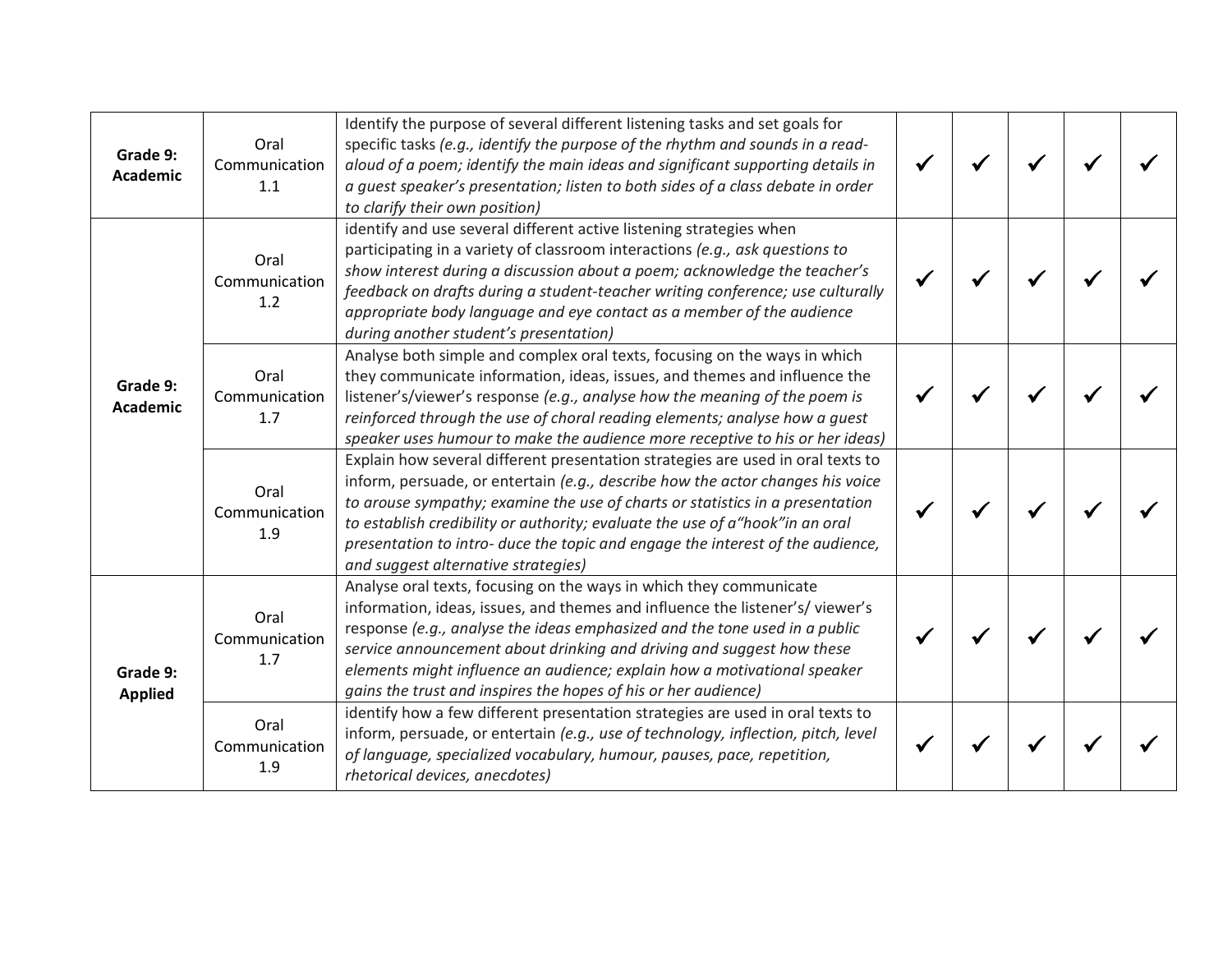| Grade 10:<br><b>Academic</b>                                | Oral<br>Communication<br>1.1 | Identify the purpose of a variety of listening tasks and set goals for specific<br>tasks (e.g., listen to a teacher read a prose selection aloud in order to identify<br>how the rhythm of the sentences enhances the mood; clarify and extend the<br>ideas of others in a class discussion; synthesize information from a quest<br>speaker's presentation)                                                                                                                                                                                                                                                        |  |  |  |
|-------------------------------------------------------------|------------------------------|--------------------------------------------------------------------------------------------------------------------------------------------------------------------------------------------------------------------------------------------------------------------------------------------------------------------------------------------------------------------------------------------------------------------------------------------------------------------------------------------------------------------------------------------------------------------------------------------------------------------|--|--|--|
| Grade 10:<br><b>Academic</b><br>Grade 10:<br><b>Applied</b> | Oral<br>Communication<br>1.2 | Select and use appropriate active listening strategies when participating in a<br>variety of classroom interactions (e.g., ask questions and respond to the ideas<br>of others during a class discussion about a short story; maintain attentiveness<br>and focus during a quest speaker's presentation)                                                                                                                                                                                                                                                                                                           |  |  |  |
|                                                             | Oral<br>Communication<br>1.7 | Analyse oral texts, including increasingly complex texts, focusing on the ways<br>in which they communicate information, ideas, issues, and themes and<br>influence the listener's/viewer's response (e.g., explain how a fellow student<br>has used a combination of personal anecdotes and research to support his or<br>her opinion in a presentation; review a radio news broadcast and examine the<br>effective use of" sound bites" to inform and engage the audience)                                                                                                                                       |  |  |  |
|                                                             | Oral<br>Communication<br>1.9 | Evaluate the effectiveness of a variety of presentation strategies used in oral<br>texts, including increasingly complex texts, and suggest other strategies that<br>could be used effectively (e.g., examine how body language and vocal<br>inflection enhance the delivery of a dramatic monologue; detect the use of<br>emotionally laden language to persuade the audience to accept a point of<br>view, and assess its effectiveness; evaluate the balance between the use of<br>multimedia slides and the performance of the speaker in order to assess the<br>effectiveness of the delivery of the message) |  |  |  |
|                                                             | Oral<br>Communication<br>1.1 | Identify the purpose of several different listening tasks and set goals for<br>specific tasks (e.g., listen to an oral presentation to determine the main ideas<br>and relevant supporting details; understand others' points of view during a<br>conversation; identify and understand two sides of a news story about an<br>Aboriginal issue or event)                                                                                                                                                                                                                                                           |  |  |  |
|                                                             | Oral<br>Communication<br>1.2 | Identify and use several different active listening strategies when<br>participating in a variety of classroom interactions (e.g., ask clarifying<br>questions during a guest speaker's presentation, when appropriate;<br>acknowledge others' ideas using appropriate body language and facial<br>expressions)                                                                                                                                                                                                                                                                                                    |  |  |  |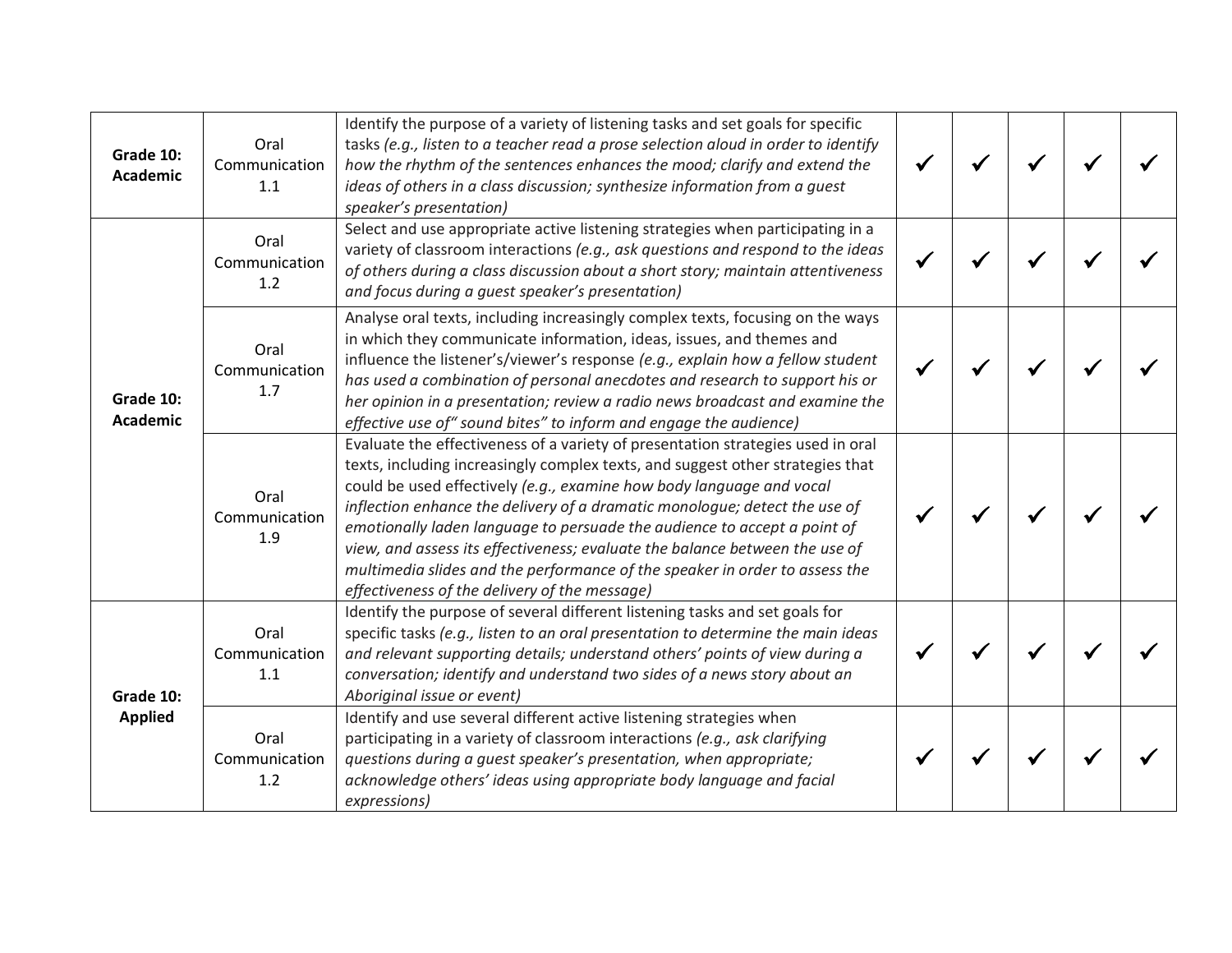|                                        | Oral<br>Communication<br>1.3 | Identify and use several different listening comprehension strategies before,<br>during, and after listening to understand both simple and complex oral texts<br>(e.g., prepare a note-taking template before listening to a guest speaker;<br>make notes to identify main ideas while listening; summarize an oral text for a<br>partner after listening)                                                                                                                                                                              |  |  |  |
|----------------------------------------|------------------------------|-----------------------------------------------------------------------------------------------------------------------------------------------------------------------------------------------------------------------------------------------------------------------------------------------------------------------------------------------------------------------------------------------------------------------------------------------------------------------------------------------------------------------------------------|--|--|--|
|                                        | Oral<br>Communication<br>1.1 | Identify the purpose of a range of listening tasks and set goals for specific<br>tasks (e.g., generate mental images during a dramatic reading in order to<br>describe the events; understand suggestions for improvement during a<br>student-teacher conference; understand and extend others' ideas in a small-<br>group discussion; take effective jot notes while listening to a short lecture)                                                                                                                                     |  |  |  |
| Grade 11:<br><b>University</b><br>Prep | Oral<br>Communication<br>1.2 | Select and use the most appropriate active listening strategies when<br>participating in a range of situations (e.g., formulate questions to ask a<br>presenter at the conclusion of a lecture; affirm and build on the ideas of<br>others in a book-club discussion; respond to a speaker's point of view while<br>showing respect for diversity of ideas, language, and culture)                                                                                                                                                      |  |  |  |
|                                        | Oral<br>Communication<br>1.7 | Analyse oral texts, including increasingly complex or difficult texts, focusing<br>on the ways in which they communicate information, ideas, issues, and<br>themes and influence the listener's/viewer's response (e.g., explain how a<br>speaker uses statistics and expert opinions to influence an audience; analyse<br>the use of figurative language to establish tone and mood in an audiobook<br>excerpt; compare the tones and ideas evident in the investiture speeches of<br>the current Governor General and a previous one) |  |  |  |
|                                        | Oral<br>Communication<br>1.8 | Identify and analyse the perspectives and/or biases evident in oral texts,<br>including increasingly complex or difficult texts, and comment with growing<br>understanding on any questions they may raise about beliefs, values, identity,<br>and power (e.g., track the opinions of one character in a play and comment<br>on any change that occurs; explain the point of view of a speaker on a<br>controversial topic)                                                                                                             |  |  |  |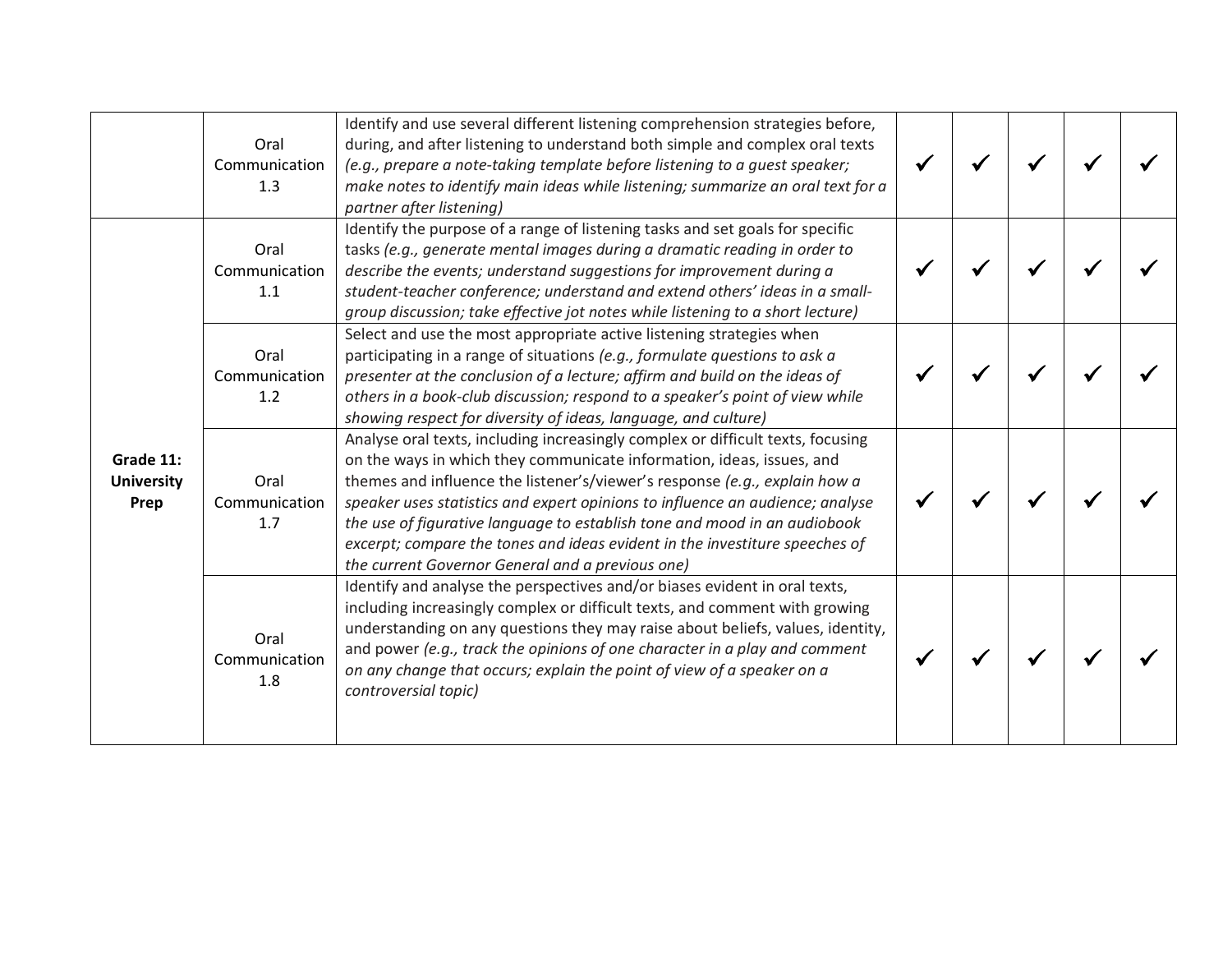| Grade 11:<br><b>College Prep</b> | Oral<br>Communication<br>1.1 | Identify the purpose of a variety of listening tasks and set goals for specific<br>tasks (e.g., understand course selection procedures after listening to a<br>guidance presentation; gather information on a topic of personal interest by<br>con- ducting an interview; understand a presentation that includes business or<br>technical language; listen to a writing partner's read-aloud of an essay in<br>order to express an opinion or offer constructive advice)                         |  |  |  |
|----------------------------------|------------------------------|---------------------------------------------------------------------------------------------------------------------------------------------------------------------------------------------------------------------------------------------------------------------------------------------------------------------------------------------------------------------------------------------------------------------------------------------------------------------------------------------------|--|--|--|
| Grade 11:<br><b>College Prep</b> | Oral<br>Communication<br>1.2 | Select and use appropriate active listening strategies when participating in a<br>variety of classroom interactions (e.g., stay on topic during a class discussion;<br>respond to a quest speaker with appropriate empathy and interest; ask<br>questions during a student-teacher conference to clarify the teacher's<br>suggestions for essay revisions)                                                                                                                                        |  |  |  |
|                                  | Oral<br>Communication<br>1.4 | Identify the important information and ideas in oral texts, including<br>increasingly complex texts, in a variety of ways (e.g., write a summary of the<br>main ideas in an oral text; cite examples from an oral text to support personal<br>opinions<br>in a small-group discussion; create a poster about workplace safety after<br>listening to a presentation on the topic)                                                                                                                  |  |  |  |
|                                  | Oral<br>Communication<br>1.6 | Extend understanding of oral texts, including increasingly complex texts, by<br>making connections between the ideas in them and personal knowledge,<br>experience, and insights; other texts; and the world around them (e.g., assess<br>other speakers' ideas in relation to their own and consider modifying their<br>own ideas in response; share observations on thematic connections between<br>oral texts during a small-group "Place Mat" activity)                                       |  |  |  |
|                                  | Oral<br>Communication<br>1.8 | Identify and analyse the perspectives and/or biases evident in oral texts,<br>including increasingly complex texts, and comment on any questions they<br>may raise about beliefs, values, identity, and power (e.g., listen for bias in<br>radio broadcasts or in television comedy shows; explain how an oral<br>presentation on a controversial topic helped change their perspective on the<br>topic; identify points that are relevant to a speaker's argument but have not<br>been included) |  |  |  |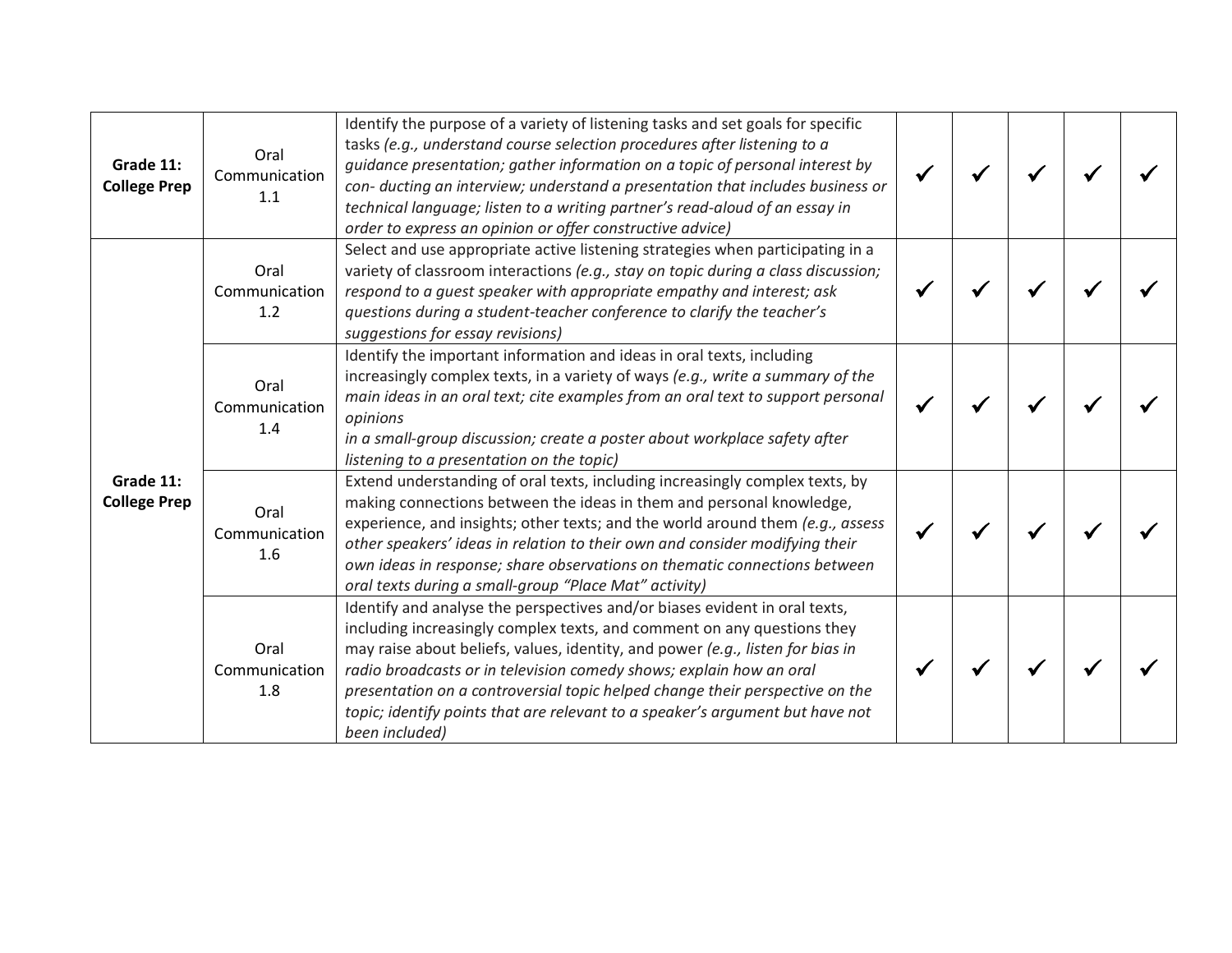| Grade 11:<br>Workplace<br>Prep         | Oral<br>Communication<br>1.1 | Identify the purpose of several different listening tasks and set goals for<br>specific tasks (e.g., listen to the ideas of others in order to clarify their own<br>opinion; ask questions appropriately during discussions to acquire new<br>knowledge; listen to a customer's complaints in a role play in order to be able<br>to respond appropriately; listen to a presentation about a co-op placement in<br>order to understand what would be expected of them during the placement)                      |  |  |  |
|----------------------------------------|------------------------------|-----------------------------------------------------------------------------------------------------------------------------------------------------------------------------------------------------------------------------------------------------------------------------------------------------------------------------------------------------------------------------------------------------------------------------------------------------------------------------------------------------------------|--|--|--|
|                                        | Oral<br>Communication<br>1.2 | Identify and use several different active listening strategies when<br>participating in a variety of classroom interactions (e.g., respond to a<br>speaker's opinion while showing respect for diversity of ideas, language, and<br>culture; demonstrate under-standing of when to speak, when to listen, and<br>how much to say; use verbal or non-verbal responses to indicate interest or an<br>opinion)                                                                                                     |  |  |  |
| Grade 11:<br>Workplace<br>Prep         | Oral<br>Communication<br>1.7 | Analyse both simple and complex oral texts, focusing on the ways in which<br>they communicate information, ideas, issues, and themes and influence the<br>listener's/viewer's response (e.g., examine and compare the strategies that<br>candidates running for school council use in their speeches to promote<br>themselves; examine the techniques used in radio infomercials to entertain<br>and inform)                                                                                                    |  |  |  |
|                                        | Oral<br>Communication<br>1.8 | Identify the perspectives and/or biases evident in both simple and complex<br>oral texts and comment on any questions they may raise about beliefs,<br>values, identity, and power (e.g., compare the use of stereotypes in two<br>comedy routines; compare recordings of the same song by a male and a<br>female artist)                                                                                                                                                                                       |  |  |  |
| Grade 12:<br><b>University</b><br>Prep | Oral<br>Communication<br>1.6 | Extend understanding of oral texts, including complex and challenging texts,<br>by making insightful connections between the ideas in them and personal<br>knowledge, experience, and insights; other texts; and the world around them<br>(e.g., actively listen to arguments in a debate in order to refute others'<br>interpretations; listen to an advertising campaign in order to detect any<br>flawed logic; compare two oral biographies on the same celebrity to modify<br>any personal preconceptions) |  |  |  |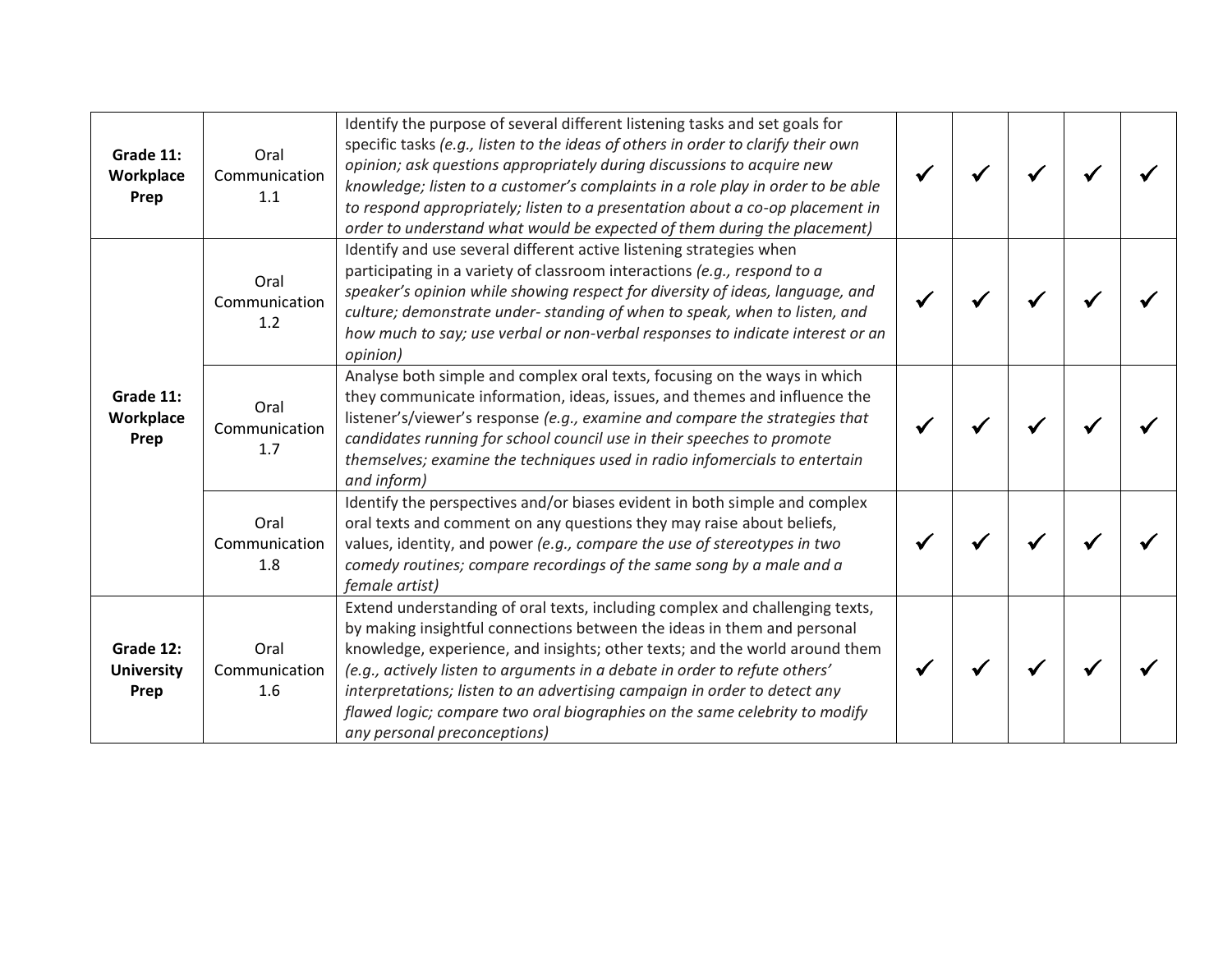|                                        | Oral<br>Communication<br>1.7 | Analyse oral texts, including complex and challenging texts, focusing on the<br>ways in which they communicate information, ideas, issues, and themes and<br>influence the listener's/viewer's response (e.g., evaluate how the participants<br>in an expert panel discussion establish authority and credibility; debate how<br>successful the panel was in informing its audience about the topic discussed;<br>listen to two similar speeches and compare the organization and effectiveness                                                                                    |  |  |  |
|----------------------------------------|------------------------------|------------------------------------------------------------------------------------------------------------------------------------------------------------------------------------------------------------------------------------------------------------------------------------------------------------------------------------------------------------------------------------------------------------------------------------------------------------------------------------------------------------------------------------------------------------------------------------|--|--|--|
| Grade 12:<br><b>University</b><br>Prep | Oral<br>Communication<br>1.8 | of information, entertaining qualities, and persuasive techniques)<br>Identify and analyse in detail the perspectives and/or biases evident in oral<br>texts, including complex and challenging texts, commenting with<br>understanding and increasing insight on any questions they may raise about<br>beliefs, values, identity, and power (e.g., compare and analyse the meaning in<br>the songs of several hip- hop artists; analyse the perspectives of various<br>participants on an expert panel about global warming)                                                      |  |  |  |
| Grade 12:<br><b>College Prep</b>       | Oral<br>Communication<br>1.6 | Extend understanding of oral texts, including increasingly complex or difficult<br>texts, by making effective connections between the ideas in them and<br>personal knowledge, experience, and insights; other texts; and the world<br>around them (e.g., use a Think/Pair/Share activity to clarify and expand their<br>understanding of the topic; explain how an oral text has given a new<br>perspective to a previous personal experience or helped them develop new<br>insights; compare the main ideas presented by a speaker with research they<br>have done on the topic) |  |  |  |
|                                        | Oral<br>Communication<br>1.7 | Analyse oral texts, including increasingly complex or difficult texts, focusing<br>on the ways in which they communicate information, ideas, issues, and<br>themes and influence the listener's/viewer's response (e.g., compare the<br>content and delivery of two speeches by award winners on a music or film<br>award show; examine the use of repetition of information in radio<br>advertisements to persuade the audience; identify the strengths and<br>weaknesses of the arguments given in a student presentation)                                                       |  |  |  |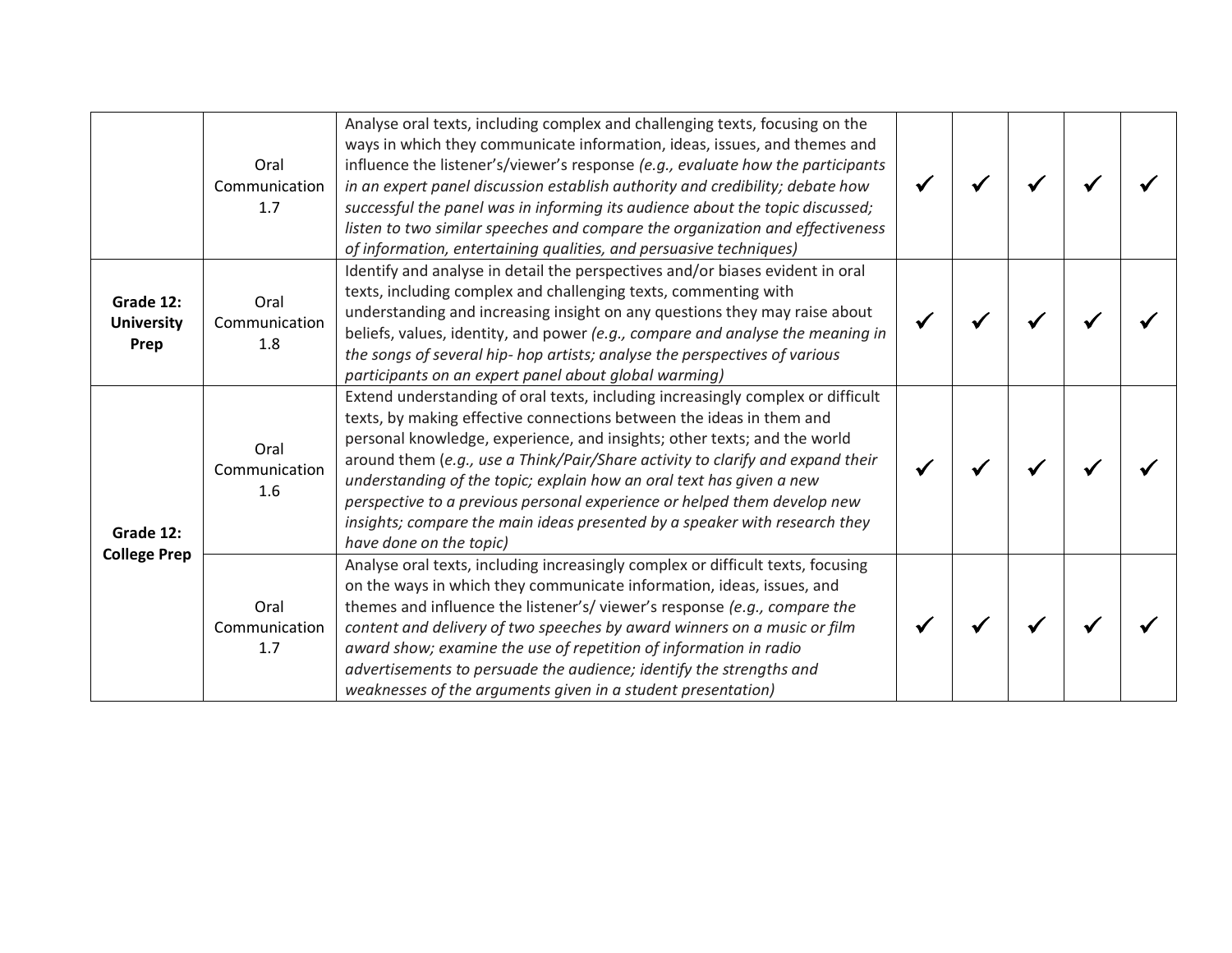|                                | Oral<br>Communication<br>1.8 | Identify and analyse the perspectives and/or biases evident in oral texts,<br>including increasingly complex or difficult texts, and comment with growing<br>understanding on any questions they may raise about beliefs, values, identity,<br>and power (e.g., compare the contents and perspectives of their peers'<br>speeches during a class debate; assess how viewpoints about a local<br>community or social issue are presented by a television panel; analyse the<br>values that are conveyed in radio sports broadcasts)                                                                                       |  |  |  |
|--------------------------------|------------------------------|--------------------------------------------------------------------------------------------------------------------------------------------------------------------------------------------------------------------------------------------------------------------------------------------------------------------------------------------------------------------------------------------------------------------------------------------------------------------------------------------------------------------------------------------------------------------------------------------------------------------------|--|--|--|
| Grade 12:<br>Workplace<br>Prep | Oral<br>Communication<br>1.2 | Select and use appropriate active listening strategies when participating in a<br>variety of classroom interactions (e.g., apply verbal and non-verbal cues while<br>listening; use body language that sustains, encourages, and facilitates<br>discussion; make notes to record key points during a speech)                                                                                                                                                                                                                                                                                                             |  |  |  |
| Grade 12:<br>Workplace<br>Prep | Oral<br>Communication<br>1.6 | Extend understanding of oral texts, including increasingly complex texts, by<br>making connections between the ideas in them and personal knowledge,<br>experience, and insights; other texts; and the world around them (e.g., listen<br>to the dialogue in a video of a workplace situation to compare the quality of<br>the employee/employer communication with their own experiences in the<br>workplace; explain how the ideas in an oral text relate to a social issue in the<br>local community; discuss, with a partner, similarities and differences between<br>the ideas in an oral text and their own ideas) |  |  |  |
|                                | Oral<br>Communication<br>1.7 | Analyse oral texts, including increasingly complex texts, focusing on the ways<br>in which they communicate information, ideas, issues, and themes and<br>influence the listener's/viewer's response (e.g., examine the informative and<br>persuasive aspects of an army recruitment video; compare the lyrics used in<br>commercials for two different popular soft drinks to understand how they<br>influence the audience)                                                                                                                                                                                            |  |  |  |
|                                | Oral<br>Communication<br>1.8 | Identify and analyse the perspectives and/or biases evident in oral texts,<br>including increasingly complex oral texts, and comment on any questions<br>they may raise about beliefs, values, identity, and power (e.g., identify people<br>and perspectives not represented in popular network talk shows; analyse<br>infomercial testimonials; analyse the campaign speeches of student council<br>candidates)                                                                                                                                                                                                        |  |  |  |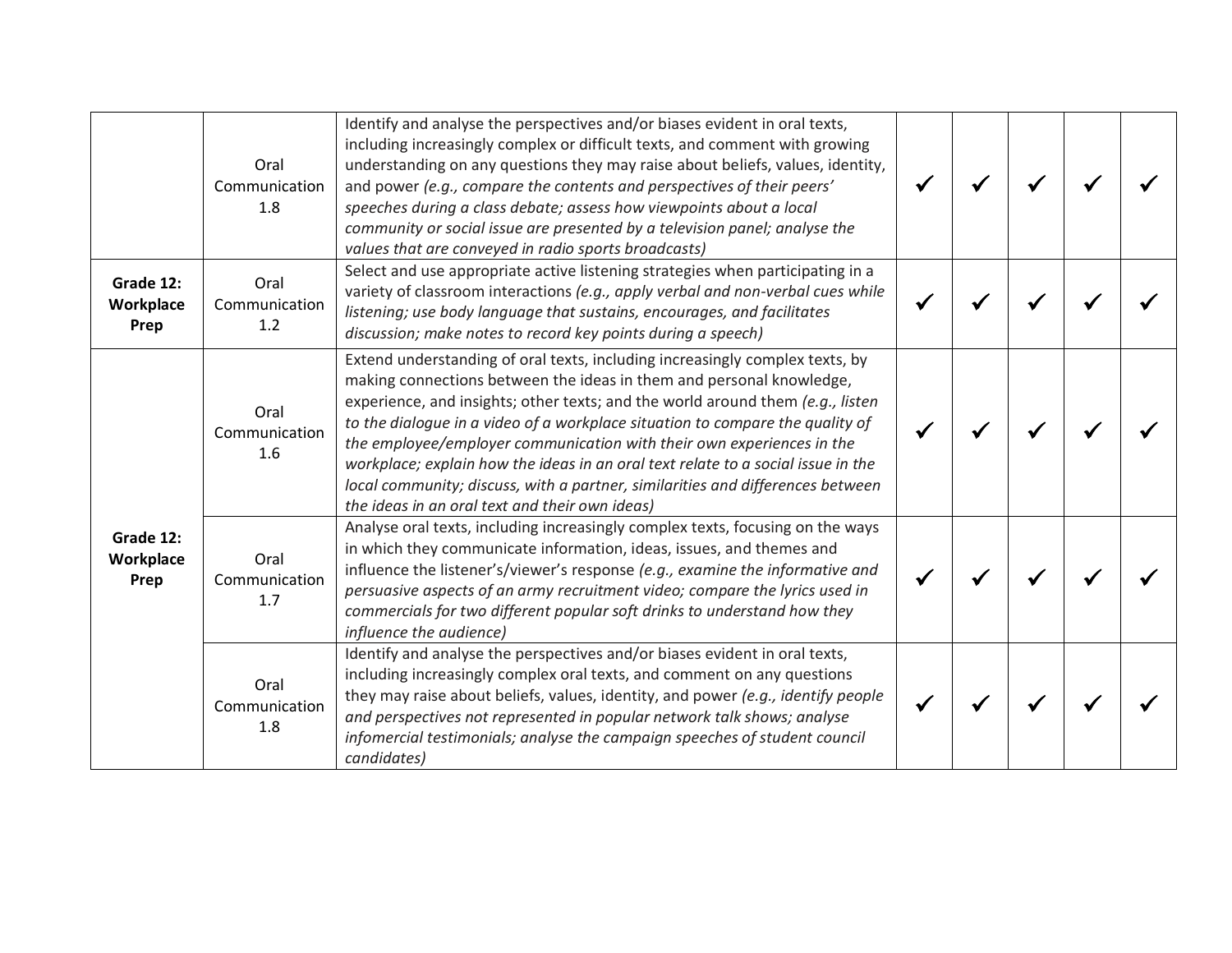|         |                                          |                                                                                                                                                                                                                                                                                                                                                      | <b>ECP Presentations</b>                |                   |                                |                                            |                                                  |  |  |  |
|---------|------------------------------------------|------------------------------------------------------------------------------------------------------------------------------------------------------------------------------------------------------------------------------------------------------------------------------------------------------------------------------------------------------|-----------------------------------------|-------------------|--------------------------------|--------------------------------------------|--------------------------------------------------|--|--|--|
|         |                                          | <b>The Ontario Curriculum</b><br><b>HEALTH AND PHYSICAL EDUCATION</b>                                                                                                                                                                                                                                                                                | Modern Agricultur<br>pue<br>Environment | ating<br>ealthful | Anima<br>Agriculture<br>Modern | <b>Eating</b><br>đ<br><b>Ethics</b><br>The | sed Technologies<br>$\frac{1}{C}$<br>Plant-Based |  |  |  |
| Grade 7 | <b>Personal Skills</b><br>1.1            | Use self-awareness and self-monitoring skills to help them understand their<br>strengths and needs, take responsibility for their actions, recognize sources of<br>stress, and monitor their own progress, as they participate in physical activities,<br>develop movement competence,<br>and acquire knowledge and skills related to healthy living |                                         |                   |                                |                                            |                                                  |  |  |  |
|         | Critical and<br>Creative<br>Thinking 1.5 | Use a range of critical and creative thinking skills and processes to assist them<br>in making connections, planning and setting goals, analyzing and solving<br>problems, making decisions, and evaluating their choices in connection with<br>learning in health and physical education.                                                           |                                         |                   |                                |                                            |                                                  |  |  |  |

Г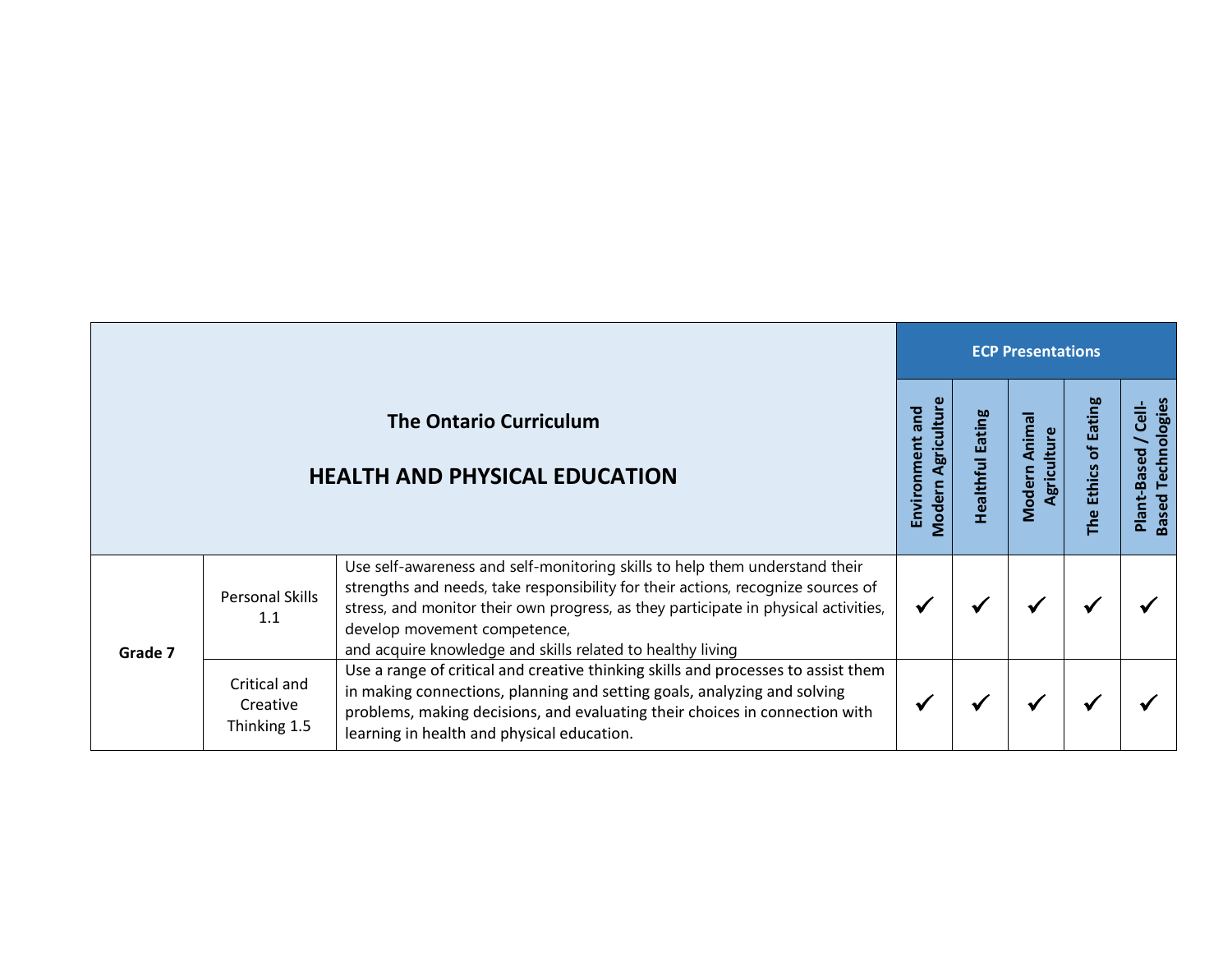|         | <b>Healthy Eating</b><br>C <sub>2.1</sub> | Demonstrate the ability to make healthier food choices, using information<br>about the role that different foods play as contributing or preventive factors in<br>a variety of health disorders (e.g., cancer, Type 2 diabetes, cardiovascular<br>disease, obesity, food allergies and anaphylaxis, tooth decay, osteoporosis)                                                                                                                  |  |  |  |
|---------|-------------------------------------------|-------------------------------------------------------------------------------------------------------------------------------------------------------------------------------------------------------------------------------------------------------------------------------------------------------------------------------------------------------------------------------------------------------------------------------------------------|--|--|--|
|         | <b>Healthy Eating</b><br>C3.1             | Demonstrate an understanding of personal and external factors that affect<br>people's food choices and eating routines (e.g., personal: likes and dislikes,<br>busy schedules, food allergies or sensitivities, personal values, cultural<br>practices or teachings; external: family budget, cost of foods, type of food<br>available at home, at school, or in the community), and identify ways of<br>encouraging healthier eating practices |  |  |  |
| Grade 8 | <b>Personal Skills</b><br>1.1             | Use self-awareness and self-monitoring skills to help them understand their<br>strengths and needs, take responsibility for their actions, recognize sources of<br>stress, and monitor their own progress, as they participate in various physical<br>activities, develop movement competence, and acquire knowledge and skills<br>related to healthy living                                                                                    |  |  |  |
|         | <b>Personal Skills</b><br>1.3             | Communicate effectively, using verbal or non-verbal means, as appropriate,<br>and interpret information accurately as they participate in physical activities,<br>develop movement competence, and acquire knowledge and skills related to<br>healthy living. (e.g., Healthy Living: make adjustments to suit particular<br>audiences – parents, peers, younger students, community members – when<br>communicating healthy eating).            |  |  |  |
| Grade 8 | Critical and<br>Creative<br>Thinking 1.5  | Use a range of critical and creative thinking skills and processes to assist them<br>in making connections, planning and setting goals, analyzing and solving<br>problems, making decisions, and evaluating their choices in connection with<br>learning in health and physical education.                                                                                                                                                      |  |  |  |
|         | <b>Healthy Eating</b><br>C2.1             | Evaluate personal food choices on the basis of a variety of criteria, including<br>serving size, nutrient content, energy value, and ingredients (e.g., fats,<br>carbohydrates, protein, vitamins and minerals, calories, additives, allergens),<br>preparation method, and other factors that can affect health and well-being                                                                                                                 |  |  |  |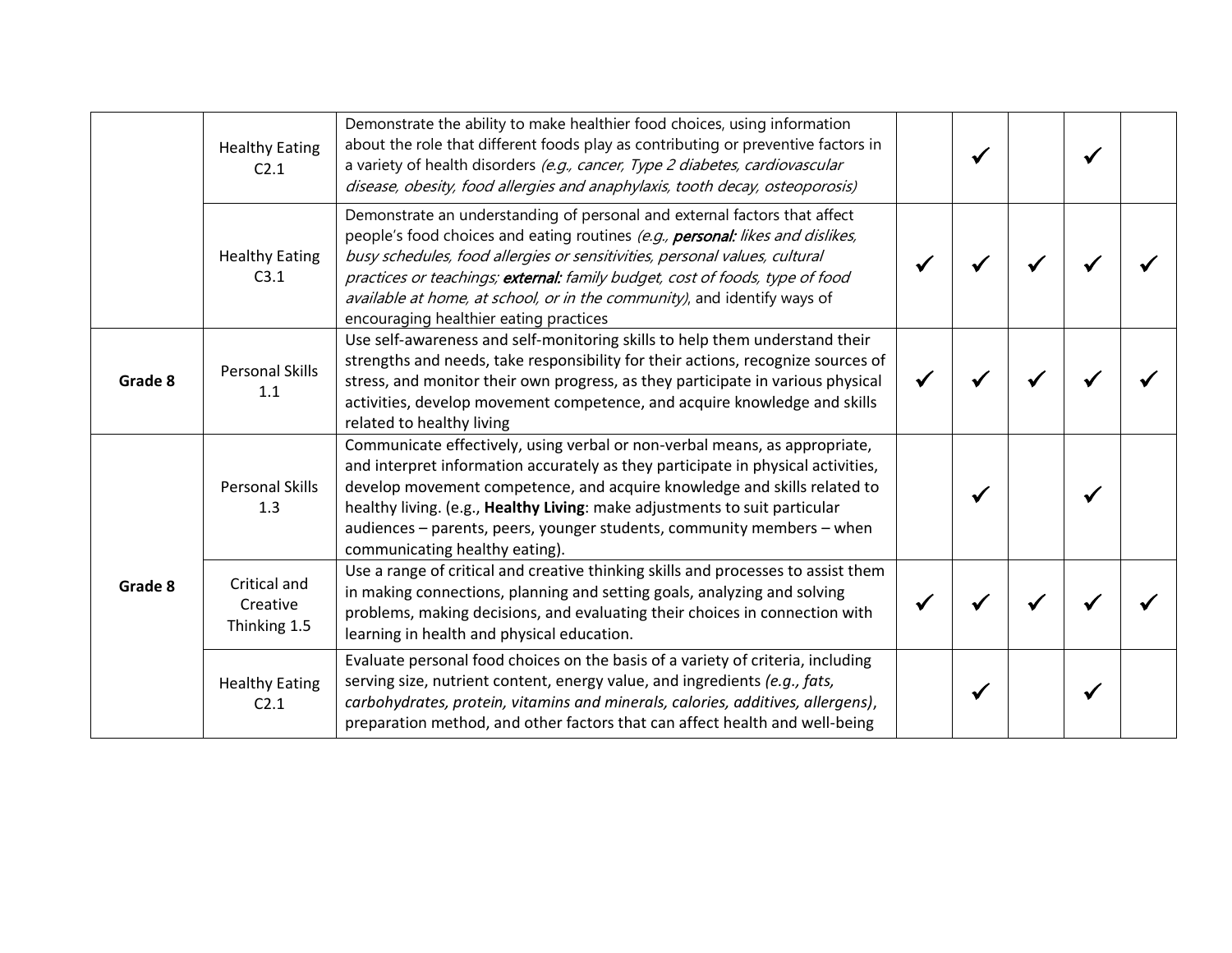|         | <b>Healthy Eating</b><br>C3.1            | Identify strategies for promoting healthy eating within the school, home, and<br>community (e.g., implementing school healthy food policies, launching<br>healthy-eating campaigns, choosing healthy food items to sell in fundraising<br>campaigns, getting involved in family meal planning, learning food<br>preparation skills, urging local restaurants to highlight healthy food choices)                                                                                                                                                                |  |  |  |
|---------|------------------------------------------|----------------------------------------------------------------------------------------------------------------------------------------------------------------------------------------------------------------------------------------------------------------------------------------------------------------------------------------------------------------------------------------------------------------------------------------------------------------------------------------------------------------------------------------------------------------|--|--|--|
| Grade 9 | <b>Personal Skills</b><br>1.1            | Use self-awareness and self-monitoring skills to help them understand their<br>strengths and needs, recognize sources of stress, take responsibility for their<br>actions, and monitor their own progress as they participate in physical<br>activities, develop movement competence, and acquire knowledge and skills<br>related to healthy living (e.g., Healthy Living: describe the importance of<br>understanding their personal strengths and values and using this<br>understanding to guide them in making thoughtful decisions about their<br>health) |  |  |  |
|         | Interpersonal<br>Skills 1.4              | Apply relationship and social skills as they participate in physical activities,<br>develop movement competence, and acquire knowledge and skills related to<br>healthy living to help them interact positively with others, build healthy<br>relationships, and become effective group or team members (e.g., Healthy<br>Living: describe strategies that can help them make healthy and affordable<br>food choices when their friends prefer eating at fast-food restaurants).                                                                               |  |  |  |
| Grade 9 | Critical and<br>Creative<br>Thinking 1.5 | Use a range of critical and creative thinking skills and processes to assist them<br>in making connections, planning and setting goals, analyzing and solving<br>problems, making decisions, and evaluating their choices in connection with<br>learning in health and physical education (e.g., Healthy Living: describe<br>strategies, such as planning in advance, weighing pros and cons, or<br>considering consequences, that they can use to make decisions in a variety of<br>situations.                                                               |  |  |  |
|         | <b>Healthy Eating</b><br>C1.1            | Explain how active living and healthy eating contribute to a person's physical<br>health and mental, emotional, and spiritual well-being, and describe the bene<br>ts of a holistic approach to health (e.g., provides more energy, helps body<br>develop to full physical potential, increases self-esteem)                                                                                                                                                                                                                                                   |  |  |  |
|         | <b>Healthy Eating</b><br>C2.1            | Apply their knowledge of basic nutrition principles and healthy eating<br>practices (e.g., relating food intake to activity level, ensuring their diet<br>includes foods from all food groups in Canada's Food Guide, using healthy<br>preparation methods) to develop a healthy eating plan                                                                                                                                                                                                                                                                   |  |  |  |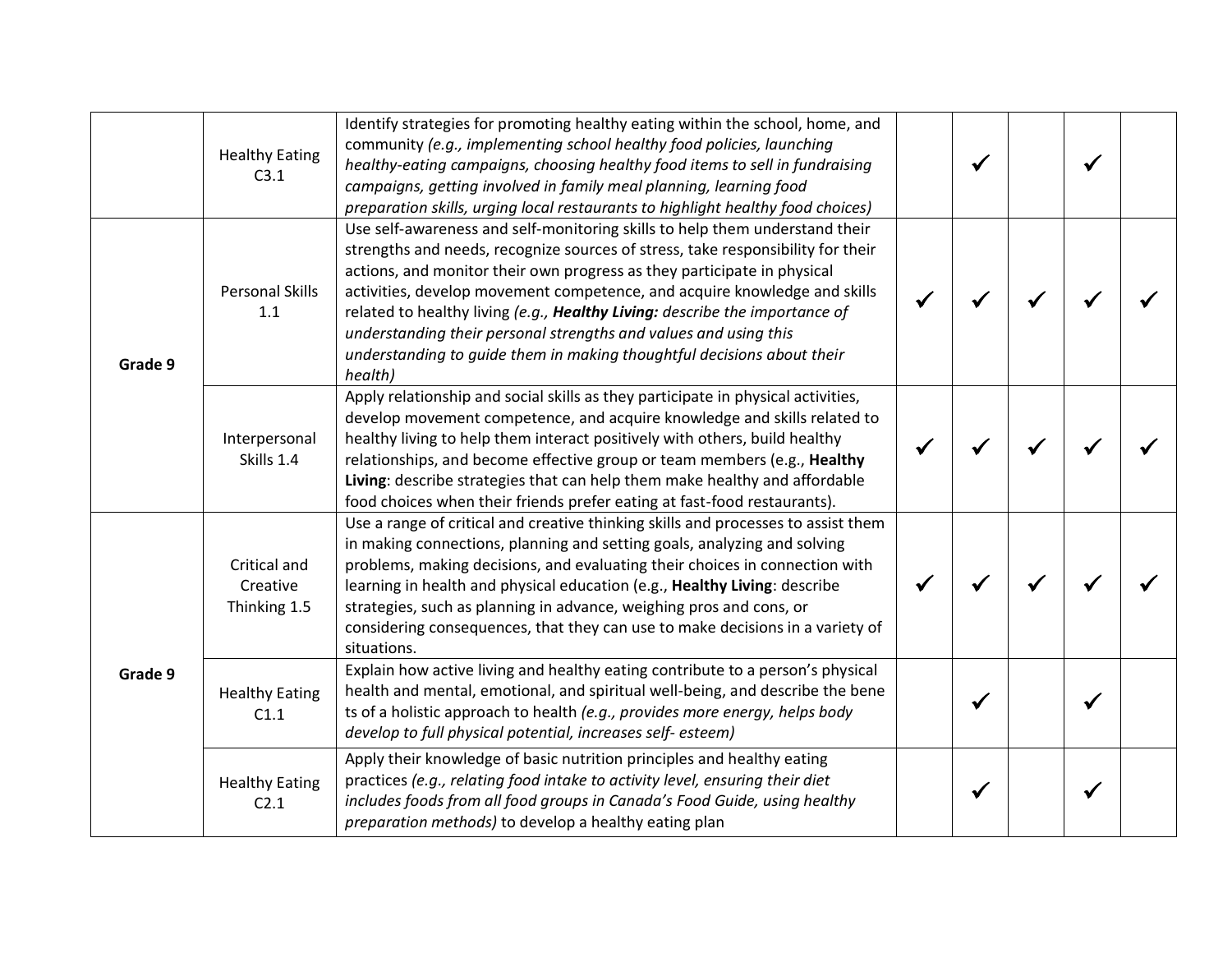|          | <b>Healthy Eating</b><br>C3.1             | Analyse the influence of social and environmental factors on food and<br>beverage choices (e.g., financial status, culture, religion, media influence,<br>peer influence, family food traditions, accessibility of different kinds of food,<br>restaurant choices, proximity to where food was produced, environmental<br>impact of food production methods)                                                                                                                             |  |  |  |
|----------|-------------------------------------------|------------------------------------------------------------------------------------------------------------------------------------------------------------------------------------------------------------------------------------------------------------------------------------------------------------------------------------------------------------------------------------------------------------------------------------------------------------------------------------------|--|--|--|
| Grade 10 | Critical and<br>Creative<br>Thinking 1.5  | Use a range of critical and creative thinking skills and processes to assist them<br>in making connections, planning and setting goals, analyzing and solving<br>problems, making decisions, and evaluating their choices in connection with<br>learning in health and physical education (e.g., Healthy Living: describe how<br>current dietary trends could influence their food choices, and explain the<br>implications of these choices for healthy development and active living). |  |  |  |
|          | <b>Healthy Eating</b><br>C <sub>2.1</sub> | Explain how their knowledge of physical and emotional factors that influence<br>personal eating habits (e.g., level of physical activity, physical stage of<br>development, hunger and satiety cues from their bodies, food allergies and<br>sensitivities, hydration and nutritional needs, body image, peer and family<br>influence, stress) can be applied to making healthy eating choices                                                                                           |  |  |  |
|          | <b>Healthy Eating</b><br>C2.2             | Assess the nutritional implications of a variety of dietary choices, including<br>those reflecting current dietary trends, and explain how they can make<br>personal choices that will provide the nutritional requirements for a healthy,<br>active life                                                                                                                                                                                                                                |  |  |  |
| Grade 10 | <b>Making Healthy</b><br>Choices C2.3     | Demonstrate the ability to analyse situations involving conflict within oneself<br>(e.g., moral and ethical struggles, decision-making problems)                                                                                                                                                                                                                                                                                                                                         |  |  |  |
|          | <b>Healthy Eating</b><br>C3.1             | Demonstrate an understanding of how they, as consumers, can have an<br>impact on food and beverage choices at school and in the community (e.g.,<br>promoting availability of healthy choices in restaurant and cafeteria menus<br>and in grocery stores, raising awareness of ethical and environmental<br>considerations related to food choices)                                                                                                                                      |  |  |  |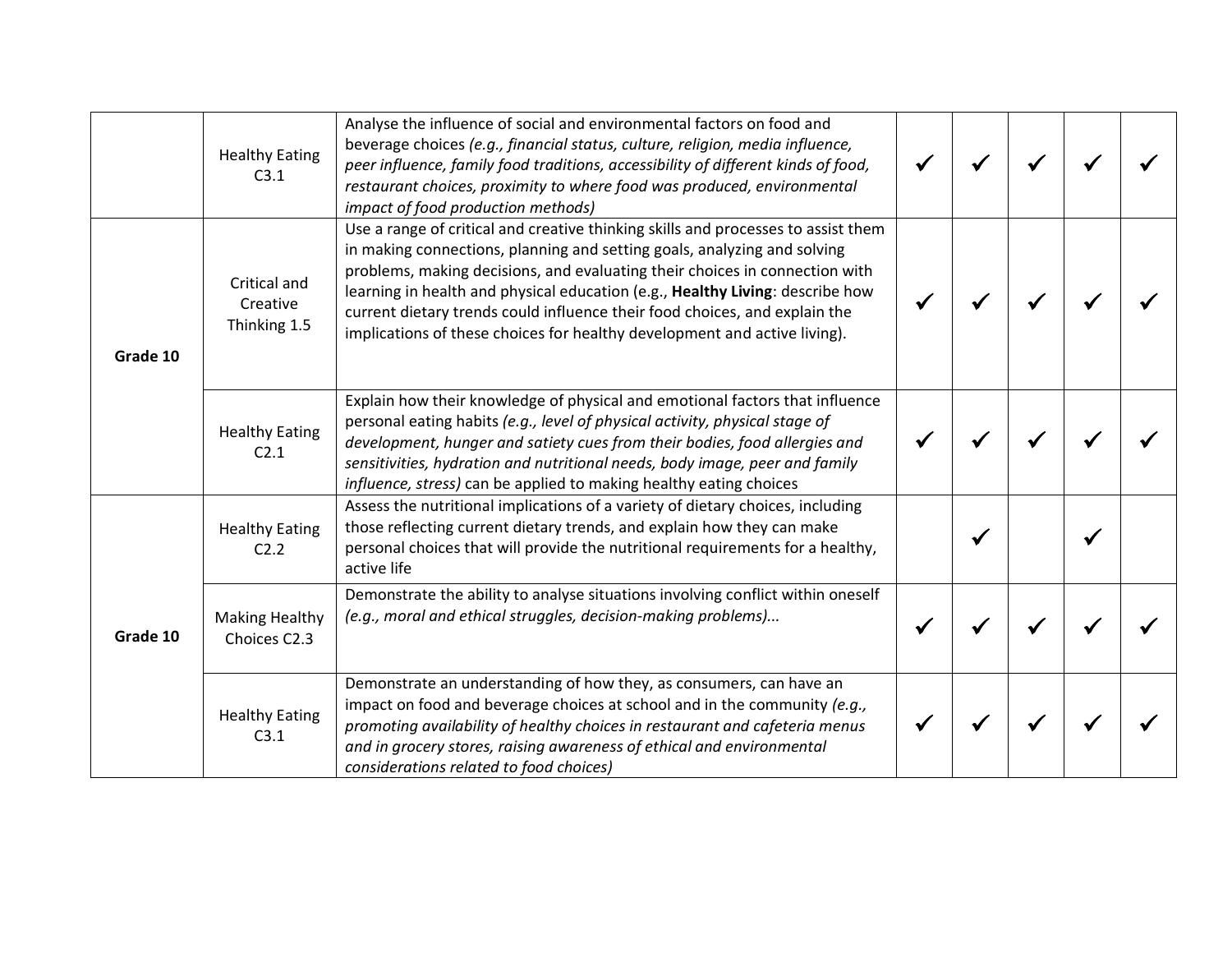| Grade 11                         | <b>Personal Skills</b><br>1.1            | Use self-awareness and self-monitoring skills to help them understand their<br>strengths and needs, recognize sources of stress, take responsibility for their<br>actions, and monitor their own progress as they participate in physical<br>activities, develop movement competence, and acquire knowledge and skills<br>related to healthy living (e.g., Healthy Living: explain how some of their<br>choices and behaviours can keep them safe and how others can put them at<br>higher risk of injury or death)                                                                                                           |  |  |  |
|----------------------------------|------------------------------------------|-------------------------------------------------------------------------------------------------------------------------------------------------------------------------------------------------------------------------------------------------------------------------------------------------------------------------------------------------------------------------------------------------------------------------------------------------------------------------------------------------------------------------------------------------------------------------------------------------------------------------------|--|--|--|
|                                  | Critical and<br>Creative<br>Thinking 1.5 | Use a range of critical and creative thinking skills and processes to assist them<br>in making connections, planning and setting goals, analyzing and solving<br>problems, making decisions, and evaluating their choices in connection with<br>learning in health and physical education (e.g., Healthy Living: explain how<br>current issues related to food might influence a person's food choices;<br>identify proactive measures and supports that could assist them in making<br>decisions related to their reproductive, sexual, and overall health).                                                                 |  |  |  |
|                                  | <b>Healthy Eating</b><br>C1.1            | Describe the impact of various diseases and health conditions (e.g., Crohn's<br>disease, celiac disease, diabetes, cancer, anemia, allergies and food<br>sensitivities, vitamin deficiency) on nutrient requirements, food choices, and<br>meal planning                                                                                                                                                                                                                                                                                                                                                                      |  |  |  |
| Grade 11                         | <b>Healthy Eating</b><br>C3.1            | Identify current issues that involve food either directly or indirectly (e.g.,<br>issues involving food safety or quality, such as pesticide use, genetic<br>modification of crops, the sale of non-pasteurized milk products; issues<br>involving food marketing and advertising; environmental issues, such as<br>climate change, packaging and waste reduction, water pollution, biodiversity,<br>long-range transportation of food; issues involving agricultural practices, such<br>as humane treatment of animals, labour and trading practices), and explain<br>how healthy eating choices are related to these issues |  |  |  |
| Grade 11:<br><b>College Prep</b> | Determinants of<br>Health A1.3           | Explain how personal health practices, health knowledge, and healthy<br>behaviours and attitudes contribute to the protection and improvement of an<br>individual's health                                                                                                                                                                                                                                                                                                                                                                                                                                                    |  |  |  |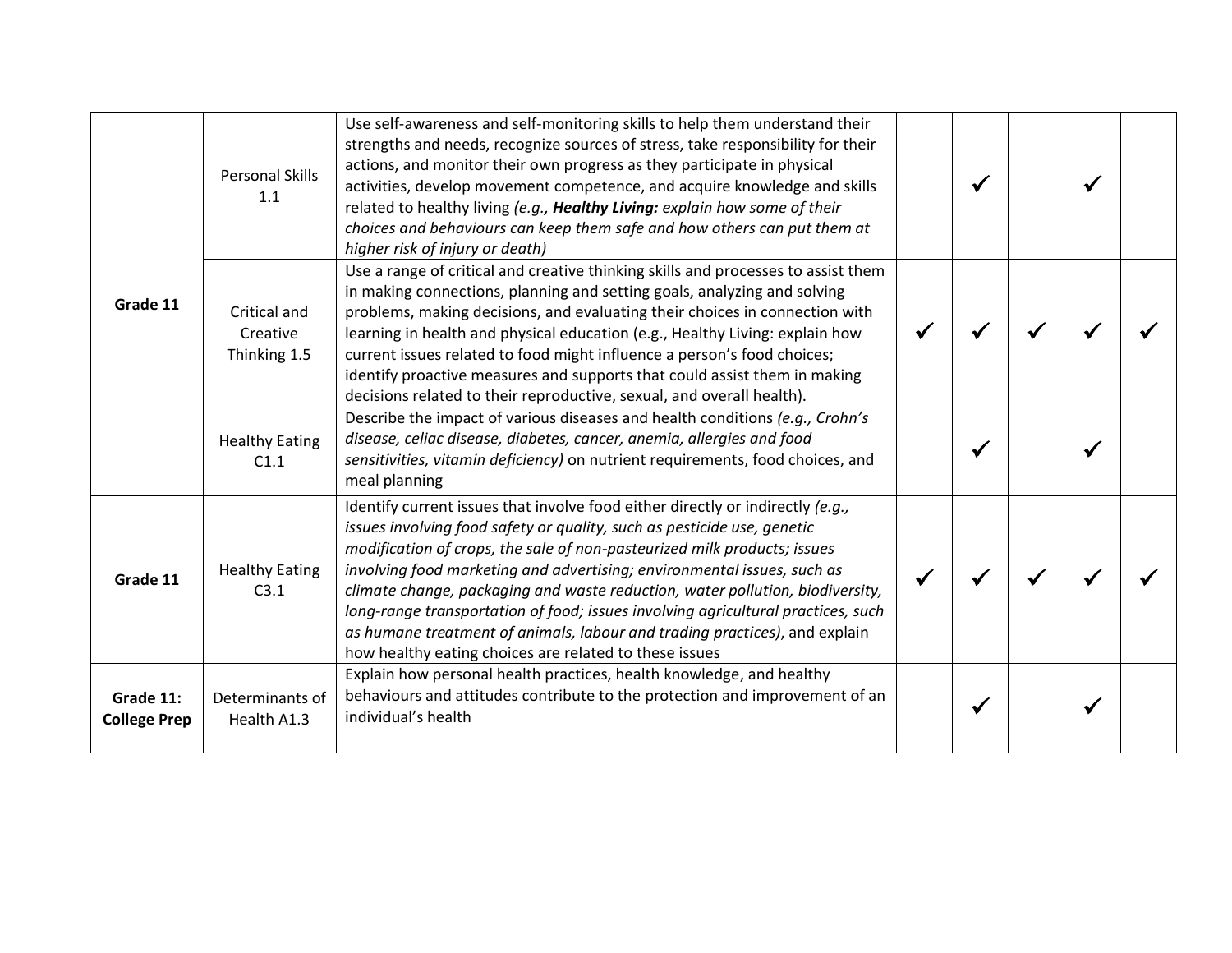|                     | Determinants of<br>Health A2.2           | identify the key social determinants of health and the factors that shape<br>them, and explain how they influence personal health                                                                                                                                                                                                                                                                                                                                                                                                                                                 |  |  |  |
|---------------------|------------------------------------------|-----------------------------------------------------------------------------------------------------------------------------------------------------------------------------------------------------------------------------------------------------------------------------------------------------------------------------------------------------------------------------------------------------------------------------------------------------------------------------------------------------------------------------------------------------------------------------------|--|--|--|
|                     | Determinants of<br>Health A3.1           | Describe current environmental issues and their implications for personal<br>health (e.g., poor air quality increases the risk of developing respiratory<br>diseases and can worsen existing respiratory conditions such as asthma and<br>allergies; climate change increases the potential for water- and food-borne<br>diseases to spread to temperate regions; ozone layer depletion increases<br>exposure to UVB rays that can cause skin cancers and cataracts), and identify<br>solutions that can contribute to better environmental quality and better<br>personal health |  |  |  |
|                     | Determinants of<br>Health A3.2           | Describe a variety of personal practices and local programs that are<br>environmentally responsible (e.g., using active transportation; programs<br>promoting green alternatives and green living, tobacco-free living, eating<br>locally), and explain how they can also bene t personal health                                                                                                                                                                                                                                                                                  |  |  |  |
|                     | Wellness B1.2                            | Describe the factors that contribute to personal wellness and support healthy<br>living (e.g., sense of responsibility; ability to make decisions related to physical<br>activity, fitness, and healthy eating; healthy relationships; coping skills;<br>creative and critical thinking skills; a positive sense of self)                                                                                                                                                                                                                                                         |  |  |  |
| Grade 11:           | Healthy<br>Communities<br>C1.3           | Describe factors that influence personal choices of health products and<br>services (e.g., finances; peer, social, cultural, and media influences;<br>government policies and programs; availability and accessibility of health<br>services, facilities, and resources; environmental impact), and assess the<br>impact of these factors on their own choices of health products and services                                                                                                                                                                                    |  |  |  |
| <b>College Prep</b> | Healthy<br>Communities<br>C3.2           | Demonstrate an understanding of the concept of health promotion, and<br>describe strategies and skills that can be used to promote healthy living in<br>their school community                                                                                                                                                                                                                                                                                                                                                                                                    |  |  |  |
| Grade 12            | Critical and<br>Creative<br>Thinking 1.5 | Use a range of critical and creative thinking skills and processes to assist them<br>in making connections, planning and setting goals, analyzing and solving<br>problems, making decisions, and evaluating their choices in connection with<br>learning in health and physical education                                                                                                                                                                                                                                                                                         |  |  |  |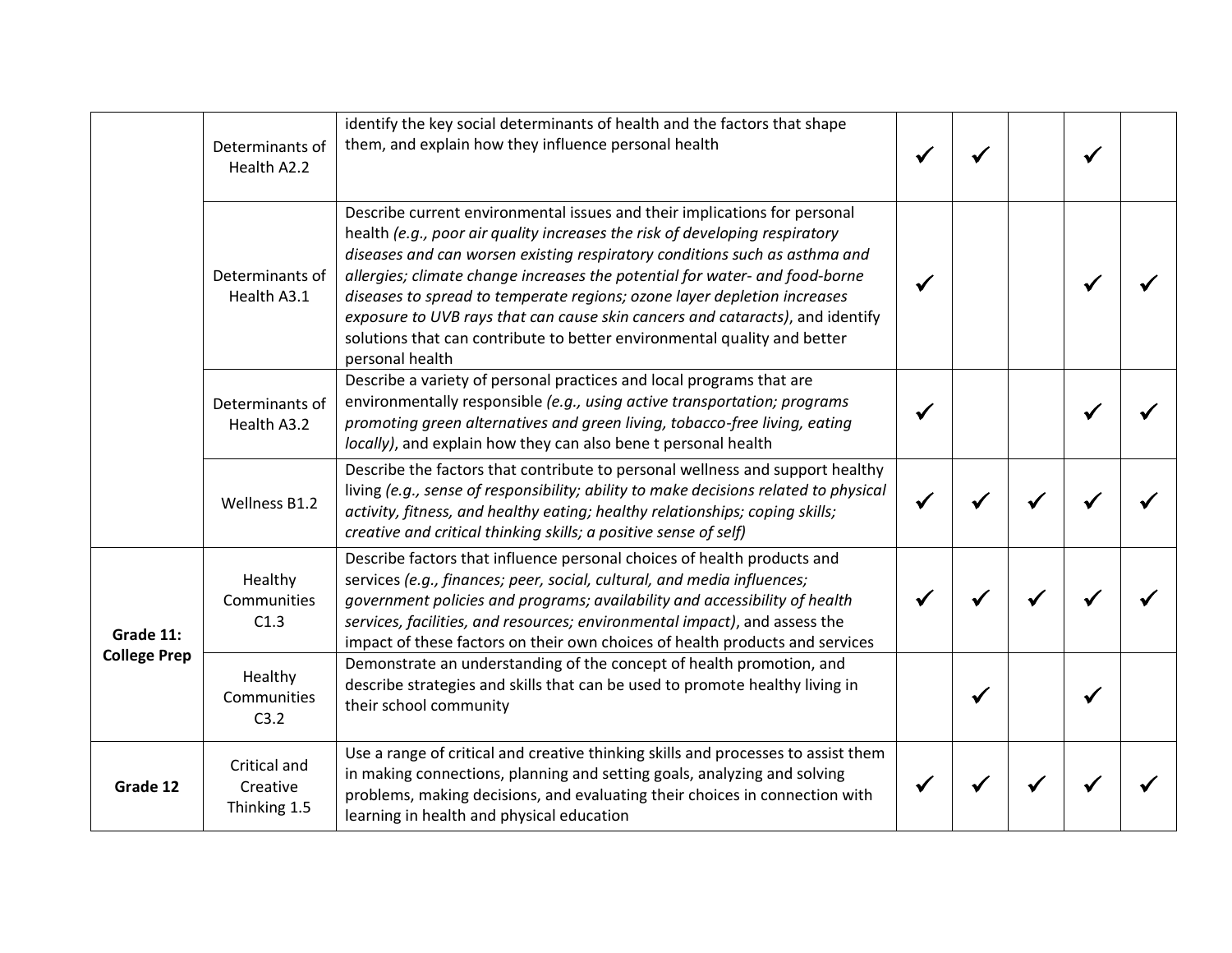|          | <b>Healthy Eating:</b><br>C <sub>2.1</sub> | Demonstrate the ability to make healthy eating decisions that take into<br>account their personal requirements and resources (e.g., nutritional needs,<br>personal likes, ethical and environmental values, budget, time available to<br>shop and cook, access to different kinds of foods) in a variety of situations<br>that they may encounter now and in the future (e.g., camping, living on their<br>own, sharing accommodations)                                                                                                     |  |  |  |
|----------|--------------------------------------------|---------------------------------------------------------------------------------------------------------------------------------------------------------------------------------------------------------------------------------------------------------------------------------------------------------------------------------------------------------------------------------------------------------------------------------------------------------------------------------------------------------------------------------------------|--|--|--|
| Grade 12 | <b>Healthy Eating</b><br>C3.1              | Assess the food requirements and available food choices of people in a<br>variety of life situations (e.g., the elderly, children, people with chronic<br>diseases, women who are pregnant, families with low in-come, residents of<br>remote northern communities, urban residents living in "food deserts"<br>without ready access to fresh and local foods, shift workers, workers in<br>sedentary occupations, individuals training to be elite athletes), and describe<br>the options available to them for maintaining a healthy diet |  |  |  |

|                                                                |                             |                          | <b>ECP Presentations</b>                   |                                     |                                                                                                 |
|----------------------------------------------------------------|-----------------------------|--------------------------|--------------------------------------------|-------------------------------------|-------------------------------------------------------------------------------------------------|
| <b>The Ontario Curriculum</b><br><b>SCIENCE AND TECHNOLOGY</b> | ъ<br>ē<br>ര<br>Бō<br>品<br>ဍ | <b>Eating</b><br>Healthf | nimal<br>Φ<br>Moder<br>$\overline{\omega}$ | Eating<br>ቴ<br><b>Ethics</b><br>The | plogies<br>$\overline{e}$<br><b>Based</b><br>흉<br>$\mathbf{\omega}$<br>⊨<br>ъ.<br>Plant<br>Base |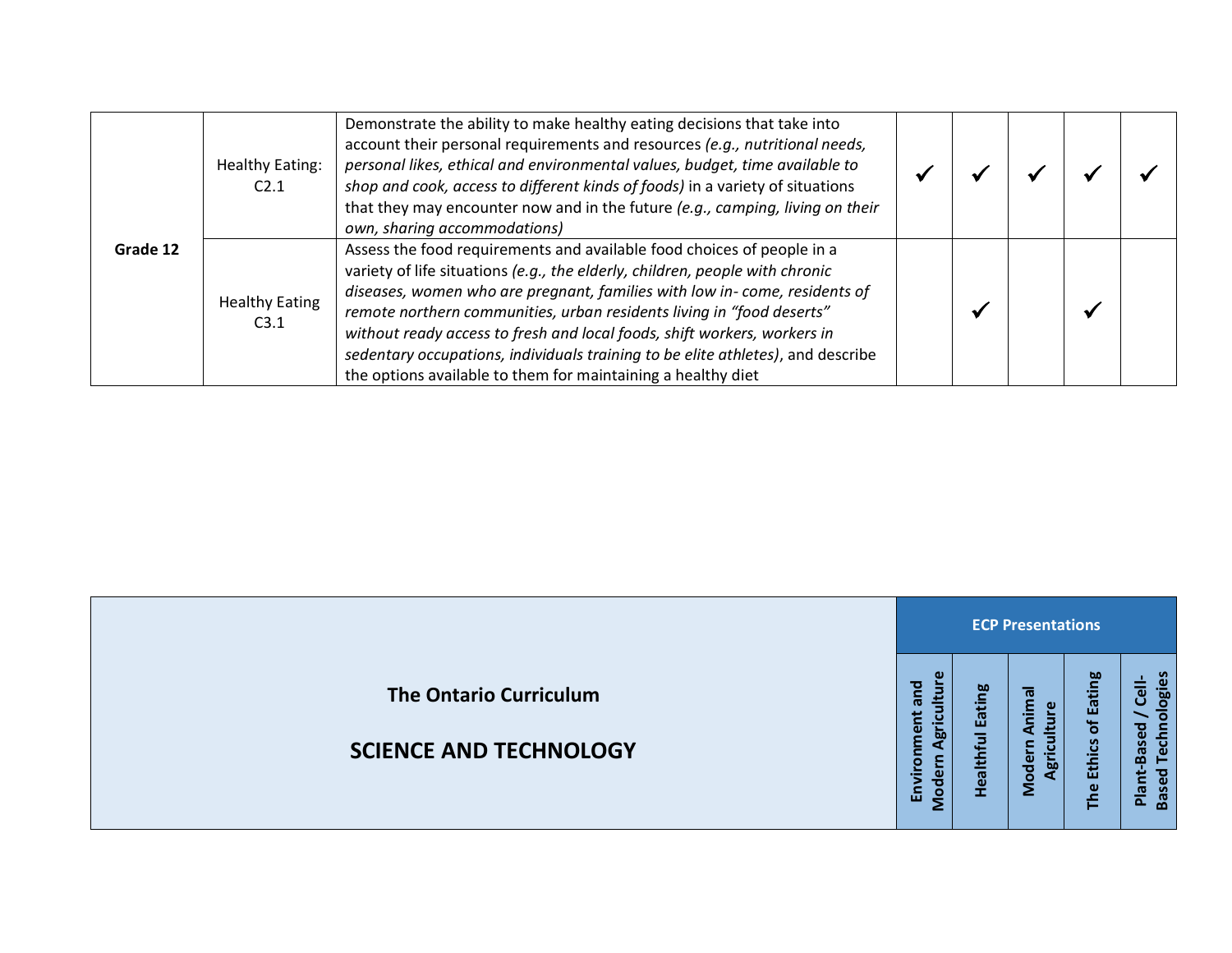| Grade 7            | Understanding<br>Life Systems 1.1                 | Assess the impact of selected technologies on the environment                                                                                                                                                                                                                                                                                                                                                                                                                       |  |  |  |
|--------------------|---------------------------------------------------|-------------------------------------------------------------------------------------------------------------------------------------------------------------------------------------------------------------------------------------------------------------------------------------------------------------------------------------------------------------------------------------------------------------------------------------------------------------------------------------|--|--|--|
|                    | Understanding<br>Life Systems 1.2                 | Analyse the costs and benefits of selected strategies for protecting the<br>environment                                                                                                                                                                                                                                                                                                                                                                                             |  |  |  |
|                    | Understanding<br>Life Systems 3.8                 | Describe ways in which human activities and technologies alter balances and<br>interactions in the environment (e.g., clear-cutting a forest, overusing<br>motorized water vehicles, managing wolf-killings in Yukon)                                                                                                                                                                                                                                                               |  |  |  |
| Grade 8<br>Grade 8 | Understanding<br>Life Systems 1.2                 | assess the potential that our understanding of cells and cell processes has for<br>both beneficial and harmful effects on human health and the environment,<br>taking different perspectives into account (e.g., the perspectives of farmers,<br>pesticide manufacturers, people with life-threatening illnesses)                                                                                                                                                                   |  |  |  |
|                    | Understanding<br>Structures and<br>Mechanisms 1.2 | Assess the impact on individuals, society, and the environment of alternative<br>ways of meeting needs that are currently met by existing systems, taking<br>different points of view into consideration                                                                                                                                                                                                                                                                            |  |  |  |
|                    | Understanding<br>Structures and<br>Mechanisms 3.9 | Identify social factors that influence the evolution of a system (e.g., growing<br>concern over the amount of waste creates a need for recycling centres, and<br>the recycling centres must grow as population and waste increase; the desire<br>to make tasks easier creates a need for pulley systems, gear systems, and<br>hydraulic and pneumatic systems; changes in traditional work hours created<br>by technological advances can influence changes in a child care system) |  |  |  |
|                    | Understanding<br>Earth and Space<br>Systems 1.1   | Evaluate personal water consumption, compare it with personal water<br>consumption in other countries, and propose a plan of action to reduce<br>personal water consumption to help address water sustainability issues                                                                                                                                                                                                                                                             |  |  |  |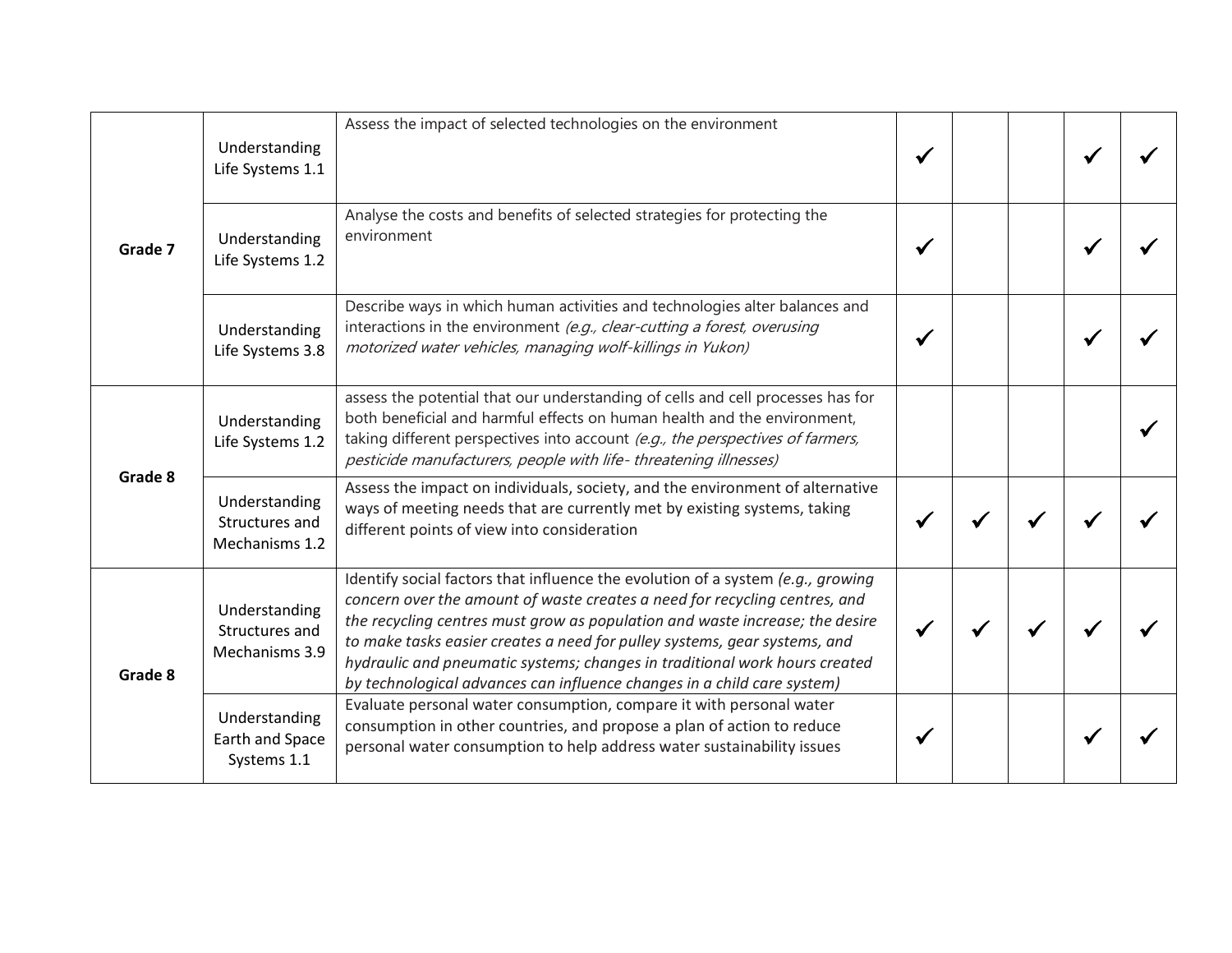|                             | Understanding<br>Earth and Space<br>Systems 1.3           | assess the impact on local and global water systems of a scientific discovery or<br>technological innovation                                                                                                                                                                                                                                                                                                                                                                                                                                                                               |  |  |  |
|-----------------------------|-----------------------------------------------------------|--------------------------------------------------------------------------------------------------------------------------------------------------------------------------------------------------------------------------------------------------------------------------------------------------------------------------------------------------------------------------------------------------------------------------------------------------------------------------------------------------------------------------------------------------------------------------------------------|--|--|--|
|                             | Understanding<br>Earth and Space<br>Systems 3.3           | Explain how human and natural factors cause changes in the water table<br>(e.g., lawn watering, inefficient showers and toilets, drought, floods, overuse<br>of wells, extraction by bottled water industry)                                                                                                                                                                                                                                                                                                                                                                               |  |  |  |
|                             | Understanding<br>Earth and Space<br>Systems 3.4           | Identify factors (e.g., annual precipitation, temperature, climate change) that<br>affect the size of glaciers and polar ice-caps, and describe the effects of these<br>changes on local and global water systems                                                                                                                                                                                                                                                                                                                                                                          |  |  |  |
|                             | Biology:<br>Sustainable<br>Ecosystems<br><b>B1.1</b>      | Assess, on the basis of research, the impact of a factor related to human<br>activity (e.g., urban sprawl, introduction of invasive species, overhunting/over<br>fishing) that threatens the sustainability of a terrestrial or aquatic eco-system                                                                                                                                                                                                                                                                                                                                         |  |  |  |
| Grade 9:<br><b>Academic</b> | Biology:<br>Sustainable<br>Ecosystems<br>B <sub>2.4</sub> | Plan and conduct an investigation, involving both inquiry and research, into<br>how a human activity affects water quality (e.g., leaching of organic or<br>inorganic fertilizers or pesticides into water systems, changes to watersheds<br>resulting from deforestation or land development, diversion of ground water<br>for industrial uses), and, extrapolating from the data and information<br>gathered, explain the impact of this activity on the sustainability of aquatic<br>ecosystems                                                                                         |  |  |  |
| Grade 9:<br><b>Academic</b> | Biology:<br>Sustainable<br>Ecosystems<br><b>B3.2</b>      | Describe the complementary processes of cellular respiration and<br>photosynthesis with respect to the ow of energy and the cycling<br>of matter within ecosystems (i.e., carbon dioxide is a by-product of cellular<br>respiration and is used for photosynthesis, which produces oxygen needed<br>for cellular respiration), and explain how human activities can disrupt the<br>balance achieved by these processes (e.g., automobile use increases the<br>amount of carbon dioxide in the atmosphere; planting more trees decreases<br>the amount of carbon dioxide in the atmosphere) |  |  |  |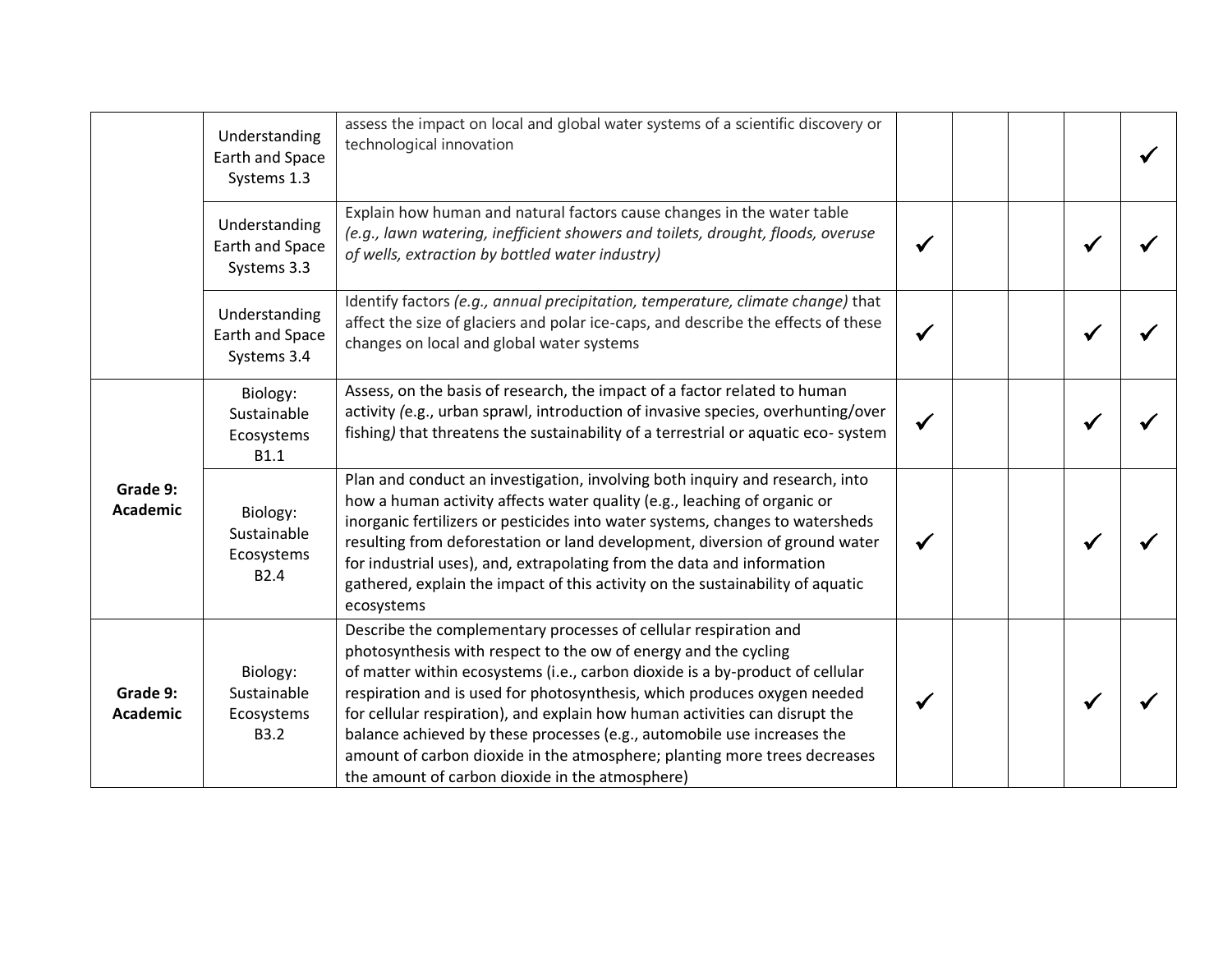|                            | Biology:<br>Sustainable<br>Ecosystems<br><b>B3.5</b>                                   | Identify various factors related to human activity that have an impact on<br>ecosystems (e.g., the introduction of invasive species; shoreline<br>development; industrial emissions that result in acid rain), and explain how<br>these factors affect the equilibrium and survival of ecosystems (e.g., invasive<br>species push out native species and upset the equilibrium in an ecosystem;<br>shoreline development affects the types of terrestrial and aquatic life that<br>can live near lake shores or river banks; acid rain changes the pH of water,<br>which affects the type of aquatic life that can survive in a lake) |  |  |  |
|----------------------------|----------------------------------------------------------------------------------------|---------------------------------------------------------------------------------------------------------------------------------------------------------------------------------------------------------------------------------------------------------------------------------------------------------------------------------------------------------------------------------------------------------------------------------------------------------------------------------------------------------------------------------------------------------------------------------------------------------------------------------------|--|--|--|
|                            | Biology:<br>Sustainable<br>Ecosystems and<br><b>Human Activity</b><br><b>B1.1</b>      | Analyse, on the basis of research, how a human activity (e.g., urban sprawl,<br>use of pesticides and fertilizers, creation of pollution, human inter- action<br>with wildlife) threatens the sustainability of a terrestrial or aquatic ecosystem                                                                                                                                                                                                                                                                                                                                                                                    |  |  |  |
| Grade 9:<br><b>Applied</b> | Biology:<br>Sustainable<br>Ecosystems and<br><b>Human Activity</b><br>B <sub>2.4</sub> | plan and conduct an inquiry into how a factor related to human activity<br>affects a terrestrial or aquatic ecosystem (e.g., how changes to soil<br>composition from the use of different compostable materials or organic or<br>inorganic fertilizers affect the types of plants that can be grown; how lower<br>water levels resulting from water di-version affect waterfowl nesting areas<br>and fish reproduction), and describe the consequences that this factor has for<br>the sustainability of the ecosystem                                                                                                                |  |  |  |
|                            | Biology:<br>Sustainable<br>Ecosystems and<br><b>Human Activity</b><br>B2.5             | analyse the effect of factors related to human activity on terrestrial or aquatic<br>ecosystems by interpreting data and generating graphs (e.g., data on the<br>concentration in water of chemicals from fertilizer run-off and their effect on<br>the growth of algae)                                                                                                                                                                                                                                                                                                                                                              |  |  |  |
| Grade 9:<br><b>Applied</b> | Biology:<br>Sustainable<br>Ecosystems and<br><b>Human Activity</b><br><b>B3.3</b>      | describe the complementary processes of cellular respiration and<br>photosynthesis with respect to the ow of energy and the cycling of matter<br>within ecosystems (e.g., carbon dioxide is a by-product of cellular respiration<br>and is used for photosynthesis, which produces oxygen needed for cellular<br>respiration), and explain how human activities can disrupt the balance<br>achieved by these processes (e.g., automobile use increases the amount of<br>carbon dioxide in the atmosphere; planting trees reduces the amount of<br>carbon dioxide in the atmosphere)                                                   |  |  |  |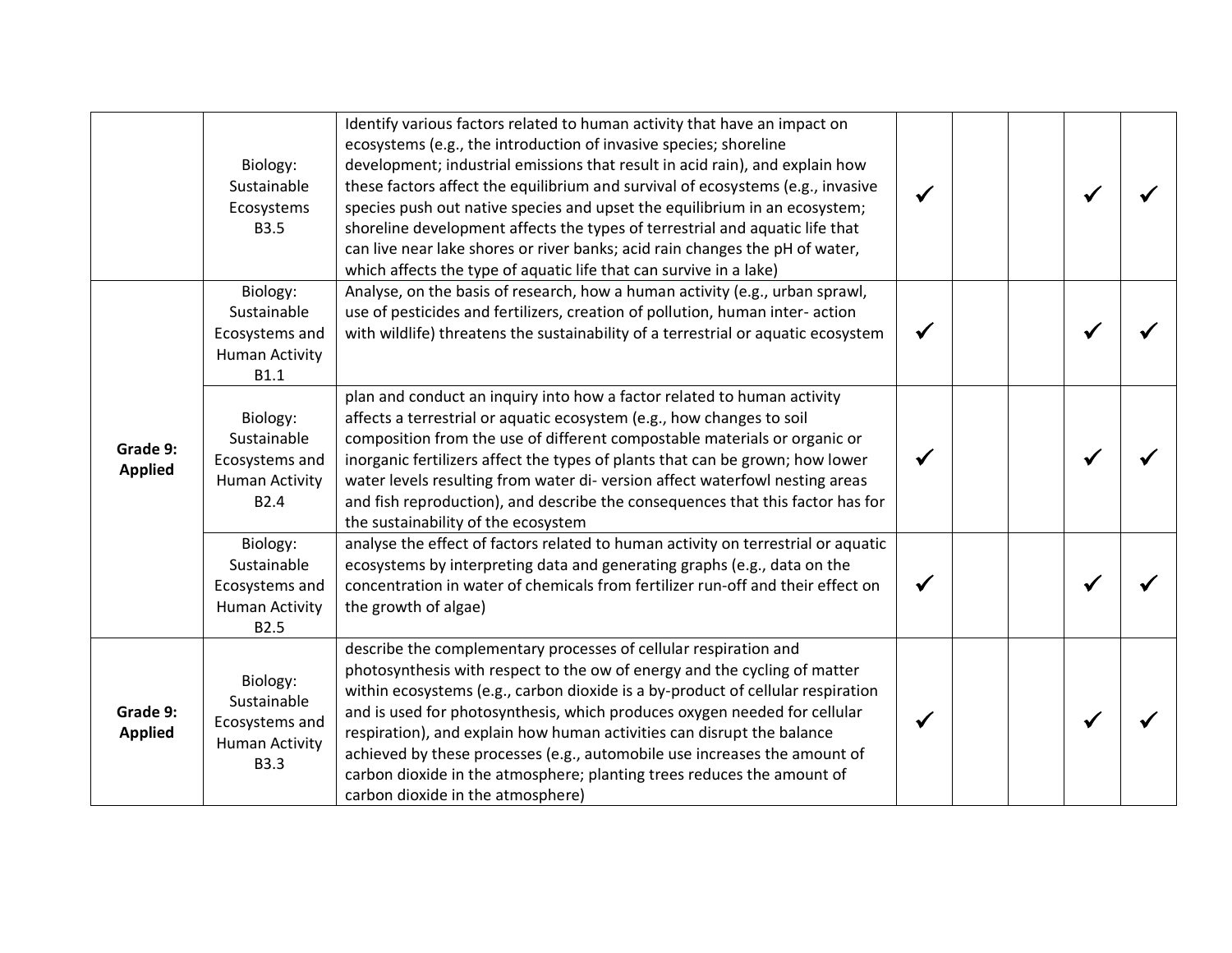|                              | Biology:<br>Sustainable<br>Ecosystems and<br><b>Human Activity</b><br><b>B3.5</b> | Identify some factors related to human activity that have an impact on<br>ecosystems (e.g., the use of fertilizers and pesticides; altered shorelines;<br>organic and conventional farming; urban sprawl), and explain how these<br>factors affect the equilibrium and survival of populations in terrestrial and<br>aquatic ecosystems (e.g., fertilizers change the fertility of soil, affecting what<br>types of plants can grow in it; pesticides leach into water systems, affecting<br>water quality and aquatic life; shoreline development affects the types of<br>aquatic life and terrestrial vegetation that can live by lake shores or river<br>banks; urban sprawl wipes out fields and woods, destroying wildlife habitats) |  |  |  |
|------------------------------|-----------------------------------------------------------------------------------|-------------------------------------------------------------------------------------------------------------------------------------------------------------------------------------------------------------------------------------------------------------------------------------------------------------------------------------------------------------------------------------------------------------------------------------------------------------------------------------------------------------------------------------------------------------------------------------------------------------------------------------------------------------------------------------------------------------------------------------------|--|--|--|
|                              | Biology: Tissues,<br>Organs, and<br>Systems of<br><b>Living Things</b>            | analyse, on the basis of research, ethical issues related to a technological<br>development in the field of systems biology (e.g., cloning, stem- cell research,<br>live organ transplants, transgenic transplants), and communicate their<br>findings                                                                                                                                                                                                                                                                                                                                                                                                                                                                                    |  |  |  |
| Grade 10:<br><b>Academic</b> | Earth and Space<br>Science: Climate<br>Change D1.1                                | Analyse current and/or potential effects, both positive and negative, of<br>climate change on human activity and natural systems (e.g., loss of habitat for<br>Arctic mammals such as polar bears and loss of traditional lifestyles for Inuit<br>as Arctic ice shrinks; famine as arable land is lost to desertification; an<br>increase in water-borne disease and human resettlement as coastal lands are<br>flooded; expansion of the growing season in some regions)                                                                                                                                                                                                                                                                 |  |  |  |
| Grade 10:<br><b>Academic</b> | Earth and Space<br>Science: Climate<br>Change D1.2                                | Assess, on the basis of research, the effective- ness of some current<br>individual, regional, national, or international initiatives that address the issue<br>of climate change (e.g., Drive Clean, ENERGY STAR, federal and provincial<br>government rebates for retrofitting older buildings to be more energy<br>efficient, carbon offset programs, community tree-planting programs,<br>municipal recycling programs, Intergovernmental Panel on Climate Change<br>[IPCC]), and propose a further course of action related to one of these<br>initiatives                                                                                                                                                                           |  |  |  |
|                              | Earth and Space<br>Science: Climate<br>Change D3.4                                | Identify natural phenomena (e.g., plate tectonics, uplift and weathering, solar<br>radiance, cosmic ray cycles) and human activities (e.g., forest res,<br>deforestation, the burning of fossil fuels, industrial emissions) known to<br>affect climate, and describe the role of both in Canada's contribution to<br>climate change                                                                                                                                                                                                                                                                                                                                                                                                      |  |  |  |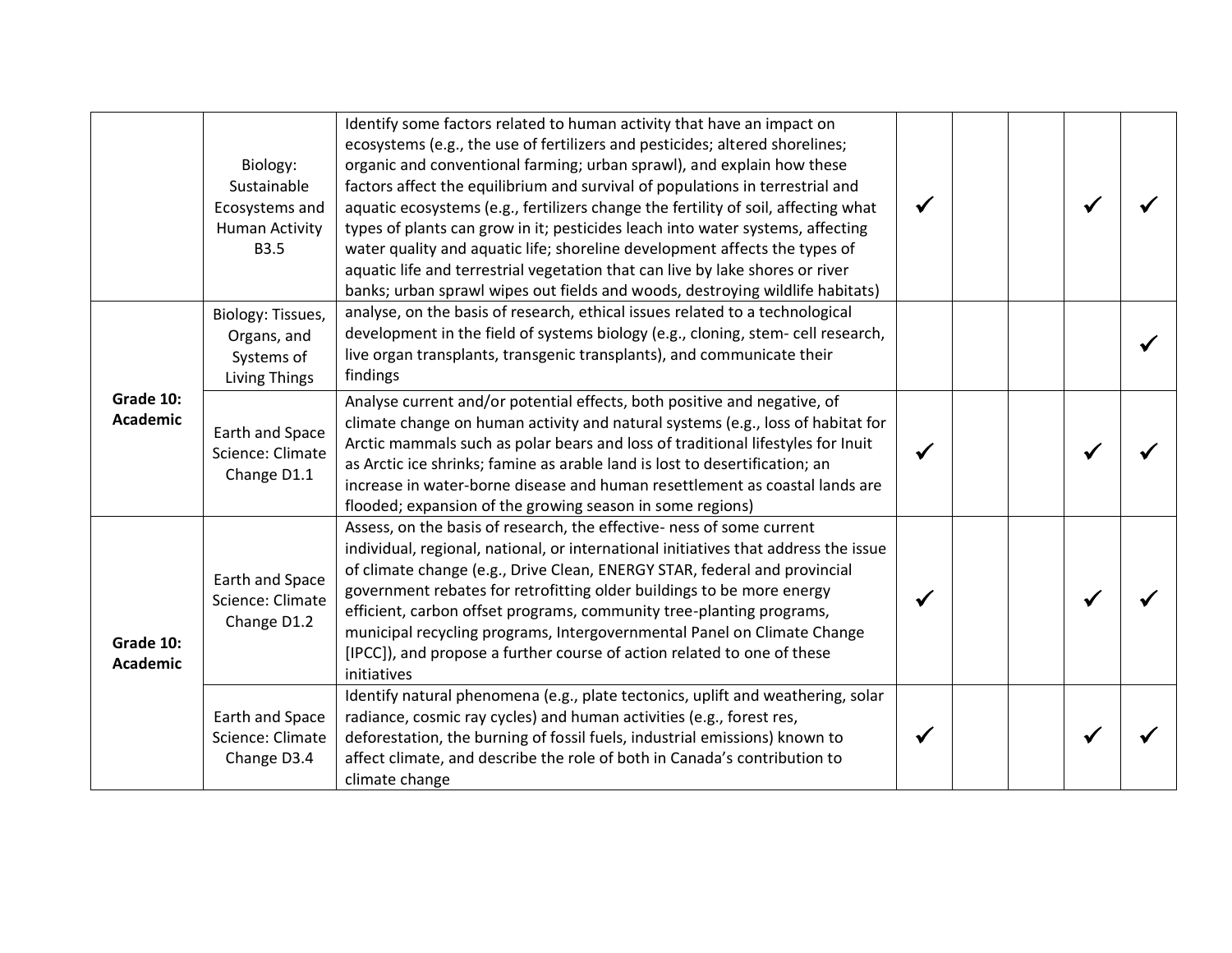| Grade 10:<br><b>Applied</b>                               | Earth and Space<br>Science: Earth's<br>Dynamic<br>Climate D1.1 | Analyse, on the basis of research, various ways in which living things and<br>natural systems have been affected by climate change (e.g., the effect of loss<br>of permafrost on northern roads and housing; the effect of longer growing<br>sea- sons in some regions on farmers; the effect of warming oceans on coral<br>reefs), and communicate their findings                                                                                       |  |  |  |
|-----------------------------------------------------------|----------------------------------------------------------------|----------------------------------------------------------------------------------------------------------------------------------------------------------------------------------------------------------------------------------------------------------------------------------------------------------------------------------------------------------------------------------------------------------------------------------------------------------|--|--|--|
|                                                           | Earth and Space<br>Science: Earth's<br>Dynamic<br>Climate D1.2 | Analyse ways in which human actions (e.g., burning fossil fuels, implementing<br>tree-planting programs) have increased or decreased the production of<br>greenhouse gases                                                                                                                                                                                                                                                                               |  |  |  |
|                                                           | Earth and Space<br>Science: Earth's<br>Dynamic<br>Climate D2.5 | Investigate their personal carbon footprint, using a computer simulation or<br>numerical data (e.g., determine carbon emissions that result from their<br>travelling to school, work, and recreation venues; from vacation travelling;<br>from buying products imported from distant countries), and plan a course of<br>action to reduce their footprint (e.g., a plan to increase their use of bicycles<br>or public transit; to eat more local foods) |  |  |  |
|                                                           | Earth and Space<br>Science: Earth's<br>Dynamic<br>Climate D3.5 | describe methods by which greenhouse gases are produced by humans (e.g.,<br>burning of bio- mass, chemical reactions involving pollutants)                                                                                                                                                                                                                                                                                                               |  |  |  |
| Grade 10:<br><b>Applied</b>                               | Earth and Space<br>Science: Earth's<br>Dynamic<br>Climate D3.6 | identify the natural and human causes of climate change in the world and, in<br>particular, how Canada contributes to climate change                                                                                                                                                                                                                                                                                                                     |  |  |  |
| Grade 11:<br><b>Biology:</b><br><b>University</b><br>Prep | Diversity of<br><b>Living Things</b><br>B1.1                   | Analyse some of the risks and benefits of human intervention (e.g., tree<br>plantations; monoculture of livestock or agricultural crops; overharvesting of<br>wild plants for medicinal purposes; using pesticides to control pests;<br>suppression of wild fires) to the biodiversity of aquatic and terrestrial<br>ecosystems.                                                                                                                         |  |  |  |
|                                                           | Diversity of<br><b>Living Things</b><br>B1.2                   | Analyse the impact that climate change might have on the diversity of living<br>things (e.g., rising temperatures can result in habitat loss or expansion;<br>changing rainfall levels can cause drought or flooding of habitats)                                                                                                                                                                                                                        |  |  |  |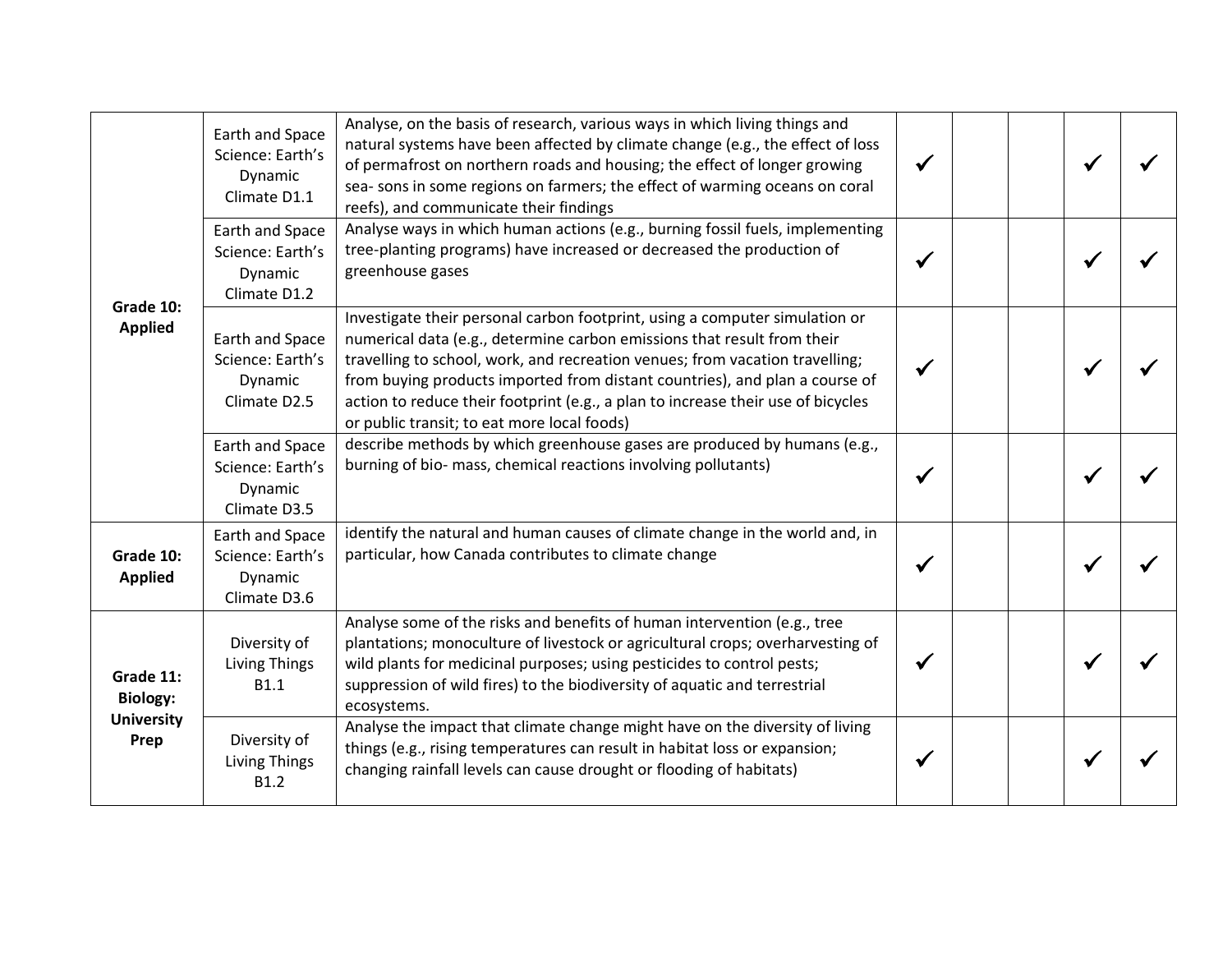|                                                           | Genetic<br>Processes D1.1                           | Analyse, on the basis of research, some of the social and ethical implications<br>of research in genetics and genomics (e.g., genetic screening, gene therapy, in<br>vitro fertilization)                                                                                                                                                            |  |  |  |
|-----------------------------------------------------------|-----------------------------------------------------|------------------------------------------------------------------------------------------------------------------------------------------------------------------------------------------------------------------------------------------------------------------------------------------------------------------------------------------------------|--|--|--|
|                                                           | Genetic<br>Processes D1.2                           | Evaluate, on the basis of research, the importance of some recent<br>contributions to knowledge, techniques, and technologies related to genetic<br>processes (e.g., research into the cystic fibrosis gene; the use of safflowers to<br>produce insulin for human use)                                                                              |  |  |  |
|                                                           | Animals:<br>Structure and<br>Function E1.2          | Assess how societal needs (e.g., the need for healthy foods; the need to<br>counteract the effects of sedentary lifestyles) lead to scientific and<br>technological developments related to internal systems (e.g., advances in<br>dietary products and fitness equipment; improved standards for transplanting<br>organs)                           |  |  |  |
|                                                           | Animals:<br>Structure and<br>Function E3.2          | Explain the anatomy of the digestive system and the importance of digestion<br>in providing nutrients needed for energy and growth (e.g., the body's<br>mechanical and chemical processes digest food, which provides the proteins<br>needed to build muscle, and the fibre, water, vitamins, and minerals needed<br>to regulate body processes)     |  |  |  |
| Grade 11:<br><b>Biology:</b><br><b>University</b><br>Prep | Plants:<br>Anatomy,<br>Growth, and<br>Function F1.2 | Evaluate, on the basis of research, ways in which different societies or<br>cultures have used plants to sustain human populations while supporting<br>environmental sustainability (e.g., sustainable agricultural practices in<br>developing countries such as crop rotation and seed saving; traditional<br>Aboriginal corn production practices) |  |  |  |
| Grade 11:                                                 | Genetics D1.2                                       | Evaluate, on the basis of research, some of the effects of genetic research<br>and biotechnology (e.g., genetically modified organisms [GMOs]) on the<br>environment                                                                                                                                                                                 |  |  |  |
| <b>Biology</b>                                            | Anatomy of<br>Mammals E1.2                          | Analyse the impact of various lifestyle choices on human health and body<br>systems (e.g., the impact of excessive alcohol consumption on the liver; of<br>smoking on the respiratory system; of loud noise on the auditory system)                                                                                                                  |  |  |  |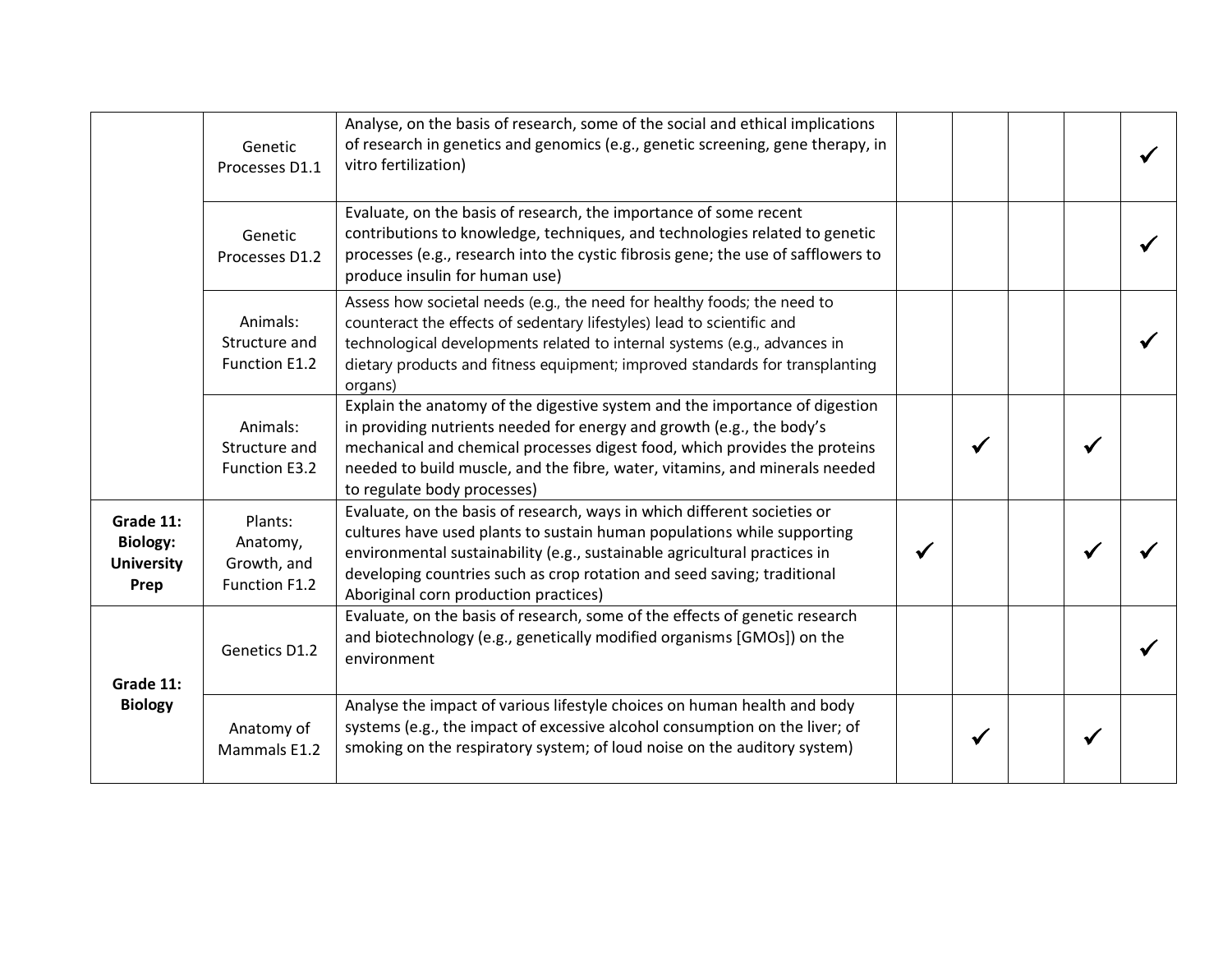|                                                                               | Plants in the<br>Natural<br>Environment<br>F1.2                                | Assess the positive and negative impact of human activities on the natural<br>balance of plants (e.g., crop rotation, the use of fertilizers and herbicides, the<br>introduction of new species)                                                                                                                                                                      |  |  |  |
|-------------------------------------------------------------------------------|--------------------------------------------------------------------------------|-----------------------------------------------------------------------------------------------------------------------------------------------------------------------------------------------------------------------------------------------------------------------------------------------------------------------------------------------------------------------|--|--|--|
|                                                                               | Solutions and<br>Solubility E1.1                                               | Analyse the origins and cumulative effects of pollutants that enter our water<br>systems (e.g., land fill leachates, agricultural run-off, industrial effluents,<br>chemical spills), and explain how these pollutants affect water quality                                                                                                                           |  |  |  |
| Grade 11:<br><b>Chemistry:</b><br><b>University</b><br>Prep                   | Solutions and<br>Solubility E1.2                                               | Analyse economic, social, and environmental issues related to the<br>distribution, purification, or use of drinking water (e.g., the impact on the<br>environment of the use of bottled water)                                                                                                                                                                        |  |  |  |
|                                                                               | Gases and<br>Atmospheric<br>Chemistry F1.1                                     | Analyse the effects on air quality of some technologies and human activities<br>(e.g., smelting; driving gas-powered vehicles), including their own activities,<br>and propose actions to reduce their personal carbon footprint                                                                                                                                      |  |  |  |
|                                                                               | Scientific<br>Solutions to<br>Contemporary<br>Environmental<br>Challenges B1.1 | Analyse, on the basis of research, social and economic issues related to a<br>particular environ- mental challenge (e.g., over fishing, deforestation, acid<br>rain, melting of the polar ice cap) and to efforts to address it                                                                                                                                       |  |  |  |
| Grade 11:<br>Environmental<br>Science:<br>University /<br><b>College Prep</b> | Scientific<br>Solutions to<br>Contemporary<br>Environmental<br>Challenges B1.2 | Analyse ways in which societal needs or demands have influenced scientific<br>endeavours related to the environment (e.g., the development of drought-<br>and pest-resistant crops to address the rising global need for food; research<br>into alternative energy sources in response to demands to address the impact<br>on climate change of burning fossil fuels) |  |  |  |
|                                                                               | Scientific<br>Solutions to<br>Contemporary<br>Environmental<br>Challenges B3.1 | Identify some major contemporary environmental challenges (e.g., global<br>warming, acid precipitation), and explain their causes (e.g., deforestation,<br>carbon and sulfur emissions) and effects (e.g., desertification, the creation of<br>environmental refugees, the destruction of aquatic and terrestrial habitats)                                           |  |  |  |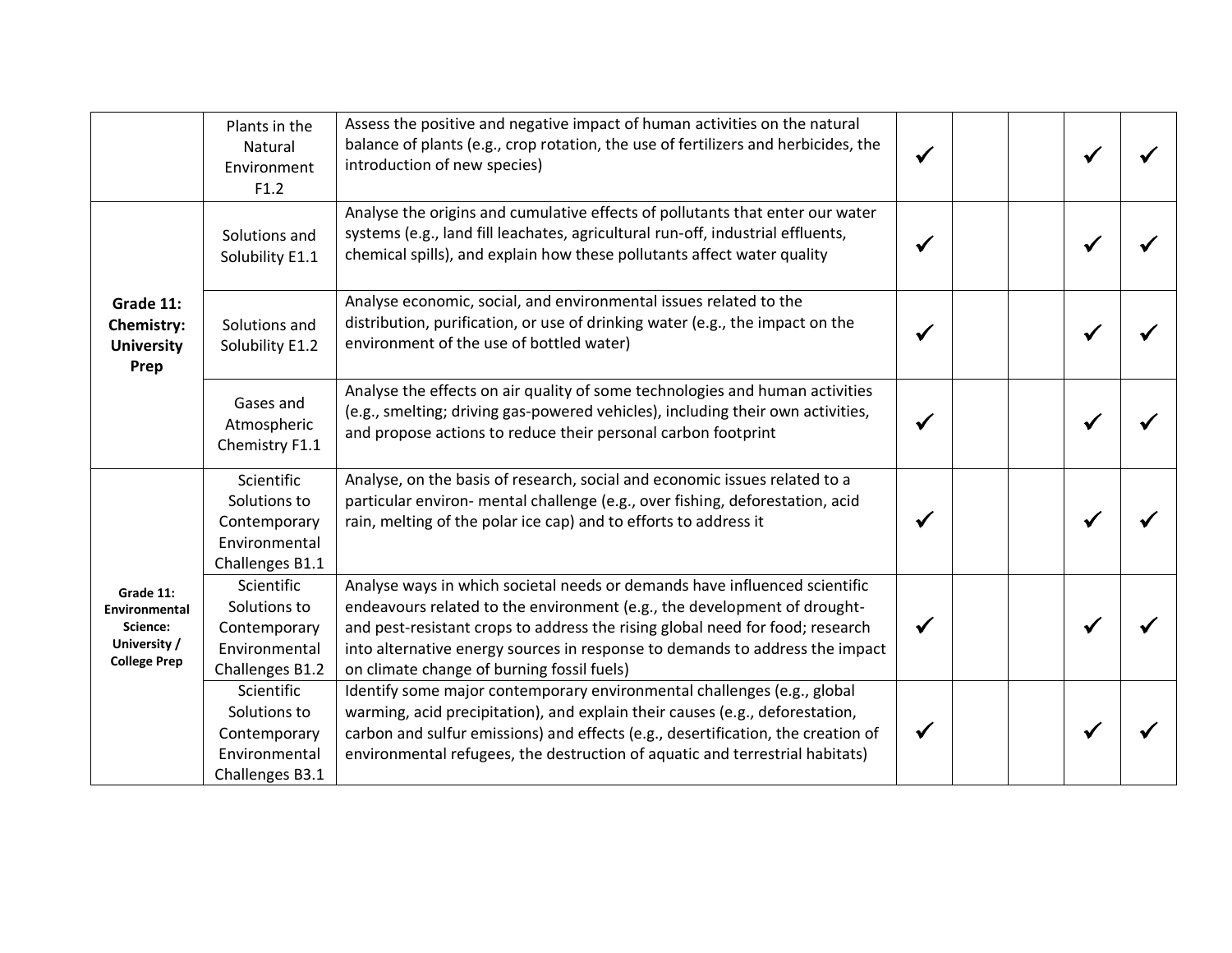|                                                                 | Scientific<br>Solutions to<br>Contemporary<br>Environmental                                       | Describe how scientists use a variety of processes (e.g., environmental impact<br>assessments, environmental scans) to solve problems and answer questions<br>related to the environment                                                                                                                                                       |   |  |  |
|-----------------------------------------------------------------|---------------------------------------------------------------------------------------------------|------------------------------------------------------------------------------------------------------------------------------------------------------------------------------------------------------------------------------------------------------------------------------------------------------------------------------------------------|---|--|--|
|                                                                 | Challenges B3.2<br>Scientific<br>Solutions to<br>Contemporary<br>Environmental<br>Challenges B3.5 | Describe a variety of human activities that have led to environmental<br>problems (e.g., burning fossil fuels for transportation or power generation;<br>waste disposal) and/or contributed to their solution (e.g., the development of<br>renewable sources of energy; programs to reduce, reuse, and recycle)                                | ✔ |  |  |
|                                                                 | <b>Human Health</b><br>and the<br>Environment<br>C1.1                                             | Analyse grassroots initiatives that are intended to reduce the impact of<br>environmental factors on human health (e.g., community cleanup of local<br>aquatic or terrestrial environments; class action lawsuits against major<br>polluters)                                                                                                  |   |  |  |
| Grade 11:<br>Environmental<br>Science:<br>University /          | Sustainable<br>Agriculture and<br>Forestry D1.2                                                   | Evaluate, on the basis of research, the impact, including the long-term<br>impact, of agricultural and forestry practices on human health (e.g., the use<br>of chemical fertilizers and pesticides; the use of growth hormones and<br>antibiotics in livestock; the use of feed containing animal by-products; the<br>clear-cutting of forests |   |  |  |
| <b>College Prep</b>                                             | Reducing and<br>Managing<br>Waste E1.2                                                            | Evaluate the short- and long-term impact on the environment of a specific<br>type of waste (e.g., waste products from animal farming; plastic shopping<br>bags; tailings from mines                                                                                                                                                            |   |  |  |
| Grade 11:<br>Environmental<br>Science:<br><b>Workplace Prep</b> | Human Impact<br>on the<br>Environment<br><b>B1.1</b>                                              | Propose possible solutions, on the basis of research, to a current practical<br>environmental problem that is caused, directly or indirectly, by human<br>activities                                                                                                                                                                           |   |  |  |
|                                                                 | Human Impact<br>on the<br>Environment<br>B3.1                                                     | Identify the basic components of soil, water, and air, and describe some of<br>the effects of human activity on soil, water, and air quality (e.g., the effects of<br>industrial or vehicle emissions on air quality; of chemical spills on soil quality;<br>of chlorination on water quality)                                                 |   |  |  |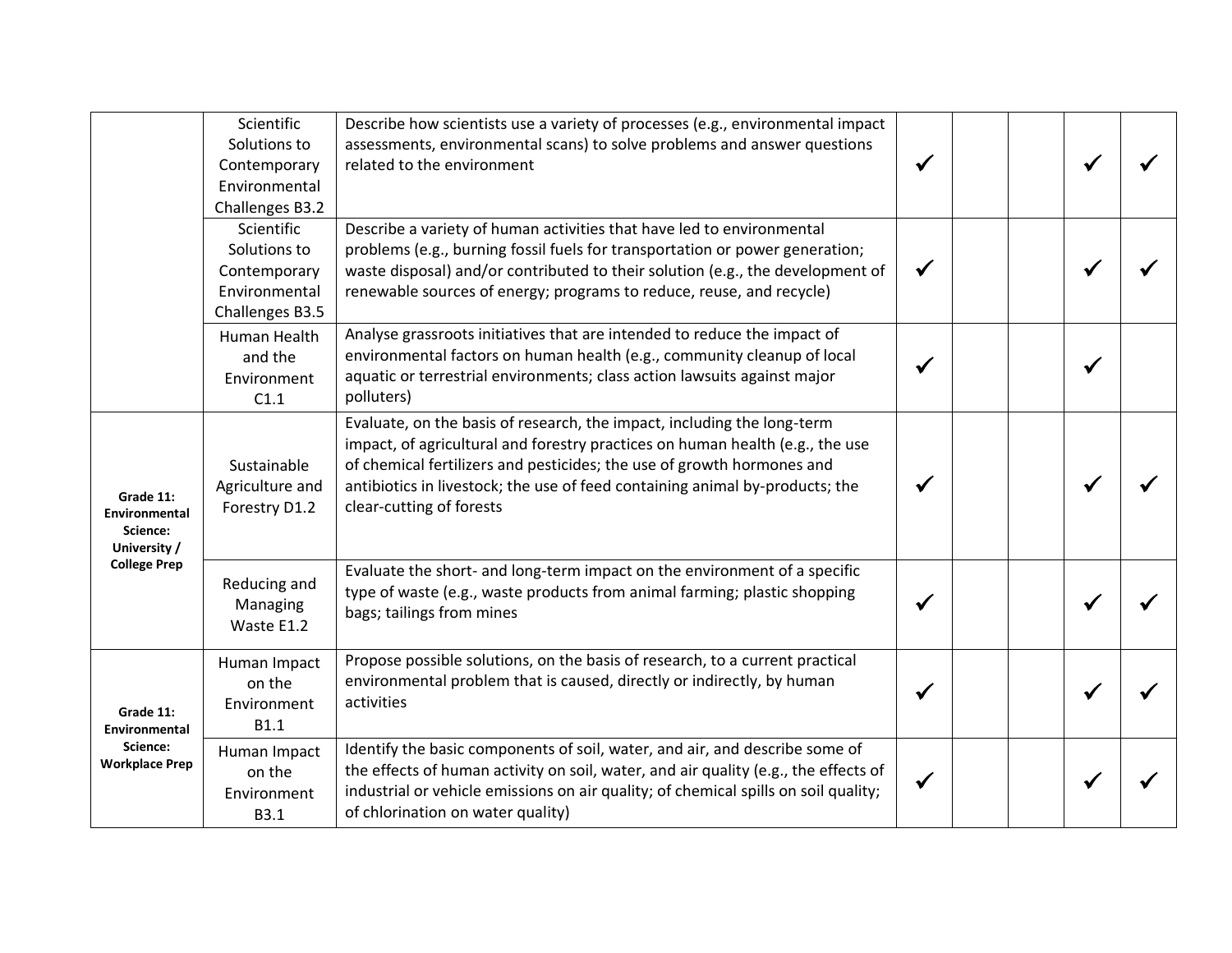|                                                      | Human Impact<br>on the<br>Environment<br><b>B3.5</b>     | Explain the effects of human activity on an aquatic or terrestrial ecosystem<br>(e.g., the impact of fertilizer run-off, acid precipitation, or an oil spill on an<br>aquatic ecosystem)                                                                                                                                                                                                                                    |  |  |  |
|------------------------------------------------------|----------------------------------------------------------|-----------------------------------------------------------------------------------------------------------------------------------------------------------------------------------------------------------------------------------------------------------------------------------------------------------------------------------------------------------------------------------------------------------------------------|--|--|--|
|                                                      | Human Health<br>and the<br>Environment<br>C3.1           | Describe common environmental factors, including pollution and<br>environmental contaminants (e.g., air, noise, soil, and water pollution; UV<br>rays; heat; heavy metals; work- place chemicals; pathogens), and explain how<br>they can affect human health                                                                                                                                                               |  |  |  |
|                                                      | Natural<br>Resource and<br>Science<br>Management<br>E1.1 | Assess the environmental impact of industrial practices related to the<br>extracting or harvesting of natural resources, and describe ways in which that<br>impact can be monitored and minimized                                                                                                                                                                                                                           |  |  |  |
|                                                      | Biochemistry<br>B1.2                                     | Evaluate, on the basis of research, some advances in cellular biology and<br>related technological applications (e.g., new treatments for cancer, HIV/AIDS,<br>and hepatitis C; radioisotopic labelling to study the function of internal<br>organs; fluorescence to study genetic material within cells; forensic biological<br>techniques to aid in crime resolution)                                                     |  |  |  |
| Grade 12:<br>Biology,<br><b>University</b>           | Molecular<br>Genetics D1.1                               | Analyse, on the basis of research, some of the social, ethical, and legal<br>implications of biotechnology (e.g., the bioengineering of animal species,<br>especially those intended for human consumption; the cultivation of<br>transgenic crops; the patenting of life forms; cloning)                                                                                                                                   |  |  |  |
| Prep                                                 | Population<br>Dynamics F1.1                              | Analyse the effects of human population growth, personal consumption, and<br>technological development on our ecological footprint (e.g., the<br>deforestation resulting from expanding development and demand for wood<br>products causes the destruction of habitats that support biological diversity;<br>the acidification of lakes associated with some industrial processes causes a<br>decrease in fish populations) |  |  |  |
| Grade 12:<br>Chemistry:<br><b>University</b><br>Prep | Organic<br>Chemistry B1.2                                | Propose a personal course of action to reduce the use of compounds that are<br>harmful to human health and the environment (e.g., weed lawns by hand<br>rather than using herbicides, use cloth bags for shopping to reduce the<br>number of plastic bags in land fill sites, choose fuel-efficient or hybrid vehicles<br>to reduce fossil fuel emissions)                                                                  |  |  |  |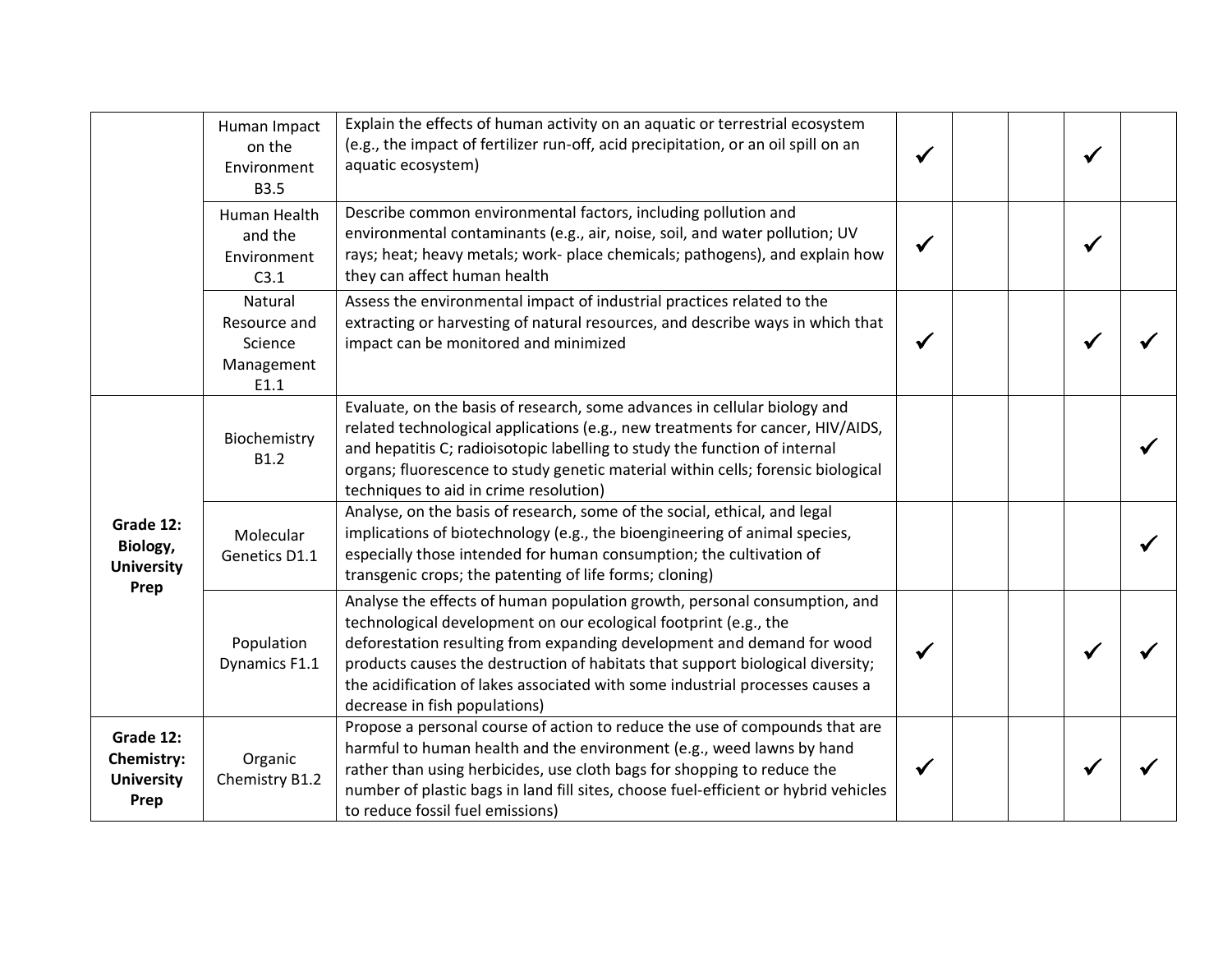| Grade 12:<br>Chemistry:<br><b>College Prep</b>               | Chemistry in the<br>Environment<br>F1.1            | Evaluate, on the basis of research, the effectiveness of government initiatives<br>or regulations (e.g., the Great Lakes Action Plan), and the actions of<br>individuals (e.g., use of public transportation), intended to improve air and<br>water quality, and propose a personal action plan to support these efforts                                |  |  |  |
|--------------------------------------------------------------|----------------------------------------------------|---------------------------------------------------------------------------------------------------------------------------------------------------------------------------------------------------------------------------------------------------------------------------------------------------------------------------------------------------------|--|--|--|
| Grade 12:<br>Science:<br>University /<br><b>College Prep</b> | Pathogens and<br><b>Disease</b>                    | Analyse, on the basis of research, the impact, both positive and negative, of<br>scientific and technological advances intended to prevent the spread of illness<br>and disease                                                                                                                                                                         |  |  |  |
|                                                              | Nutritional<br>Science D1.2                        | Evaluate the impact of some personal and societal factors (e.g., allergies,<br>disease, body image, cultural preferences) on eating behaviours (e.g., the<br>relationship between societal ideals of beauty and interest in "fad" diets)                                                                                                                |  |  |  |
| Grade 12:<br>Science:<br>University /<br><b>College Prep</b> | <b>Science Issues</b><br>and Public<br>Health E1.1 | Assess the impact of scientific research and technological advances on public<br>health around the world (e.g., widespread immunization for diseases such as<br>polio, telemedicine for people in remote areas, new drug therapies to combat<br>disease)                                                                                                |  |  |  |
|                                                              | <b>Science Issues</b><br>and Public<br>Health E3.3 | Explain the impact of various threats to public health, including infectious<br>diseases (e.g., hepatitis, HIV/AIDS, tuberculosis, malaria, sexually transmitted<br>diseases), chronic diseases (e.g., cardiovascular disease, diabetes, asthma),<br>and environmental factors (e.g., climate change, air pollution, chemical<br>pollutants, radiation) |  |  |  |
|                                                              | Biotechnology<br>F1.1                              | Analyse social issues related to an application of biotechnology in the health,<br>agricultural, or environmental sector (e.g., issues related to the uses of<br>genetically modified organisms or to the uses and availability of in vitro<br>fertilization)                                                                                           |  |  |  |
|                                                              | Biotechnology<br>F1.2                              | Analyse, on the basis of research, ethical and legal issues related to an<br>application of biotechnology in the health, agricultural, or environ- mental<br>sector (e.g., ethical questions related to xenotransplantation; legal issues<br>related to access to an individual's genetic information)                                                  |  |  |  |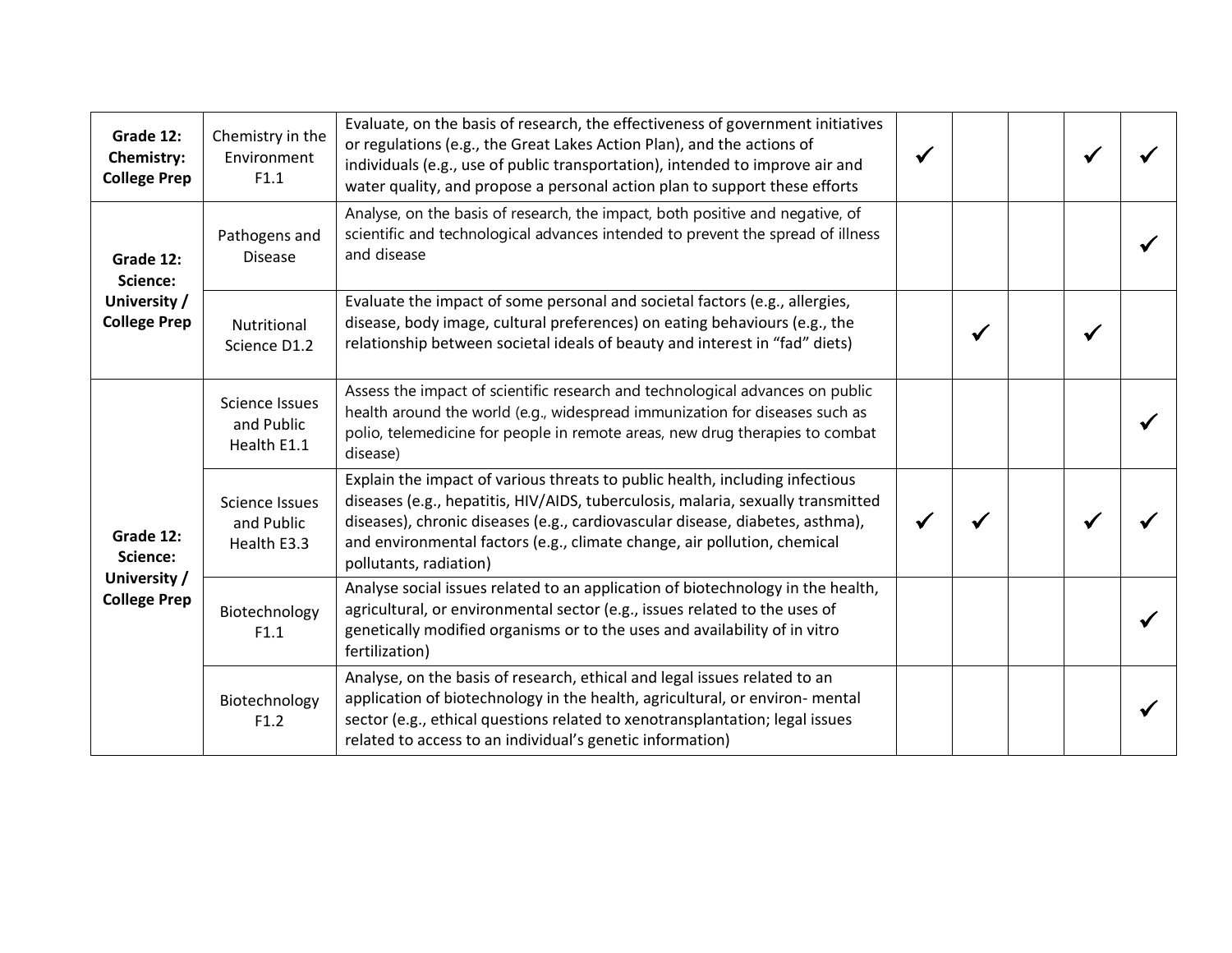| Grade 12:<br>Science:<br>Workplace<br>Prep | Disease and Its<br>Prevention D1.1 | Evaluate the effectiveness of a public policy measure or technological advance<br>intended to control the spread of disease (e.g., mandatory immunization,<br>screening for tuberculosis, quarantine)                                                                                                                                                                                                                                                                                                                                         |  |  |  |
|--------------------------------------------|------------------------------------|-----------------------------------------------------------------------------------------------------------------------------------------------------------------------------------------------------------------------------------------------------------------------------------------------------------------------------------------------------------------------------------------------------------------------------------------------------------------------------------------------------------------------------------------------|--|--|--|
|                                            | Disease and Its<br>Prevention D1.3 | Analyse, on the basis of research, the advantages and disadvantages of<br>selected technologies used to try to control disease (e.g., the effective- ness of<br>pharmaceuticals at combating disease; the side effects of a variety of drugs)                                                                                                                                                                                                                                                                                                 |  |  |  |
|                                            | Nutritional<br>Science F1.1        | Assess the environmental implications of food choices available in a variety of<br>situations (e.g., in the school cafeteria, a fast-food restaurant, a supermarket,<br>a local farmers' market, an organic meat shop), and propose ways to<br>minimize the environmental impact of their food choices                                                                                                                                                                                                                                        |  |  |  |
| Grade 12:<br>Science:<br>Workplace<br>Prep | Nutritional<br>Science F2.5        | Modify a recipe or menu to meet a dietary restriction (e.g., reduce the<br>cholesterol content by replacing whole eggs with egg whites; reduce the<br>sodium content by cutting salt; replace milk with soy milk; replace meat with<br>tofu or legumes), and explain the reasons for the changes (e.g., sodium can<br>contribute to high blood pressure; dairy products can cause digestive<br>problems for people who are lactose intolerant; non-animal sources of<br>protein are necessary for vegans, who do not eat any animal products) |  |  |  |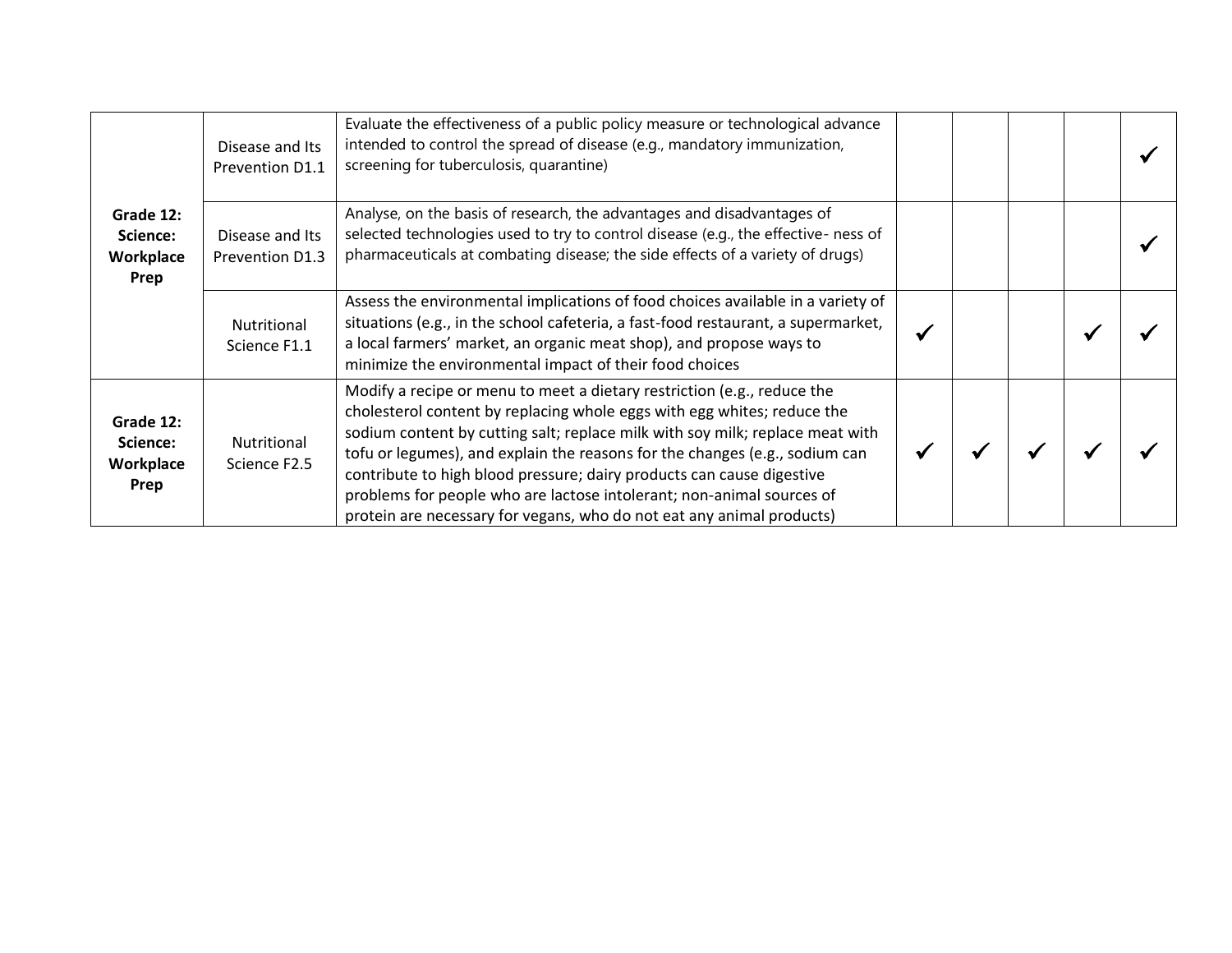|                                                |                                               |                                                                                                                                                                                     | <b>ECP Presentations</b>                               |                            |                                 |                                            |                                                            |  |
|------------------------------------------------|-----------------------------------------------|-------------------------------------------------------------------------------------------------------------------------------------------------------------------------------------|--------------------------------------------------------|----------------------------|---------------------------------|--------------------------------------------|------------------------------------------------------------|--|
|                                                |                                               | <b>The Ontario Curriculum</b><br>SOCIAL SCIENCES AND HUMANITIES                                                                                                                     | $\omega$<br>Agricultur<br>and<br>Environment<br>Modern | Eating<br><b>Healthful</b> | Animal<br>Agriculture<br>Modern | <b>Eating</b><br>ಕ<br><b>Ethics</b><br>The | Technologies<br>Cell-<br>Plant-Based<br>Based <sup>-</sup> |  |
| Grade 9 or<br>10: Food and<br><b>Nutrition</b> | Research and<br><b>Inquiry Skills</b><br>A1.1 | Explore a variety of topics related to food and nutrition (e.g., Canadian food<br>regulations, food safety, school food regulations) to identify topics for<br>research and inquiry |                                                        |                            | ✔                               | ✔                                          |                                                            |  |
|                                                | Nutrition and<br>Health B1.2                  | Describe diverse foods within each of the food groups as described in<br>Canada's Food Guide.                                                                                       |                                                        | ✔                          |                                 | $\checkmark$                               |                                                            |  |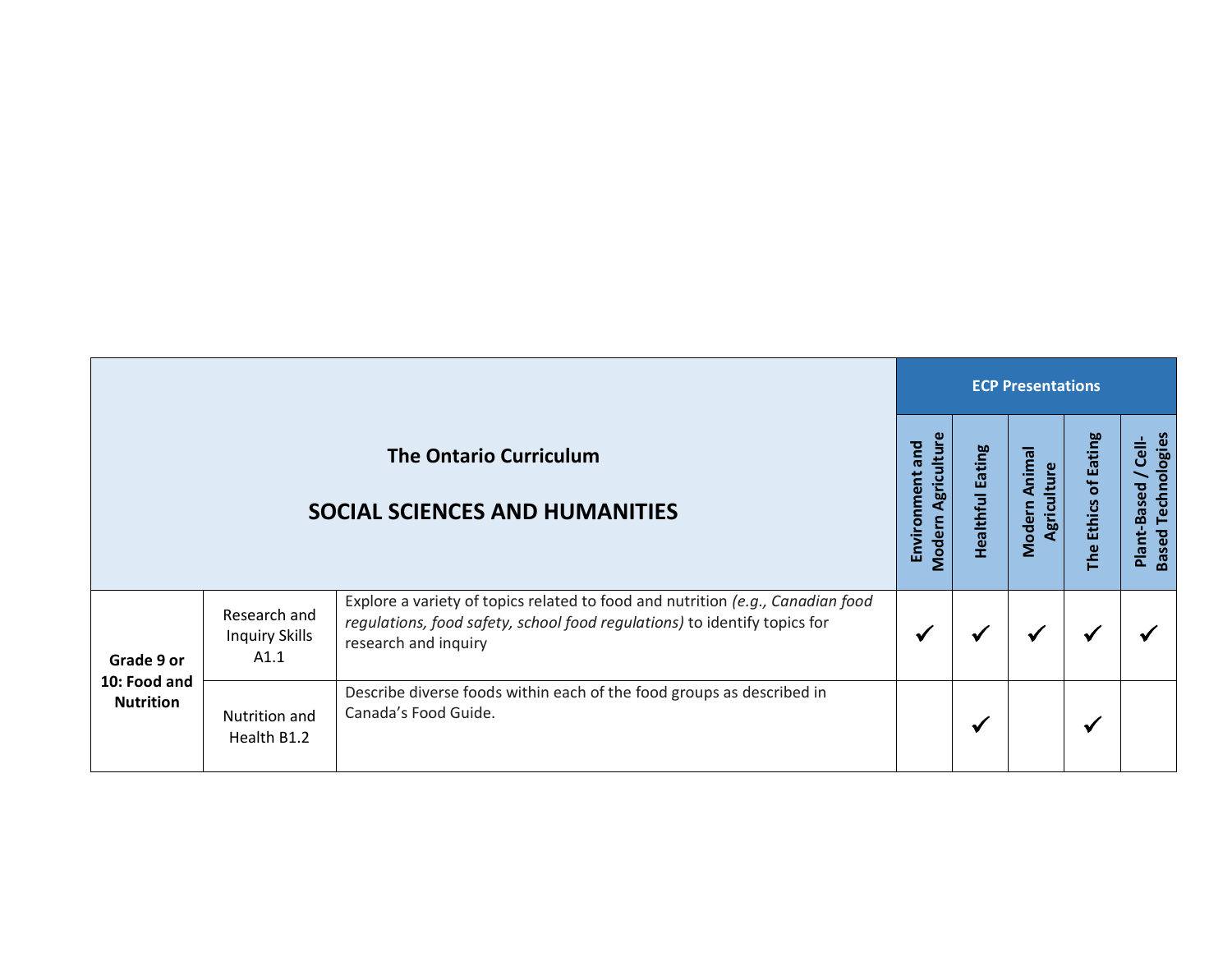|                                                | <b>Food Choices</b><br>C1.1           | Describe factors that affect people's food needs (e.g., food preferences,<br>dietary and health needs, busy schedules, major life changes)                                                                                                    |  |  |  |
|------------------------------------------------|---------------------------------------|-----------------------------------------------------------------------------------------------------------------------------------------------------------------------------------------------------------------------------------------------|--|--|--|
|                                                | <b>Food Choices</b><br>C2.1           | Identify different factors that influence people's food choices (e.g.,<br>nutritional, cultural, emotional, environmental, religious, social, ethical,<br>economic)                                                                           |  |  |  |
|                                                | <b>Food Choices</b><br>C2.2           | Explain how personal, family, and community resources (e.g., money, time,<br>knowledge, ability, equipment, availability of foods) influence personal food<br>choices                                                                         |  |  |  |
| Grade 9 or<br>10: Food and<br><b>Nutrition</b> | <b>Food Choices</b><br>C2.3           | Explain how childhood eating habits can influence lifelong eating patterns                                                                                                                                                                    |  |  |  |
|                                                | <b>Food Choices</b><br>C3.3           | Analyse their personal food choices to determine the extent to which they<br>are influenced by media and advertising/promotional techniques                                                                                                   |  |  |  |
|                                                | <b>Local and Global</b><br>Foods D2.1 | Assess their personal and family food- purchasing and food-preparation<br>practices to determine their effect on the environment (e.g., local foods<br>require less fossil fuel for transportation; homemade foods require less<br>packaging) |  |  |  |
|                                                | <b>Local and Global</b><br>Foods D2.2 | Assess programs and practices that reduce the impact of food production and<br>consumption on the environment (e.g., recycling programs, organic farming,<br>food co-ops, community gardens)                                                  |  |  |  |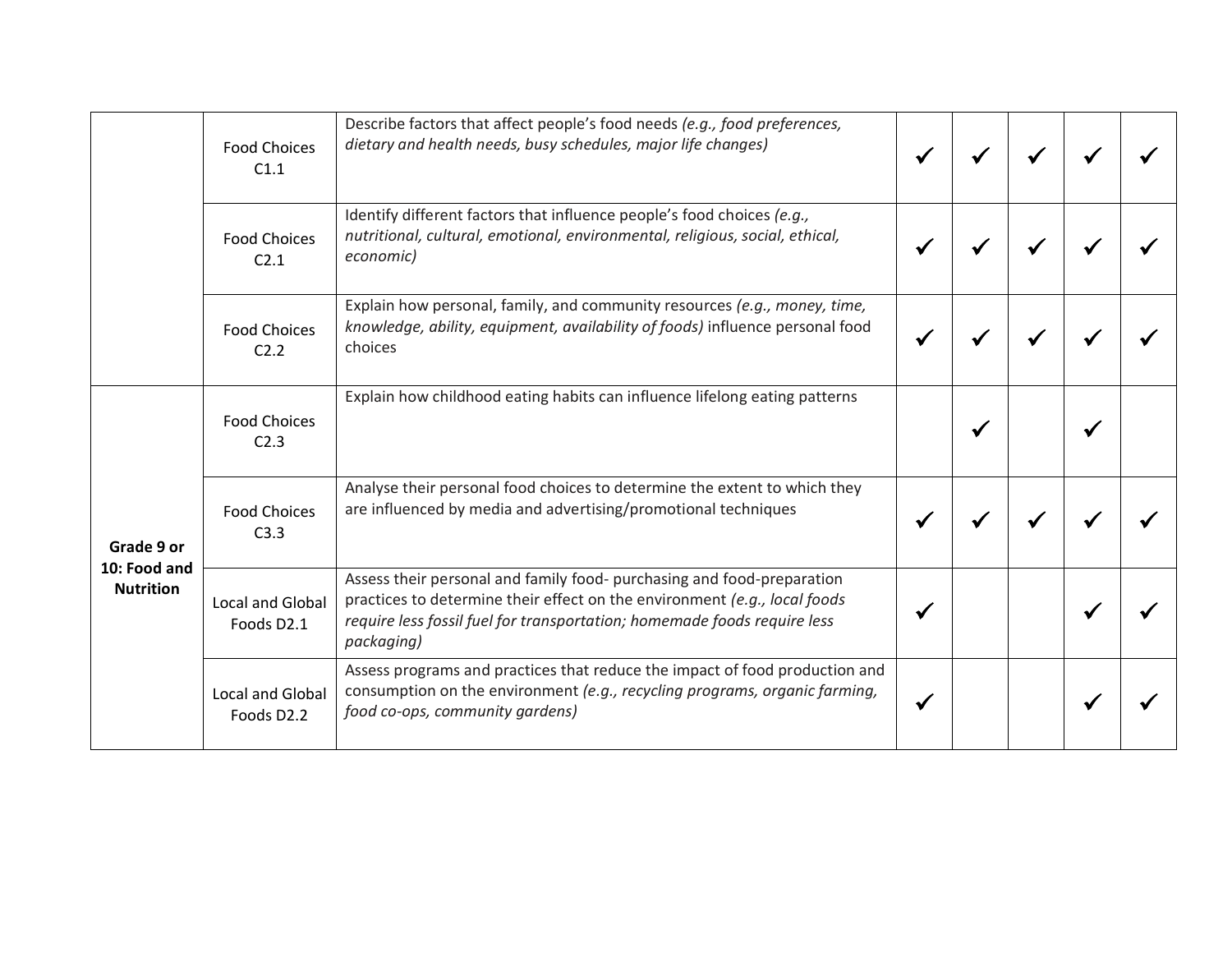| Grade 11:<br><b>Food and</b><br>Culture:<br>University /<br><b>College Prep</b> | Culture, Foods,<br>and Food<br>Practices B1.1 | Explain how various factors (e.g., geography, religion, economics, culture,<br>environment, values) influence personal and societal food choices                                                                                                                                                                                                                                                                                                        |  |  |  |
|---------------------------------------------------------------------------------|-----------------------------------------------|---------------------------------------------------------------------------------------------------------------------------------------------------------------------------------------------------------------------------------------------------------------------------------------------------------------------------------------------------------------------------------------------------------------------------------------------------------|--|--|--|
|                                                                                 | Culture, Foods,<br>and Food<br>Practices B1.3 | Describe the origins and development of food traditions and agricultural<br>practices in a variety of cultures (e.g., the discovery of fire and its use in<br>cooking, the "Green Revolution" and the widespread use of fertilizers, the<br>effects of food scarcity, advances in tools used in food production, advances in<br>sanitation, immigration between countries), and explain how they have<br>influenced current practices in these cultures |  |  |  |
| Grade 11:<br>Food and<br>Culture:<br>Workplace<br>Prep                          | Research and<br><b>Inquiry Skills</b><br>A1.1 | Explore a variety of topics related to food and culture (e.g., food guidelines<br>from around the world, herbs and spices used in different cuisines) to identify<br>topics for research and inquiry                                                                                                                                                                                                                                                    |  |  |  |
| Grade 11:<br>Food and<br>Culture:<br>Workplace<br>Prep                          | Culture, Foods,<br>and Food<br>Practices B1.1 | Describe how various factors (e.g., geography, religion, economics, culture,<br>environment, values) influence personal food choices                                                                                                                                                                                                                                                                                                                    |  |  |  |
|                                                                                 | Research and<br><b>Inquiry Skills</b><br>A1.1 | Explore a variety of topics related to nutrition and health (e.g., food security,<br>factors affecting metabolism) to identify topics for research and inquiry                                                                                                                                                                                                                                                                                          |  |  |  |
| Grade 12:<br><b>Nutrition</b><br>and Health:<br><b>University</b><br>Prep       | Nutrition and<br>Health B2.4                  | Explain the differences in the underlying concepts and recommendations of<br>food guides from other countries (e.g., Dietary Guidelines for Americans,<br>Mediterranean Food Guide, Chinese Food Guide) and food guides designed for<br>special groups (e.g., vegans, vegetarians, diabetics)                                                                                                                                                           |  |  |  |
|                                                                                 | <b>Eating Patterns</b><br>and Trends C1.2     | Explain how various influences throughout the lifespan (e.g., familial, social,<br>emotional, cultural, religious, economic, ethical, psychological) can affect<br>people's food choices                                                                                                                                                                                                                                                                |  |  |  |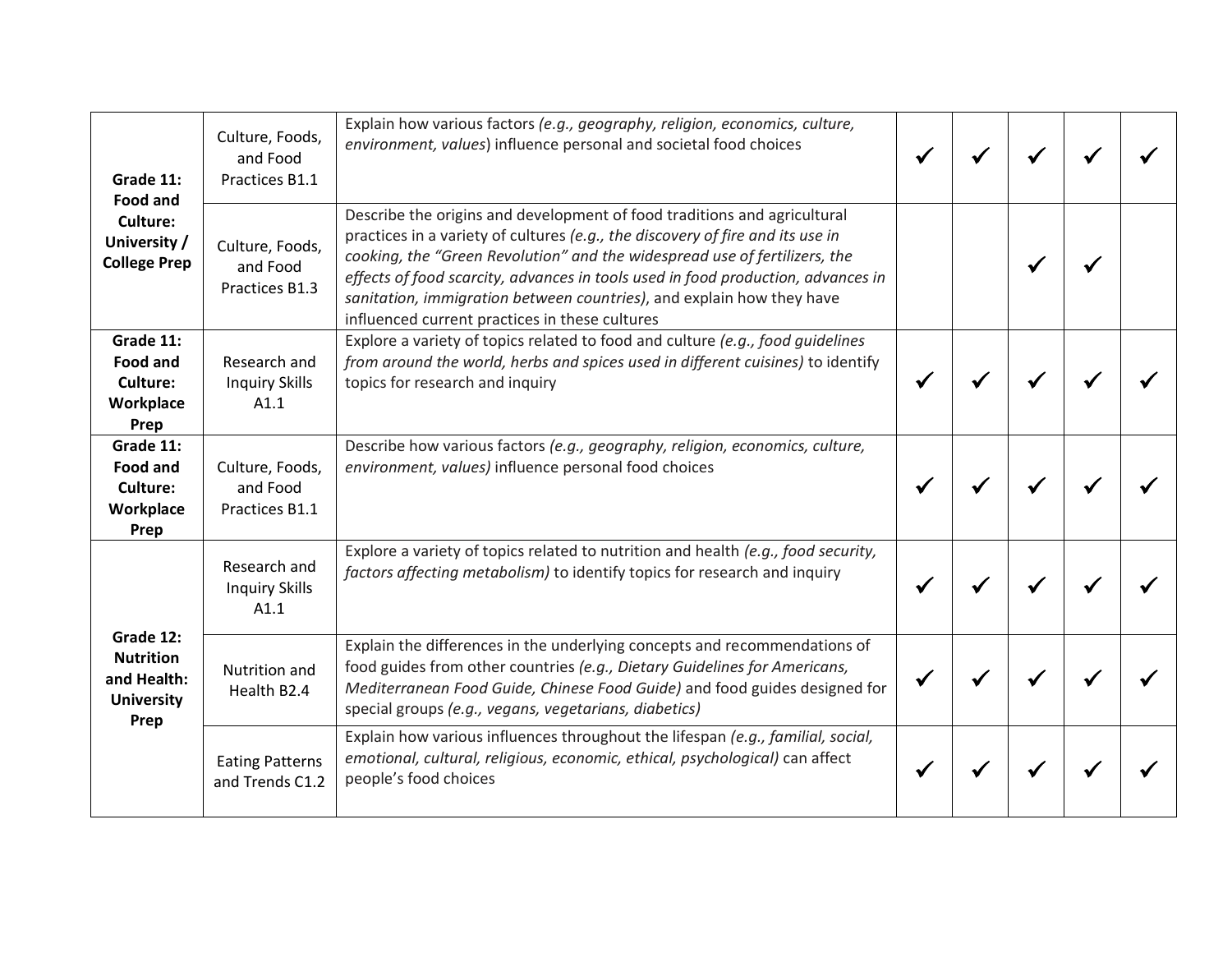|                                                                           | <b>Eating Patterns</b><br>and Trends C2.1 | Explain why certain eating practices are associated with the prevention and<br>management of particular health conditions (e.g., allergies, diabetes,<br>cardiovascular disease, osteoporosis, kidney disease)                                                                                                                                              |  |  |  |
|---------------------------------------------------------------------------|-------------------------------------------|-------------------------------------------------------------------------------------------------------------------------------------------------------------------------------------------------------------------------------------------------------------------------------------------------------------------------------------------------------------|--|--|--|
|                                                                           | <b>Eating Patterns</b><br>and Trends C2.5 | Identify and evaluate strategies to prevent food- and nutrition-related<br>diseases and illnesses                                                                                                                                                                                                                                                           |  |  |  |
|                                                                           | <b>Eating Patterns</b><br>and Trends C3.1 | Evaluate new and emerging food- and nutrition-related products and services<br>in terms of their real or perceived benefits to Canadian consumers (e.g.,<br>additives, functional foods, whole-wheat pasta, soy products, energy drinks,<br>vitamin-enhanced drinks, local food initiatives, agri-tourism, molecular<br>gastronomy, the slow food movement) |  |  |  |
| Grade 12:<br><b>Nutrition</b><br>and Health:<br><b>University</b><br>Prep | <b>Eating Patterns</b><br>and Trends C3.2 | Explain why people adopt various eating patterns (e.g., vegetarian diet, slow<br>food diet, organic diet, local food diet, weight-loss program)                                                                                                                                                                                                             |  |  |  |
|                                                                           | <b>Eating Patterns</b><br>and Trends C3.3 | Assess the effects on overall health of various eating patterns and trends<br>(e.g., low-carbohydrate diets, promotion of trans-fat-free foods, promotion of<br>antioxidants and phytochemicals)                                                                                                                                                            |  |  |  |
|                                                                           | <b>Local and Global</b><br>Issues D1.1    | Explain the importance of each of the key components of food security (e.g.,<br>availability, accessibility, adequacy, acceptability, sustainability)                                                                                                                                                                                                       |  |  |  |
|                                                                           | Local and Global<br>Issues D2.4           | Analyse the effect of various trends in agriculture and aquaculture (e.g.,<br>organic farming, use of antibiotics, fish farming, genetic engineering,<br>greenhouse food production) on local and global food supply and production                                                                                                                         |  |  |  |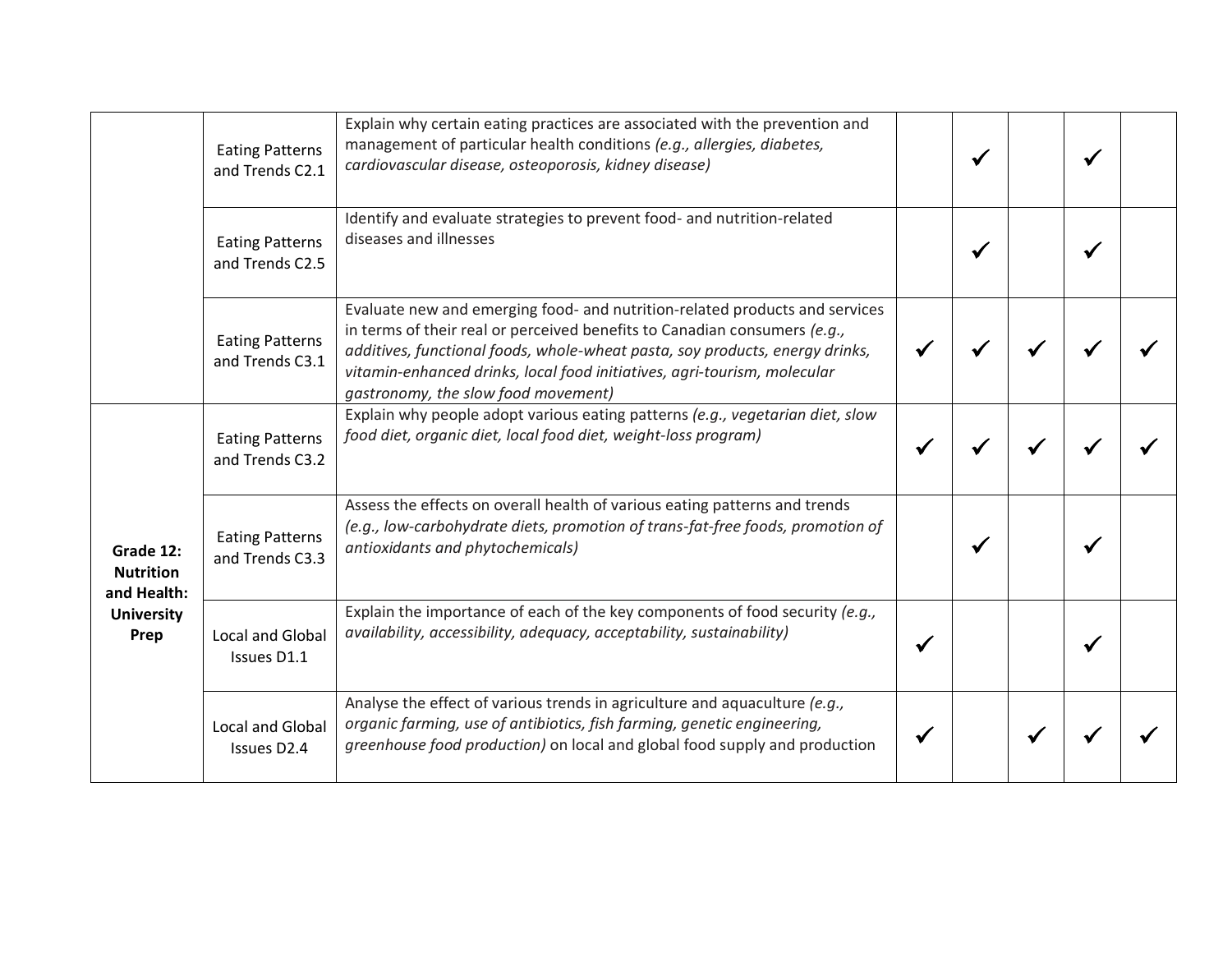|                                                                           | <b>Local and Global</b><br>Issues D3.1        | Explain how consumer food choices affect the environment, locally and<br>globally (e.g., demand for imported food increases the amount of energy used<br>in transportation; choice of overpackaged products increases the volume of<br>waste going to landfills; demand for fair-trade products supports sustainable<br>farming practices and small-scale farmers but may cause farmers to grow<br>cash crops, such as cocoa and coffee, rather than food; demand for local<br>produce supports farmers' markets, reduces the use of preservatives, and<br>lowers transportation costs) |  |  |  |
|---------------------------------------------------------------------------|-----------------------------------------------|-----------------------------------------------------------------------------------------------------------------------------------------------------------------------------------------------------------------------------------------------------------------------------------------------------------------------------------------------------------------------------------------------------------------------------------------------------------------------------------------------------------------------------------------------------------------------------------------|--|--|--|
|                                                                           | <b>Local and Global</b><br>Issues D3.2        | Analyse the effect on the environment of various agricultural trends (e.g.,<br>growing crops for biofuels) and food production technologies (e.g., types of<br>farm equipment, types of energy sources, climate-control techniques, genetic<br>engineering of foods)                                                                                                                                                                                                                                                                                                                    |  |  |  |
| Grade 12:<br><b>Nutrition</b><br>and Health:<br><b>University</b><br>Prep | Research and<br><b>Inquiry Skills</b><br>A1.1 | Explore a variety of topics related to nutrition and health (e.g., nutritional<br>needs throughout the lifespan, nutritional status of different groups) to<br>identify topics for research and inquiry                                                                                                                                                                                                                                                                                                                                                                                 |  |  |  |
|                                                                           | <b>Eating Patterns</b><br>and Trends C1.1     | Explain how a variety of factors (e.g., familial, social, emotional, cultural,<br>religious, economic, geo graphic, ethical, psychological) influence the food<br>choices people make                                                                                                                                                                                                                                                                                                                                                                                                   |  |  |  |
|                                                                           | <b>Eating Patterns</b><br>and Trends C2.1     | Describe some eating practices that help in the prevention and management<br>of particular health conditions (e.g., allergies, diabetes, cardio vascular<br>disease, osteoporosis, kidney disease)                                                                                                                                                                                                                                                                                                                                                                                      |  |  |  |
|                                                                           | <b>Eating Patterns</b><br>and Trends C3.1     | Analyse new and emerging food- and nutrition-related products and services<br>(e.g., additives, functional foods, whole-wheat pasta, soy products, energy<br>drinks, vitamin-enhanced drinks, local food initiatives, agri-tourism, molecular<br>gastronomy, the slow food movement) in terms of their real or perceived<br>benefits to Canadian consumers (e.g., health benefits, time savings,<br>environmental benefits)                                                                                                                                                             |  |  |  |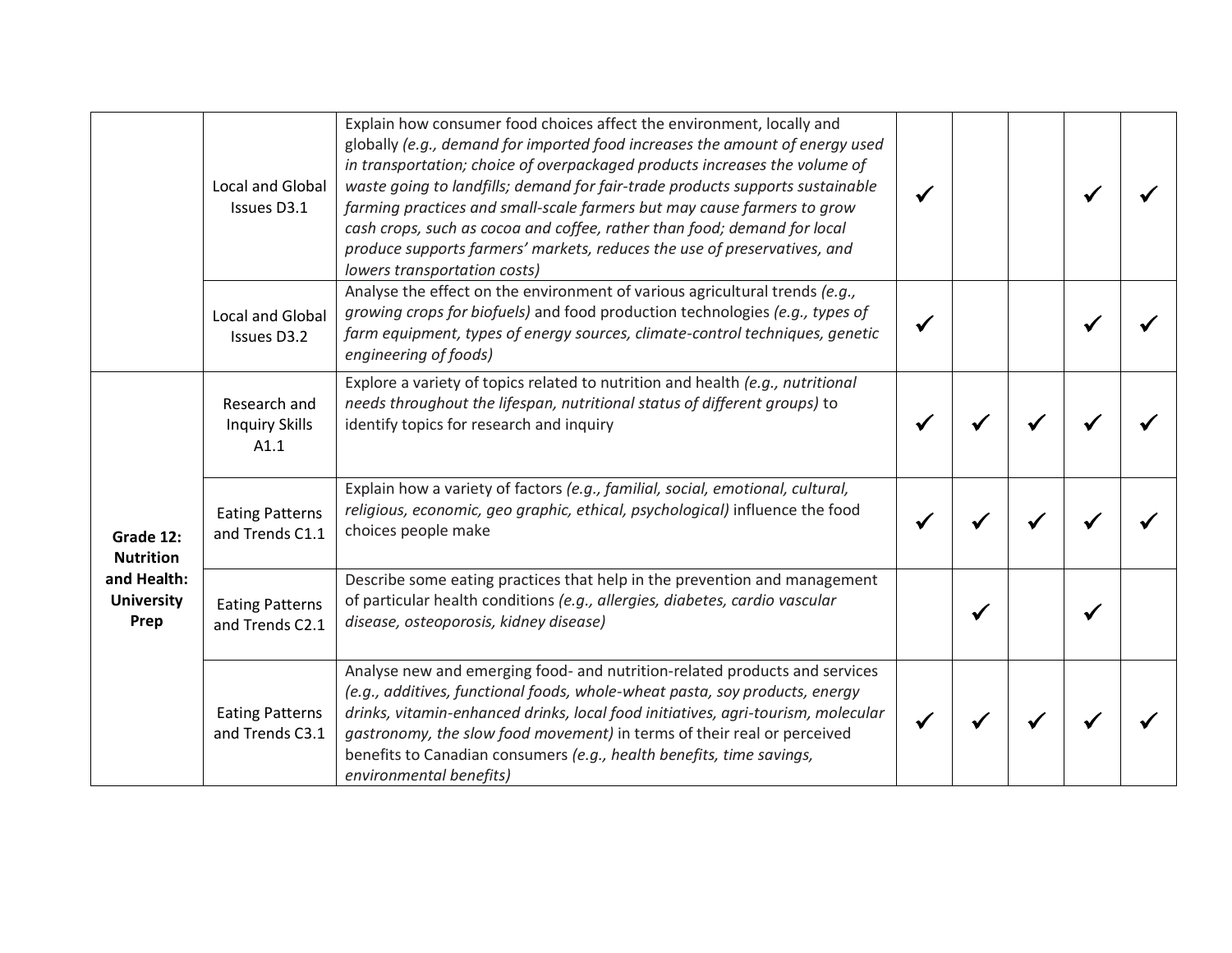|                                                                           | <b>Eating Patterns</b><br>and Trends C3.2     | Explain why people adopt various eating patterns (e.g., vegetarian diet, slow<br>food diet, organic diet, weight-loss program)                                                                                                                                                                                                                                                                                                                  |  |  |  |
|---------------------------------------------------------------------------|-----------------------------------------------|-------------------------------------------------------------------------------------------------------------------------------------------------------------------------------------------------------------------------------------------------------------------------------------------------------------------------------------------------------------------------------------------------------------------------------------------------|--|--|--|
|                                                                           | <b>Eating Patterns</b><br>and Trends C3.3     | Describe the effects on overall health of various popular diets and food<br>trends (e.g., low-carbohydrate diets, promotion of antioxidants and<br>phytochemicals)                                                                                                                                                                                                                                                                              |  |  |  |
|                                                                           | <b>Local and Global</b><br>Issues D1.5        | Demonstrate the ability to act to combat food insecurity at the local and<br>global level (e.g., write to elected representatives or government officials;<br>volunteer with a breakfast program; fundraise for community water wells;<br>plant trees; buy products from women-led cooperatives; become involved in a<br>community garden; work on a local farm)                                                                                |  |  |  |
| Grade 12:<br><b>Nutrition</b><br>and Health:<br><b>University</b><br>Prep | Local and Global<br>Issues D2.4               | Analyse the effect of various trends in agriculture and aquaculture (e.g.,<br>organic farming, use of antibiotics, fish farming, genetic engineering,<br>greenhouse food production) on local and global food supply and production                                                                                                                                                                                                             |  |  |  |
|                                                                           | Local and Global<br>Issues D3.1               | Describe how consumer food choices affect the environment, locally and<br>globally (e.g., demand for imported food increases the amount of energy used<br>in transportation; choice of overpackaged products increases the volume of<br>waste going to landfills; choice of fair-trade products supports sustainable<br>farming and small-scale farmers; demand for local produce supports farmers'<br>markets and reduces use of fossil fuels) |  |  |  |
|                                                                           | Local and Global<br>Issues D3.2               | Explain the effect on the environment of various agricultural trends (e.g.,<br>growing crops for biofuels) and food-production technologies (e.g., types of<br>farm equipment, types of energy sources, climate-control techniques, genetic<br>engineering of foods)                                                                                                                                                                            |  |  |  |
| Grade 12:<br>Food and<br><b>Healthy</b><br>Living:                        | Research and<br><b>Inquiry Skills</b><br>A1.1 | Explore a variety of topics related to personal food preparation and<br>consumption (e.g., food safety, trends in food and nutrition, meal-planning<br>strategies) to identify topics for research and inquiry                                                                                                                                                                                                                                  |  |  |  |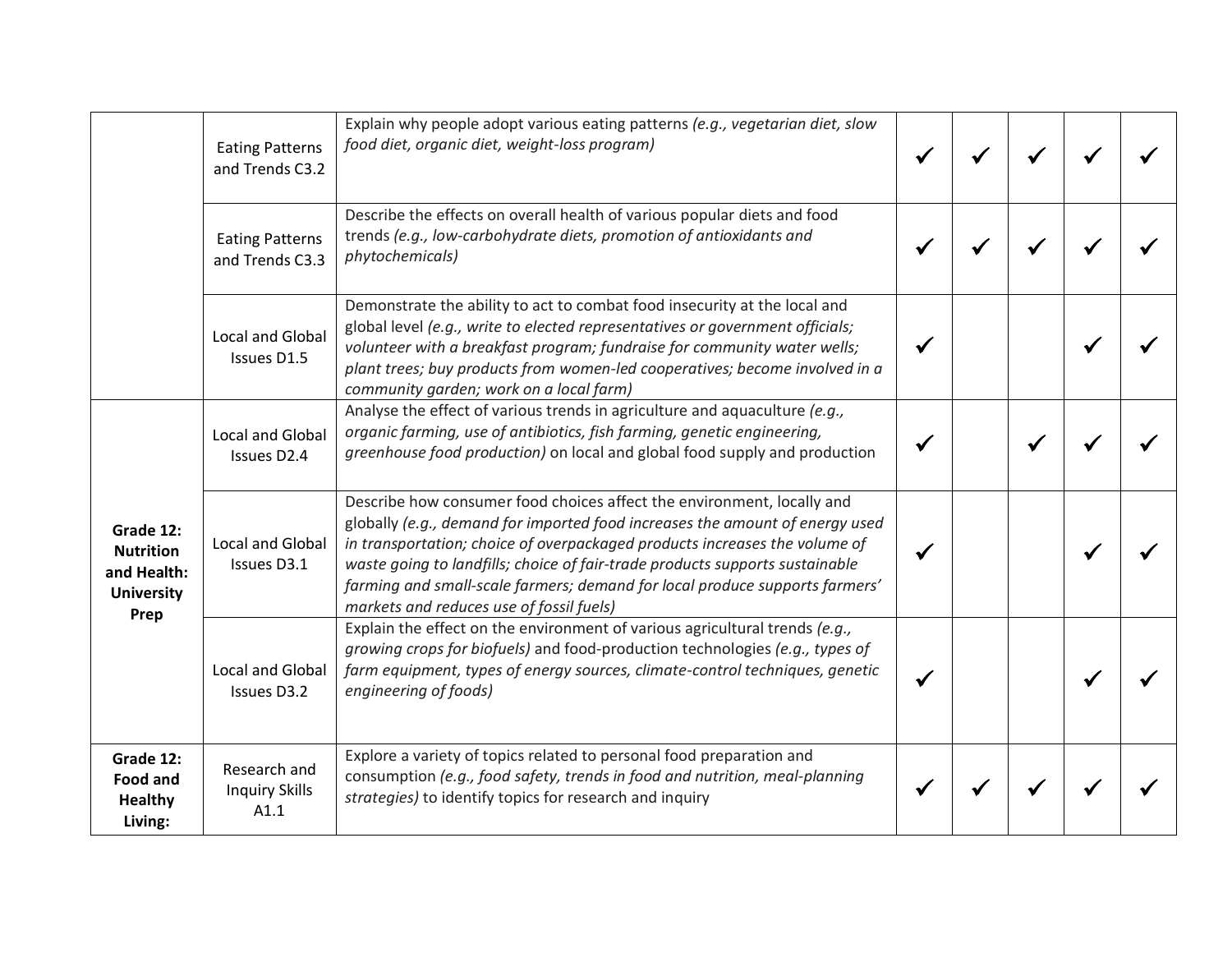| Workplace<br>Prep                                                                                                                                         | Food<br><b>Fundamentals</b><br>C1.7                        | Analyse current issues and trends in food and nutrition to determine their<br>influence on people's health (e.g., trans-fat regulations; popularity of energy<br>drinks, "enriched" water, protein shakes; debates about the use of bisphenol<br>A in food packaging; popularity of fad diets)                                         |  |  |  |
|-----------------------------------------------------------------------------------------------------------------------------------------------------------|------------------------------------------------------------|----------------------------------------------------------------------------------------------------------------------------------------------------------------------------------------------------------------------------------------------------------------------------------------------------------------------------------------|--|--|--|
|                                                                                                                                                           | Food<br>Fundamentals<br>C <sub>2.1</sub>                   | Identify factors that influence people's dietary needs and preferences (e.g.,<br>allergies, food likes and dislikes, medical conditions requiring special diets,<br>religious affiliations, cultural traditions)                                                                                                                       |  |  |  |
|                                                                                                                                                           | Food<br>Fundamentals<br>C <sub>2.2</sub>                   | Describe strategies to accommodate diverse dietary needs and preferences<br>(e.g., substituting foods, using new or specialty food products, offering<br>choices, asking quests about needs or preferences)                                                                                                                            |  |  |  |
| Grade 12:<br><b>Food and</b><br><b>Healthy</b><br>Living:<br>Workplace<br>Prep<br>Grade 12:<br><b>Families in</b><br>Canada:<br><b>University</b><br>Prep | Food<br>Fundamentals<br>D <sub>2.1</sub>                   | Describe environmentally responsible ways of acquiring food (e.g., buying<br>locally, bartering or exchanging, growing their own vegetables)                                                                                                                                                                                           |  |  |  |
|                                                                                                                                                           | The Food<br>Consumer D3.4                                  | Evaluate the reliability and credibility of nutrition claims from various sources<br>(e.g., infomercials, health claims and nutrition claims on food labels, websites,<br>blogs, public-service announcements)                                                                                                                         |  |  |  |
|                                                                                                                                                           | The Impact of<br>Norms, Roles,<br>and Institutions<br>C1.1 | Assess ways in which norms, values, and expectations (e.g., cultural or social<br>norms and expectations, gender expectations, familial values and<br>expectations) influence individual decisions throughout the lifespan (e.g.,<br>with regard to educational choices, career choices, choices about sexuality<br>and relationships) |  |  |  |
|                                                                                                                                                           | Trends, Issues,<br>and Challenges<br>D <sub>1.1</sub>      | Analyse the significance of recent demo graphic trends relating to the lives of<br>individuals (e.g., trends related to educational attainment, workforce<br>participation, income, independent living, age at retirement, life expectancy,<br>rates of cancer and other serious diseases)                                             |  |  |  |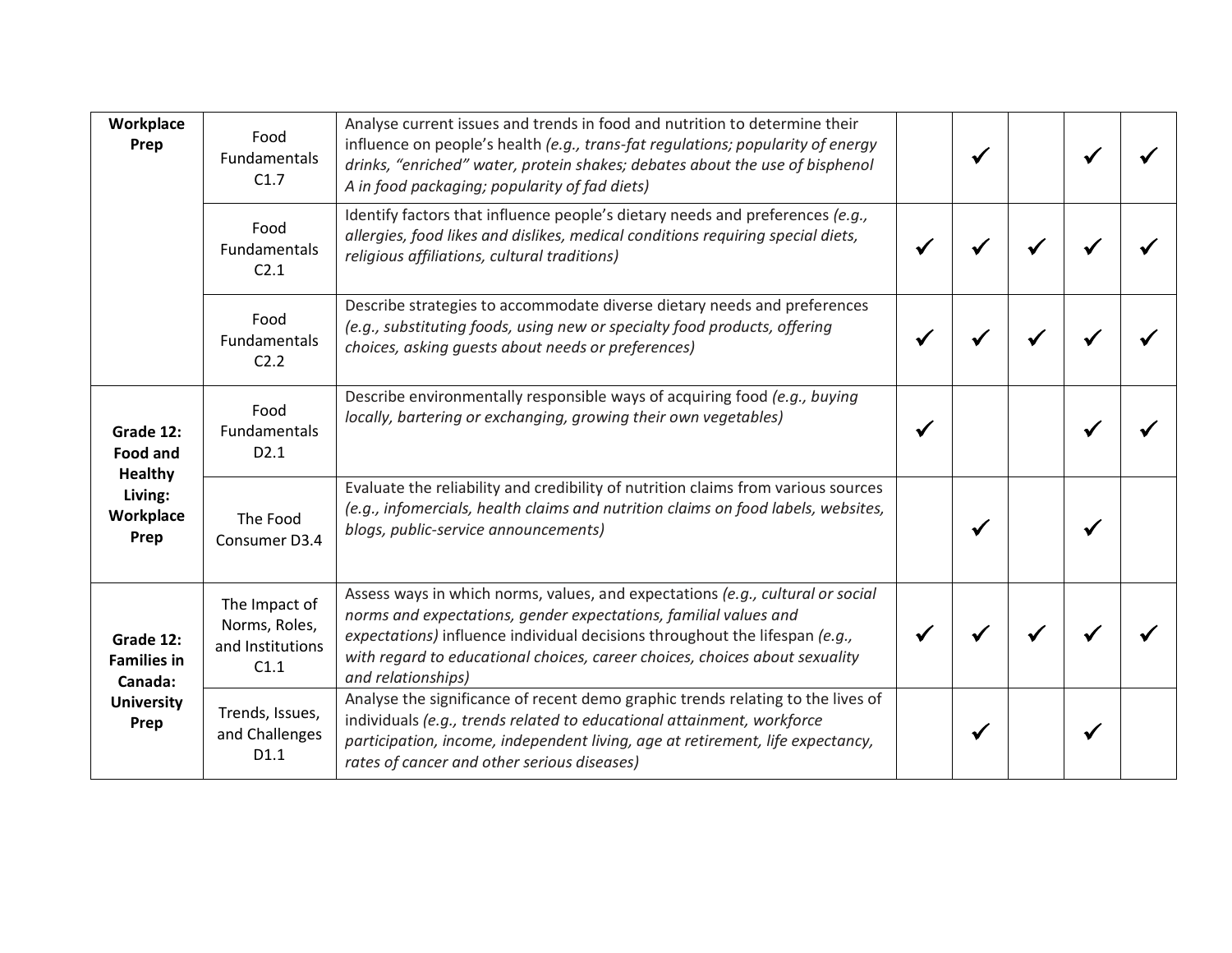| Grade 12:<br><b>Families in</b><br>Canada:<br><b>College Prep</b> | The Impact of<br>Norms, Roles,<br>and Institutions<br>C1.1 | Explain ways in which norms, values, and expectations (e.g., cultural and<br>societal norms and expectations, gender expectations, familial values and<br>expectations) influence individual decisions throughout the lifespan (e.g.,<br>with regard to educational choices, career choices, choices about sexuality<br>and relationships)                             |  |  |  |
|-------------------------------------------------------------------|------------------------------------------------------------|------------------------------------------------------------------------------------------------------------------------------------------------------------------------------------------------------------------------------------------------------------------------------------------------------------------------------------------------------------------------|--|--|--|
|                                                                   | Trends, Issues,<br>and Challenges<br>D <sub>1.1</sub>      | Describe recent demographic trends relating to the lives of individuals (e.g.,<br>trends related to educational attainment, workforce participation, income,<br>independent living, age at retirement, life expectancy, rates of cancer and<br>other serious diseases)                                                                                                 |  |  |  |
| Grade 12:<br><b>Personal Life</b><br>Management                   | Daily Living<br>Skills C1.3                                | Explain how a variety of factors (e.g., resources; personal, family, and<br>community values; individual goals, abilities, and interests) can influence an<br>individual's decision-making process                                                                                                                                                                     |  |  |  |
| Grade 12:<br><b>Personal Life</b><br>Management                   | Personal and<br>Social<br>Responsibilities<br>D3.1         | Describe strategies for making responsible consumer decisions when living<br>independently (e.g., prioritizing needs and wants, comparison shopping,<br>reading warranties and contracts, considering the environmental impact of<br>purchases, reading information labels)                                                                                            |  |  |  |
|                                                                   | Personal and<br>Social<br>Responsibilities<br>D3.2         | Identify internal and external factors that influence spending decisions (e.g.,<br>personal preferences, convenience, cultural values, status-related motives,<br>advertising, product cost and availability, environmental impact,<br>considerations related to labour and exploitation issues)                                                                       |  |  |  |
| Grade 12:<br>Challenge<br>and Change<br>in Society:               | Social Change<br>B <sub>2.2</sub>                          | Explain how various economic, environmental, political, or sociocultural<br>factors (e.g., global warming/climate change, environmental activism, the<br>threat of separatism, leadership changes, pluralism) can lead to social change,<br>and how other factors (e.g., cost, traditional values, fear of negative conse-<br>quences) can create resistance to change |  |  |  |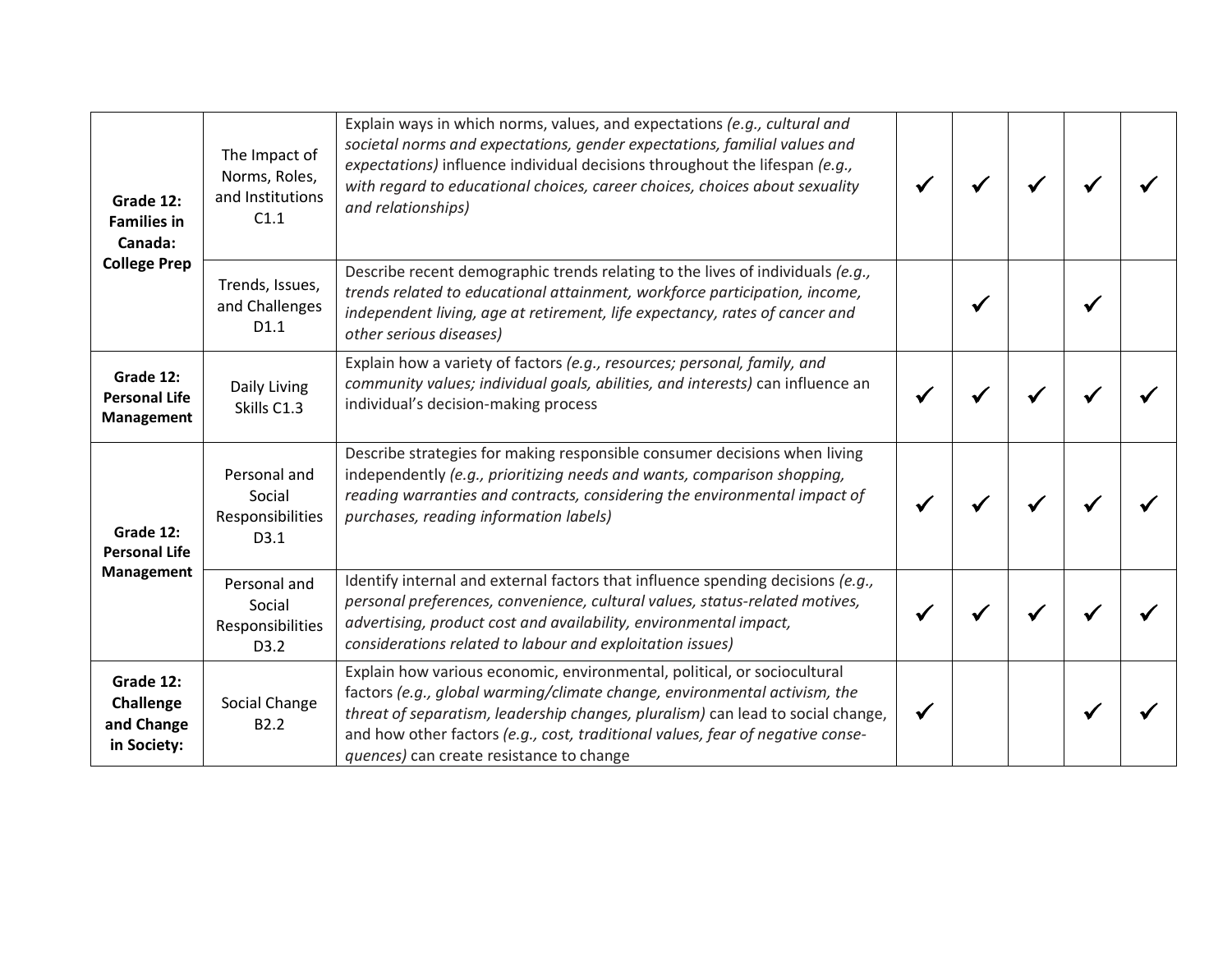| <b>University</b><br>Prep                                                                       | Social Change<br>B3.1                         | identify some recent technological changes and describe how they affect<br>individuals (e.g., computer technology and the Internet provide extensive<br>opportunities for social networking; many workplace technologies place a<br>physical strain on workers and require ergonomic remedies)                                                                                                                                                                                                                                                                                                                                                                                                                                                                                              |  |  |  |
|-------------------------------------------------------------------------------------------------|-----------------------------------------------|---------------------------------------------------------------------------------------------------------------------------------------------------------------------------------------------------------------------------------------------------------------------------------------------------------------------------------------------------------------------------------------------------------------------------------------------------------------------------------------------------------------------------------------------------------------------------------------------------------------------------------------------------------------------------------------------------------------------------------------------------------------------------------------------|--|--|--|
| Grade 11:<br>Philosophy:<br>The Big<br><b>Questions:</b><br>University /<br><b>College Prep</b> | Research and<br><b>Inquiry Skills</b><br>A1.1 | Explore a variety of topics related to philosophical questions and/or issues<br>(e.g., Does a meaningful life require that there be a divine plan? Do people<br>living in the present have a moral obligation to redress the wrongs done by<br>their ancestors - for example, against Aboriginal peoples? Is science the best<br>way to gain knowledge? Can a work of art be beautiful even if it portrays evil<br>or ugly things? Can a society that is divided between the very rich and the very<br>poor be just?) to identify topics for research and inquiry                                                                                                                                                                                                                           |  |  |  |
| Grade 11:<br>Philosophy:<br><b>The Big</b><br><b>Questions:</b>                                 | Philosophical<br>Foundations<br><b>B1.1</b>   | Identify the big questions associated with each of the main areas of<br>philosophy (e.g., metaphysics: Is there a supreme being? What is the nature<br>of reality? What is the meaning of life?; ethics: What is a good person? Are<br>there just wars? If so, what makes them just?; epistemology: What is truth? Is<br>it possible to know the world as it truly is?; philosophy of science: What<br>distinguishes science from other ways of knowing? What is the nature of<br>scientific evidence? Is it ever possible, or desirable, for a scientist to be<br>objective?; social and political philosophy: What are the limits of state<br>authority? What is the best form of government? Why? What is social<br>justice?; aesthetics: What is beauty? Is censorship ever justified?) |  |  |  |
| University /<br><b>College Prep</b>                                                             | The Relevance<br>of Philosophy<br>D1.2        | Explain the relevance of some of the big questions of philosophy to their<br>community and the broader society (e.g., questions about the obligations of<br>citizens and governments in Canadian and global politics; about equality and<br>justice in policies regarding women, poor people, and ethnocultural<br>minorities, including Aboriginal people; about ethics in debates about issues<br>such as abortion, euthanasia, genetically modified organisms; about the<br>relationship between nature and human beings in debates about<br>environmental policy; about aesthetics and censorship in cultural industries)                                                                                                                                                               |  |  |  |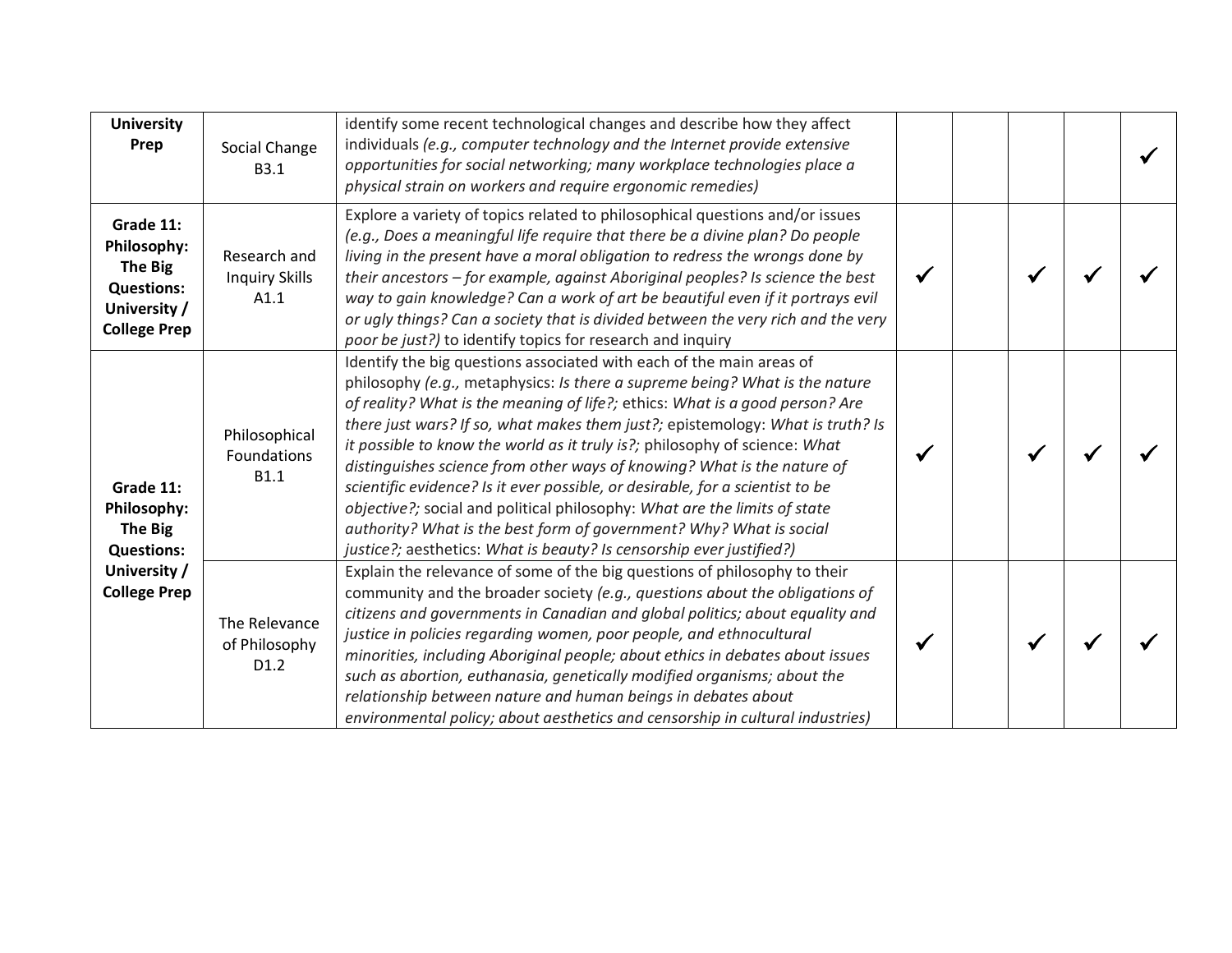| Grade 12:<br>Philosophy:<br><b>Questions</b><br>and<br><b>Theories:</b><br><b>University</b><br>Prep | Research and<br><b>Inquiry Skills</b><br>A1.1    | Explore a variety of topics related to philosophy (e.g., the relationship<br>between body and mind; the existence of an afterlife; the nature of a just<br>society; the basis for moral behaviour; the nature and reliability of perception;<br>the relationship between science and metaphysics; the nature of human<br>rights; the relationship of humankind to other animals and the environment;<br>the relationship between religious and secular authority in politics; the<br>function of art) to identify topics for research and inquiry                                                                                                                                                                                                                                                                                                          | $\checkmark$ | $\checkmark$ |  |
|------------------------------------------------------------------------------------------------------|--------------------------------------------------|------------------------------------------------------------------------------------------------------------------------------------------------------------------------------------------------------------------------------------------------------------------------------------------------------------------------------------------------------------------------------------------------------------------------------------------------------------------------------------------------------------------------------------------------------------------------------------------------------------------------------------------------------------------------------------------------------------------------------------------------------------------------------------------------------------------------------------------------------------|--------------|--------------|--|
| Grade 12:<br>Philosophy:                                                                             | Philosophical<br>Foundations<br><b>B1.1</b>      | Explain the main areas of philosophy (e.g., metaphysics, ethics, epistemology,<br>philosophy of science, social and political philosophy, aesthetics), and identify<br>some of the big questions that arise in each area (e.g., metaphysics: Do we<br>have free will? What is the relationship between the mind and the body?;<br>ethics: Are "Good Samaritan laws" sound laws? Do animals have moral<br>rights?; epistemology: How does one justify a belief?; philosophy of science: Is<br>scientific knowledge more reliable than other forms of knowledge?; social and<br>political philosophy: How can one decide what the best system of government<br>is? Are individuals' first obligations to their countries, or do they have equal or<br>more important global obligations?; aesthetics: How does one determine the<br>merit of a work of art?) |              | ✔            |  |
| <b>Questions</b><br>and<br><b>Theories:</b><br><b>University</b><br>Prep                             | Philosophical<br>Foundations<br>B <sub>2.2</sub> | Describe critical thinking skills (e.g., detecting bias and point of view,<br>systematic and analytical thinking) and habits of mind (e.g., open-<br>mindedness, truth seeking, inquisitiveness) that support philosophical<br>reasoning, and demonstrate the ability to use them in various contexts                                                                                                                                                                                                                                                                                                                                                                                                                                                                                                                                                      |              |              |  |
|                                                                                                      | Core Topics:<br>Ethics D1.1                      | Demonstrate an understanding (e.g., in class discussions, debates,<br>presentations, written work) of some of the main questions in ethics (e.g., Are<br>there objective standards for determining good and evil, right and wrong, or<br>are these concepts based on entirely subjective opinions? What is duty? What<br>is the nature of responsibility? How should I live my life? What is a good life?<br>Is morality separable from religion? Are there, or should there be, universal<br>moral norms for all individuals and cultures? What is virtue?)                                                                                                                                                                                                                                                                                               | $\checkmark$ |              |  |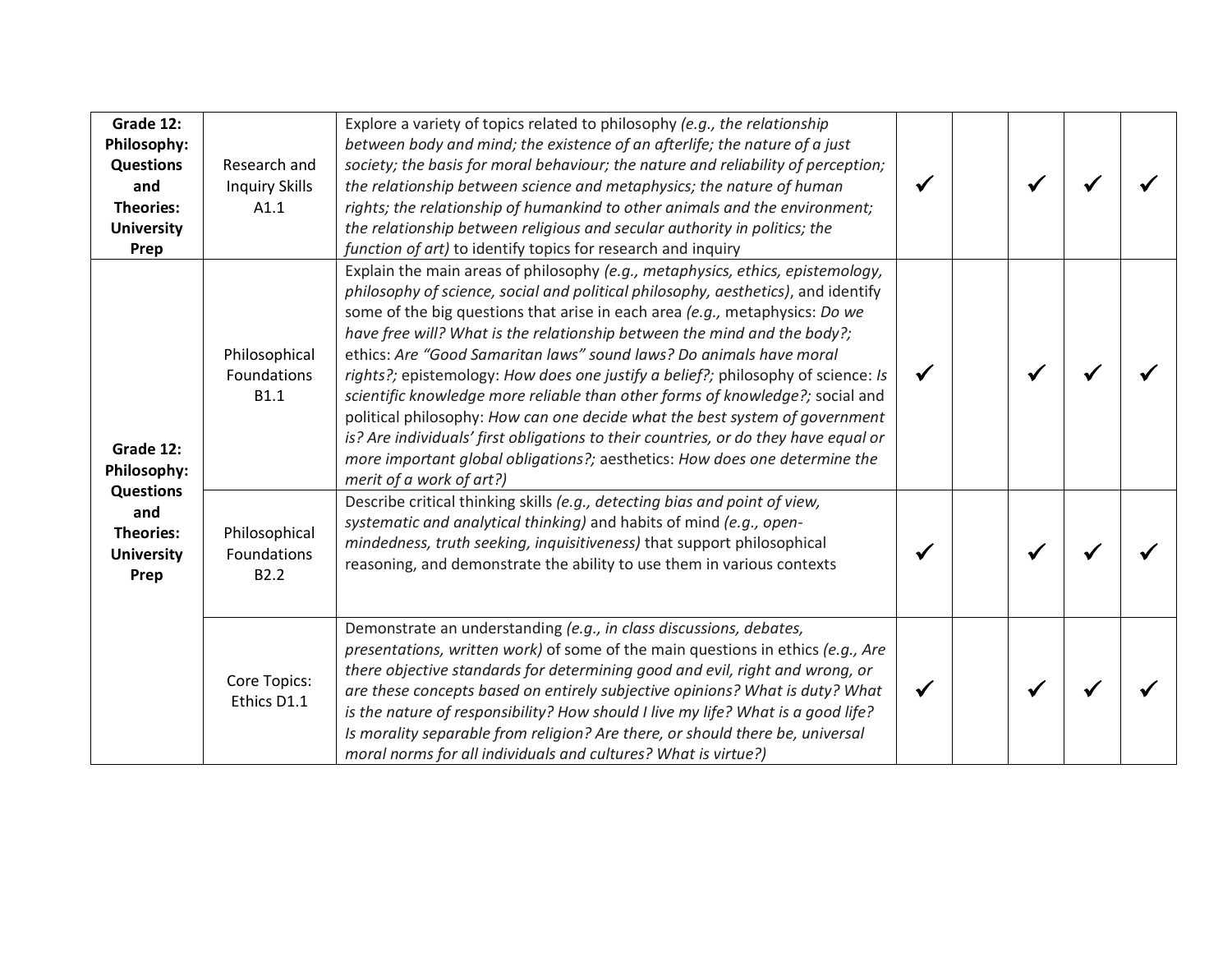|  | Core Topics:<br>Ethics D3.1 | Demonstrate an understanding of the influence that ideas related to ethics<br>have on their everyday life |  |  |  |  |  |
|--|-----------------------------|-----------------------------------------------------------------------------------------------------------|--|--|--|--|--|
|--|-----------------------------|-----------------------------------------------------------------------------------------------------------|--|--|--|--|--|

 $\mathcal{L}(\mathcal{A})$ 

|                       |                                                     |                                                                                                                                                                                                                                                                                                                                                                                                                                                                                                                                                                                                                                                                                                                                                                                                                                                                                              |                                                |                                 | <b>ECP Presentations</b>        |                                  |                                                          |
|-----------------------|-----------------------------------------------------|----------------------------------------------------------------------------------------------------------------------------------------------------------------------------------------------------------------------------------------------------------------------------------------------------------------------------------------------------------------------------------------------------------------------------------------------------------------------------------------------------------------------------------------------------------------------------------------------------------------------------------------------------------------------------------------------------------------------------------------------------------------------------------------------------------------------------------------------------------------------------------------------|------------------------------------------------|---------------------------------|---------------------------------|----------------------------------|----------------------------------------------------------|
|                       |                                                     | <b>The Ontario Curriculum</b><br>SOCIAL STUDIES / CANADIAN AND WORLD STUDIES                                                                                                                                                                                                                                                                                                                                                                                                                                                                                                                                                                                                                                                                                                                                                                                                                 | Agricultur<br>Environment and<br><b>Modern</b> | <b>Eating</b><br>ealthful<br>Ŧ. | Animal<br>Agriculture<br>Modern | <b>Eating</b><br>đ<br>The Ethics | <b>Based Technologies</b><br><b>Cell-</b><br>Plant-Based |
| Grade 7:<br>Geography | Physical<br>Patterns in a<br>Changing World<br>A1.1 | Describe various ways in which people have responded to challenges and<br>opportunities presented by the physical environment (e.g., building dams,<br>levees, or dikes to contain water and/or reclaim land; building terraces or<br>irrigation systems to permit farming on inhospitable land; designing buildings<br>suited to local climatic conditions or natural events such as earthquakes;<br>specialized economic development such as resource towns in areas rich with<br>ore, or tourism in areas of natural beauty or with a desirable climate), and<br>analyse short- and long-term effects of some of these responses (e.g., water<br>pollution from industry and agriculture; loss of animal habitat and wilderness<br>areas as human settlement expands; deforestation and its consequences; the<br>development of provincial or national parks to protect wilderness areas) | ✔                                              |                                 | M                               |                                  |                                                          |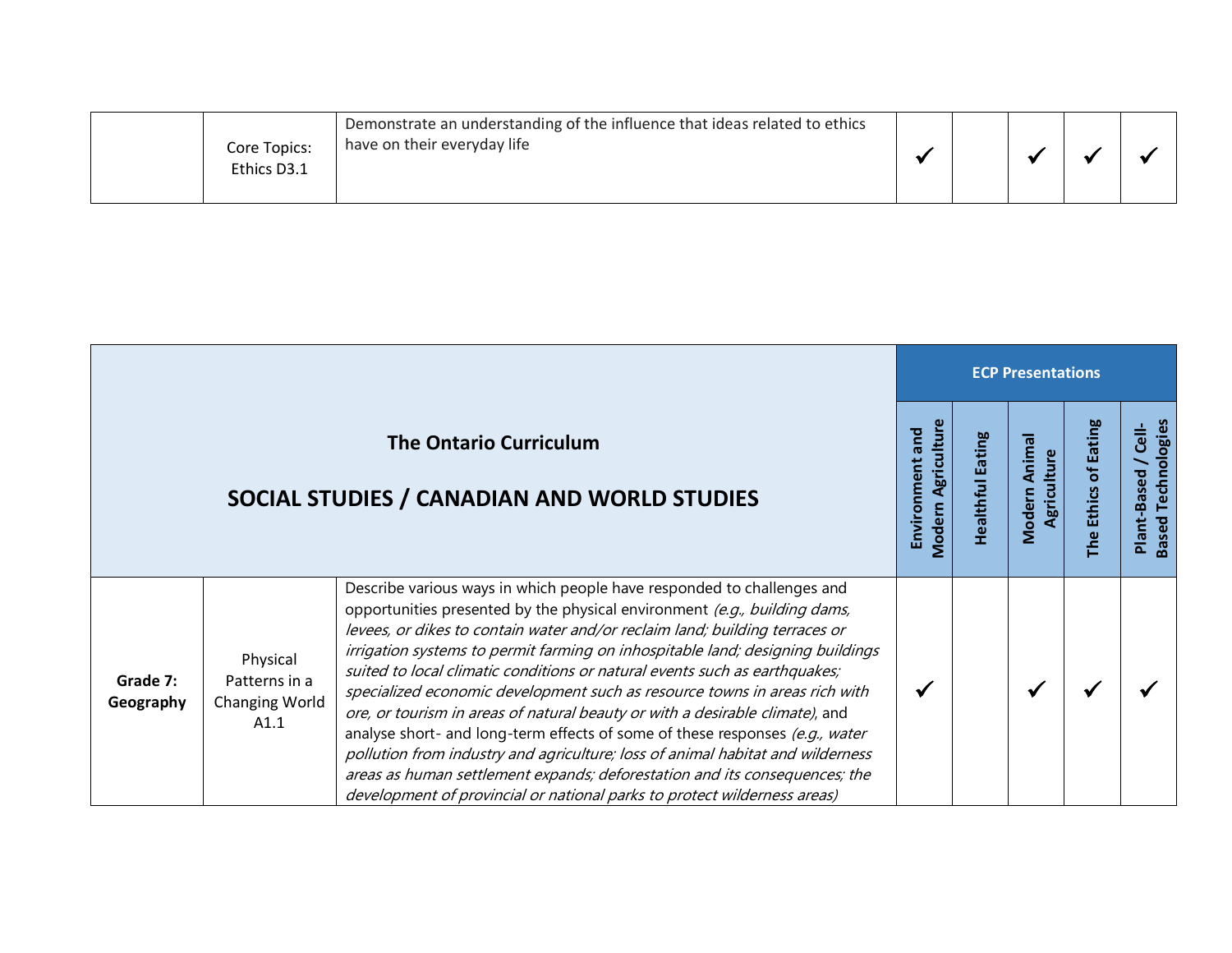|                       | Physical<br>Patterns in a<br><b>Changing World</b><br>A1.2 | Compare and contrast the perspectives of some different groups (e.g.,<br>Aboriginal peoples living on the land, organic versus large-scale farmers,<br>industrial and agrarian societies, owners of resource-extraction companies,<br>environmental organizations, land developers) on the challenges and<br>opportunities presented by the natural environment                                                                                                                                                                                                                                                                                                                                                                                                                                                                                                                                                              |  |  |  |
|-----------------------|------------------------------------------------------------|------------------------------------------------------------------------------------------------------------------------------------------------------------------------------------------------------------------------------------------------------------------------------------------------------------------------------------------------------------------------------------------------------------------------------------------------------------------------------------------------------------------------------------------------------------------------------------------------------------------------------------------------------------------------------------------------------------------------------------------------------------------------------------------------------------------------------------------------------------------------------------------------------------------------------|--|--|--|
|                       | Physical<br>Patterns in a<br><b>Changing World</b><br>A2.1 | Formulate questions to quide investigations into the impact of natural events<br>and/or human activities that change the physical environment (e.g., the social,<br>political, economic, and environmental impact of natural events such as<br>earthquakes, volcanic eruptions, drought, floods, hurricanes, typhoons, or<br>tsunamis; the economic and environmental impact of industrial pollution on a<br>river system; the social, economic, and environmental impact of agricultural<br>practices; the social, political, economic, and environmental impact of land-<br>reclamation projects; the political, economic, and environmental impact of<br>transportation systems), ensuring that their questions reflect a geographic<br>perspective                                                                                                                                                                       |  |  |  |
| Grade 7:<br>Geography | Physical<br>Patterns in a<br><b>Changing World</b><br>A2.2 | Gather and organize data and information from a variety of sources, and using<br>various technologies, on the impact of natural events and/or human activities<br>that change the physical environment, ensuring that their sources reflect more<br>than one perspective (e.g., data and information as well as online maps on<br>climate change from the International Panel on Climate Change and the United<br>Nations; digital representations showing changes to a river system as a result<br>of irrigation, data on agricultural productivity on irrigated lands, and<br>information from wildlife advocacy groups on the impact of the loss of<br>wetlands; data and information from the U.S. National Hurricane Center on the<br>number and severity of hurricanes over the past few years, documentaries on<br>the impact of Hurricane Katrina, and photographs of New Orleans before and<br>after the hurricane) |  |  |  |
|                       | Physical<br>Patterns in a<br><b>Changing World</b><br>A2.5 | Evaluate evidence and draw conclusions about the impact of natural events<br>and/or human activities that change the physical environment                                                                                                                                                                                                                                                                                                                                                                                                                                                                                                                                                                                                                                                                                                                                                                                    |  |  |  |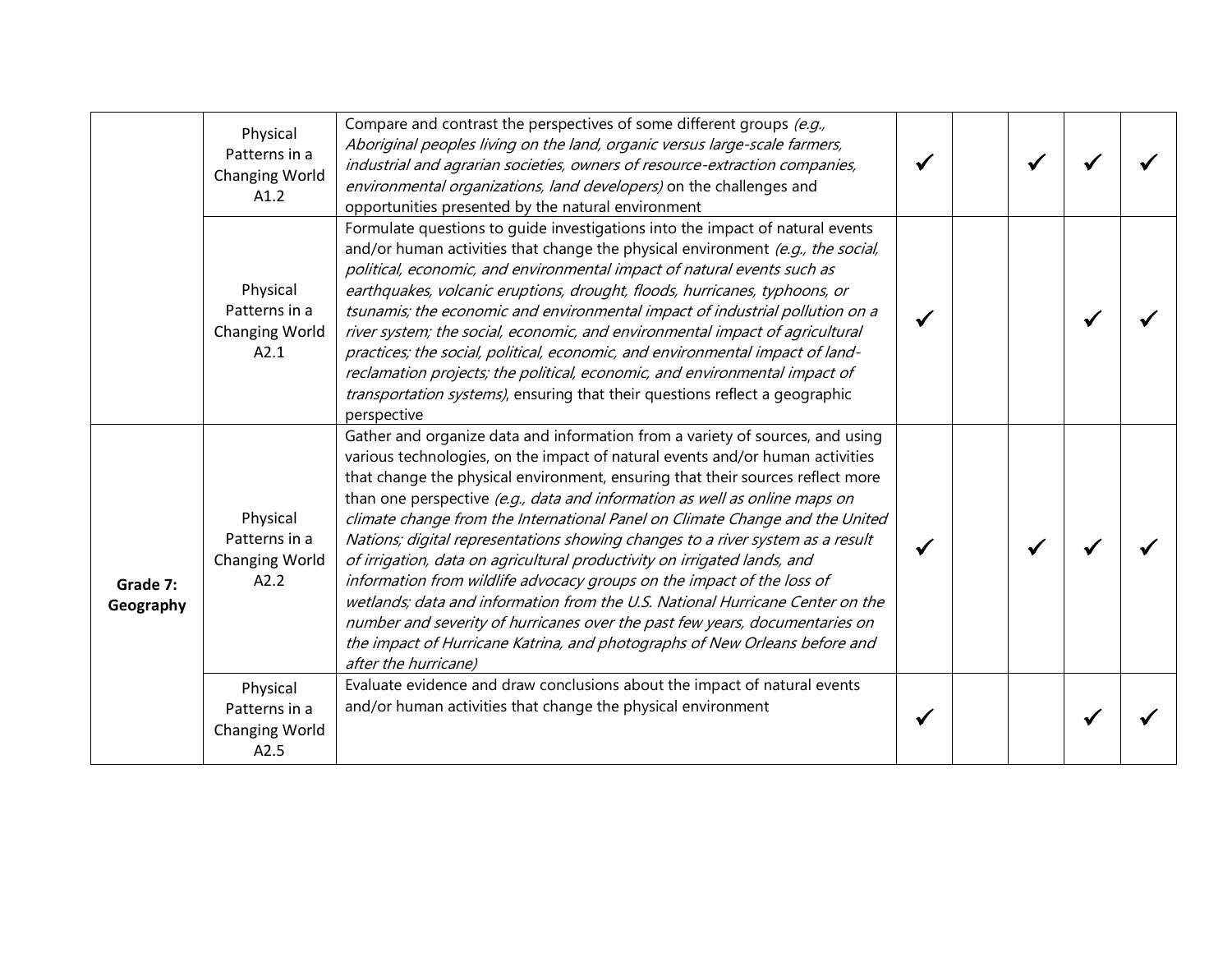|                       | Physical<br>Patterns in a<br>Changing World<br>A3.5         | Describe some key natural processes and human activities (e.g., changes in<br>rainfall, melting of glaciers, erosion, rising sea levels, climate change,<br>constructing dams, irrigation, bottling water from aquifers) that create and<br>change water bodies and systems                                                                                                                                                                                                                                                                                                                                                                                                                               |  |  |  |
|-----------------------|-------------------------------------------------------------|-----------------------------------------------------------------------------------------------------------------------------------------------------------------------------------------------------------------------------------------------------------------------------------------------------------------------------------------------------------------------------------------------------------------------------------------------------------------------------------------------------------------------------------------------------------------------------------------------------------------------------------------------------------------------------------------------------------|--|--|--|
|                       | Physical<br>Patterns in a<br><b>Changing World</b><br>A3.7  | Describe some key natural processes and other factors, including human<br>activities (e.g., ocean currents, wind systems, latitude, elevation, bodies of<br>water, landforms, deforestation, human activities that result in greenhouse gas<br>emissions) that create and change climate patterns                                                                                                                                                                                                                                                                                                                                                                                                         |  |  |  |
|                       | Physical<br>Patterns in a<br><b>Changing World</b><br>A3.10 | Describe some key natural processes and human activities (e.g., natural and<br>human-influenced climate change, erosion of top soil, deforestation, the use of<br>chemical fertilizers and practice of monoculture, grazing of domestic animals,<br>activities that introduce invasive species into an environment) that create and<br>change natural vegetation patterns                                                                                                                                                                                                                                                                                                                                 |  |  |  |
|                       | Natural<br>Resources<br>Around the<br>World B1.4            | Create a personal plan of action outlining how they can contribute to more<br>sustainable natural resource extraction/harvesting and/or use (e.g., a plan to<br>use FSC-certified wood or reclaimed lumber in a construction project, to<br>reduce energy use in their home or school, to publicize more sustainable<br>approaches to extraction/harvesting, or to reduce personal consumption of<br>consumer goods)                                                                                                                                                                                                                                                                                      |  |  |  |
| Grade 7:<br>Geography | Natural<br>Resources<br>Around the<br>World B2.1            | Formulate questions to quide investigations into issues related to the impact<br>of the extraction/ harvesting and/or use of natural resources around the world<br>from a geographic perspective (e.g., the social, economic, political, and<br>environmental impact of overfishing; the economic, social, and environmental<br>impact of deforestation and the adequacy of reforestation programs; the social<br>and economic impact on indigenous people of resource extraction in their<br>traditional territories; the economic, political, and environmental impact of<br>developments in the alternative energy sector; the economic, political, and<br>environmental impact of using fossil fuels) |  |  |  |
|                       | Natural<br>Resources<br>Around the<br>World B2.2            | Gather and organize data and information from a variety of sources on the<br>impact of resource extraction/harvesting and/or use, ensuring that their<br>sources reflect more than one perspective                                                                                                                                                                                                                                                                                                                                                                                                                                                                                                        |  |  |  |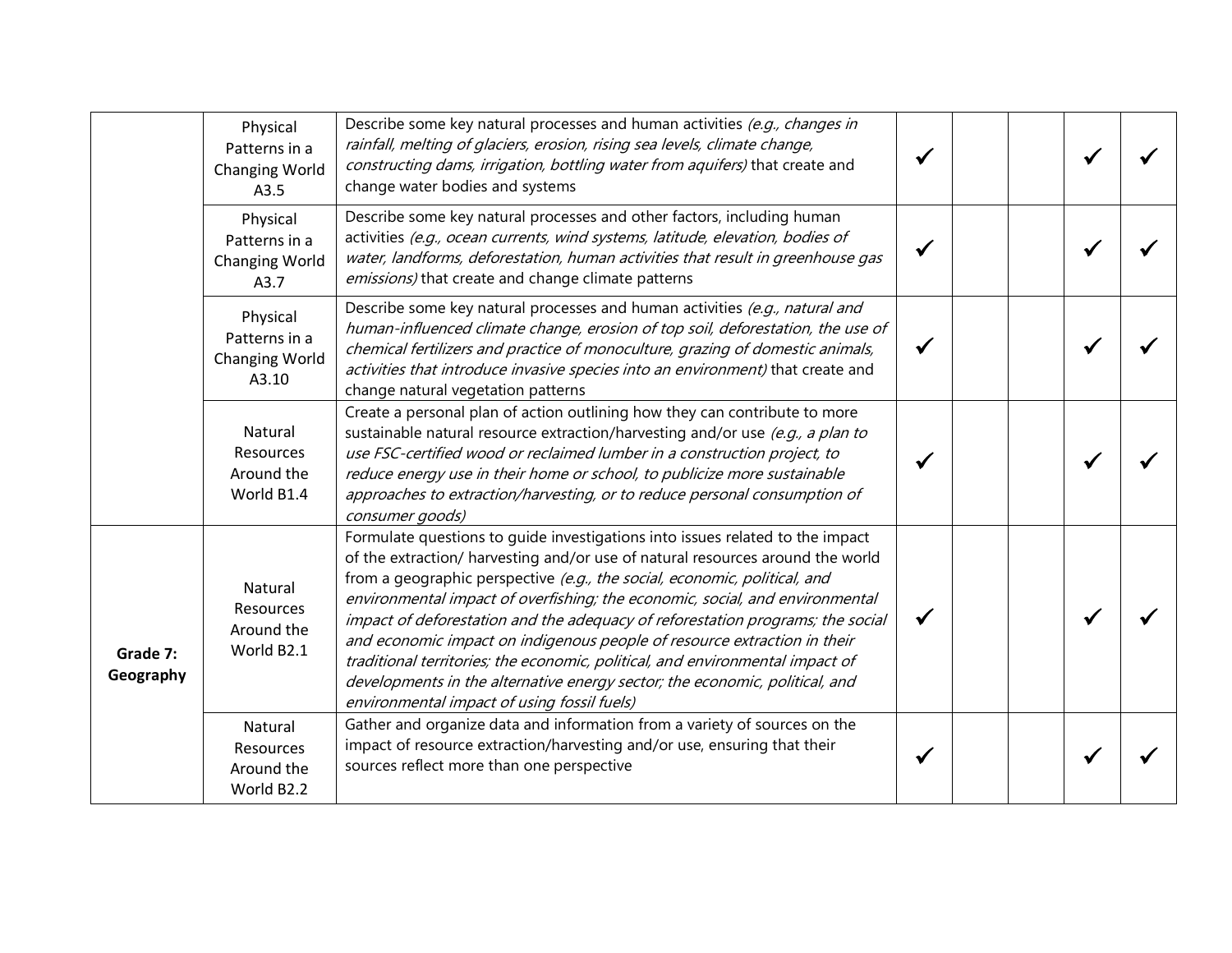|                       | Natural<br>Resources<br>Around the<br>World B2.5                | Evaluate evidence and draw conclusions about issues related to the impact of<br>natural resource extraction/harvesting and/or use around the world                                                                                                                                                                                                                                                                                                                                                                                                                                                                                                                                                                  |  |  |  |
|-----------------------|-----------------------------------------------------------------|---------------------------------------------------------------------------------------------------------------------------------------------------------------------------------------------------------------------------------------------------------------------------------------------------------------------------------------------------------------------------------------------------------------------------------------------------------------------------------------------------------------------------------------------------------------------------------------------------------------------------------------------------------------------------------------------------------------------|--|--|--|
|                       | Natural<br>Resources<br>Around the<br>World B3.2                | Describe ways in which people use the natural environment, including specific<br>elements within it, to meet their needs and wants (e.g., rock is quarried to<br>make building materials, roads; trees are used for lumber for buildings, wood<br>for furniture, pulp for paper, logs for fuel; fossil fuels are used for heating and<br>cooling, to generate energy for industry, to power vehicles, to make plastics;<br>water is used for drinking, irrigation, to produce electricity, to cool nuclear<br>reactors; animals are used for food, clothing, recreation; the natural<br>environment enables people to live off the land and provides opportunities for<br>relaxation, education, and/or recreation) |  |  |  |
|                       | Natural<br>Resources<br>Around the<br>World B3.3                | Identify significant short- and long-term effects of natural resource<br>extraction/harvesting and use on people and the environment $(e.g.,$<br>deforestation, desertification, smog, acid rain, climate change, soil<br>contamination, habitat destruction, flooding)                                                                                                                                                                                                                                                                                                                                                                                                                                             |  |  |  |
|                       | Natural<br>Resources<br>Around the<br>World B3.5                | Describe some responses to social and/or environmental challenges arising<br>from the use of natural resources (e.g., the increased use of wind, solar, or tidal<br>energy; reduced consumption; promotion of energy-saving strategies such as<br>the use of energy-effcient appliances; promotion of fair trade; marketing of<br>"ethical" products such as "ethical oil" or "ethical diamonds"; boycotting less<br>sustainable products or companies using unsustainable practices)                                                                                                                                                                                                                               |  |  |  |
| Grade 8:<br>Geography | Global<br>Settlement:<br>Patterns and<br>Sustainability<br>A1.2 | Analyse how processes related to the physical environment may affect<br>human settlements in the future (e.g., the impact of rising sea levels on<br>coastal cities as polar ice caps melt, of desertification, of earthquakes in<br>increasingly populous regions, of increasingly violent tropical storms as a<br>result of climate change)                                                                                                                                                                                                                                                                                                                                                                       |  |  |  |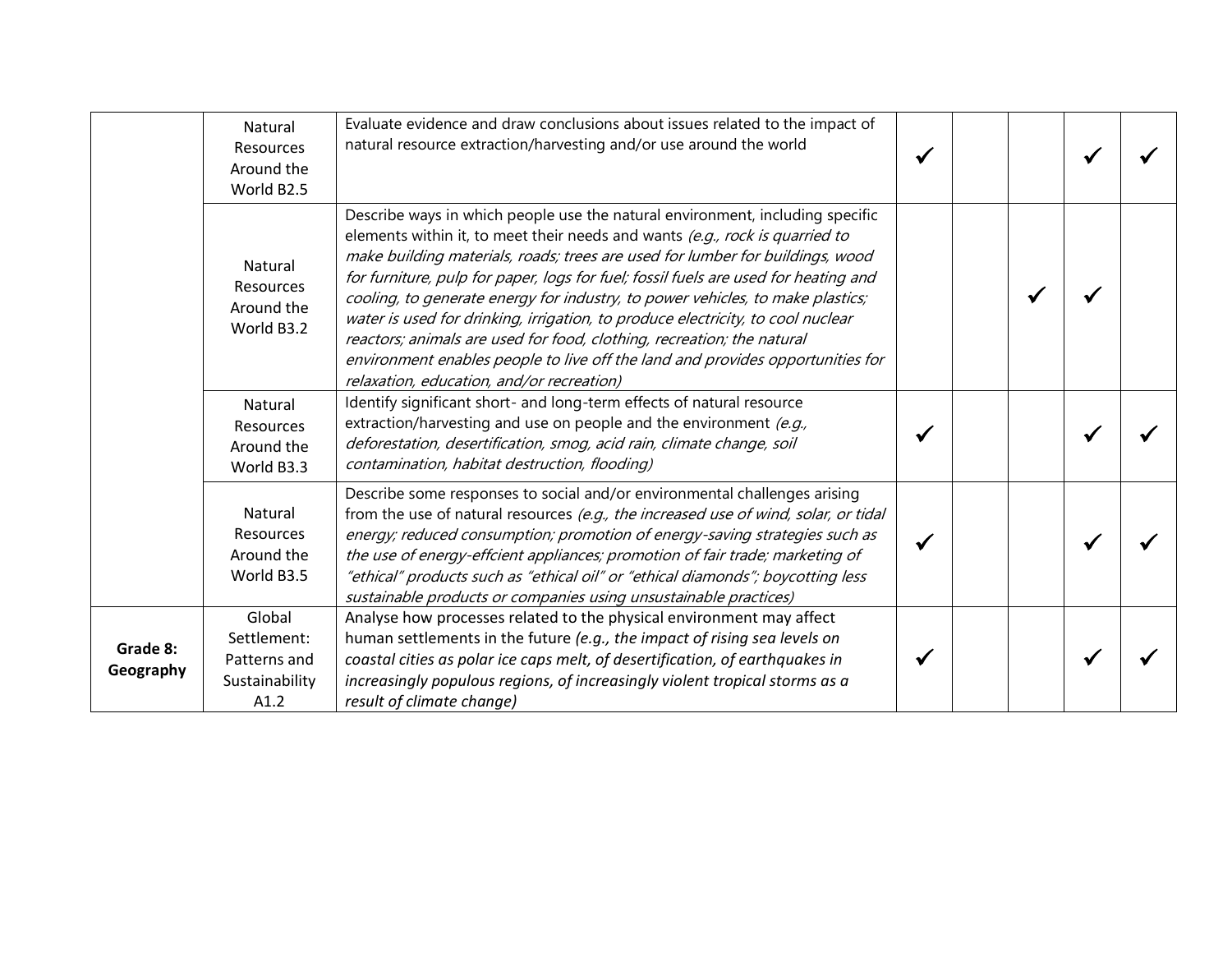|                       | Global<br>Settlement:<br>Patterns and<br>Sustainability<br>A1.3 | Describe possible features of a sustainable community in the future (e.g.,<br>energy-efficient buildings, use of renewable sources of energy, a<br>comprehensive public transportation system, community gardens, roof<br>gardens, green canopy, naturalized parks with native species, programs for<br>waste and water recycling), and analyse some challenges associated with<br>creating such a community (e.g., cost, population growth, increasing<br>urbanization, continued dependence on fossil fuels)                                           |  |  |  |
|-----------------------|-----------------------------------------------------------------|----------------------------------------------------------------------------------------------------------------------------------------------------------------------------------------------------------------------------------------------------------------------------------------------------------------------------------------------------------------------------------------------------------------------------------------------------------------------------------------------------------------------------------------------------------|--|--|--|
|                       | Global<br>Settlement:<br>Patterns and<br>Sustainability<br>A2.5 | Evaluate evidence and draw conclusions about issues related to the<br>interrelationship between human settlement and sustainability                                                                                                                                                                                                                                                                                                                                                                                                                      |  |  |  |
|                       | Global<br>Settlement:<br>Patterns and<br>Sustainability<br>A3.3 | Identify significant land-use issues (e.g., competition for land for agriculture,<br>industry, housing, transportation, recreation, wilderness areas; land claims by<br>indigenous groups; development in ecologically sensitive areas), and describe<br>responses of various groups to these issues (e.g., municipal,<br>state/provincial/regional, and/or national governments; local residents;<br>environmental, indigenous, or grass- roots groups; non-governmental<br>organizations)                                                              |  |  |  |
|                       | Global<br>Settlement:<br>Patterns and<br>Sustainability<br>A3.5 | Describe various ways in which human settlement has affected the<br>environment (e.g., water pollution from industry, agriculture, human waste;<br>air pollution from vehicle and industrial emissions; soil contamination from<br>pesticides, industrial byproducts, garbage dumps; deforestation and loss of<br>habitat from expanding settlement; loss of agricultural land to urban sprawl;<br>light pollution from large cities; disruption of migratory routes of different<br>species; desertification from unsustainable agricultural practices) |  |  |  |
| Grade 8:<br>Geography | Global<br>Settlement:<br>Patterns and<br>Sustainability<br>A3.6 | Describe some practices that individuals and communities have adopted to<br>help make human settlements more sustainable (e.g., reducing water use,<br>increasing recycling and composting, limiting the construction of housing on<br>land that could be used for agriculture, using public transit, planting and<br>maintaining trees)                                                                                                                                                                                                                 |  |  |  |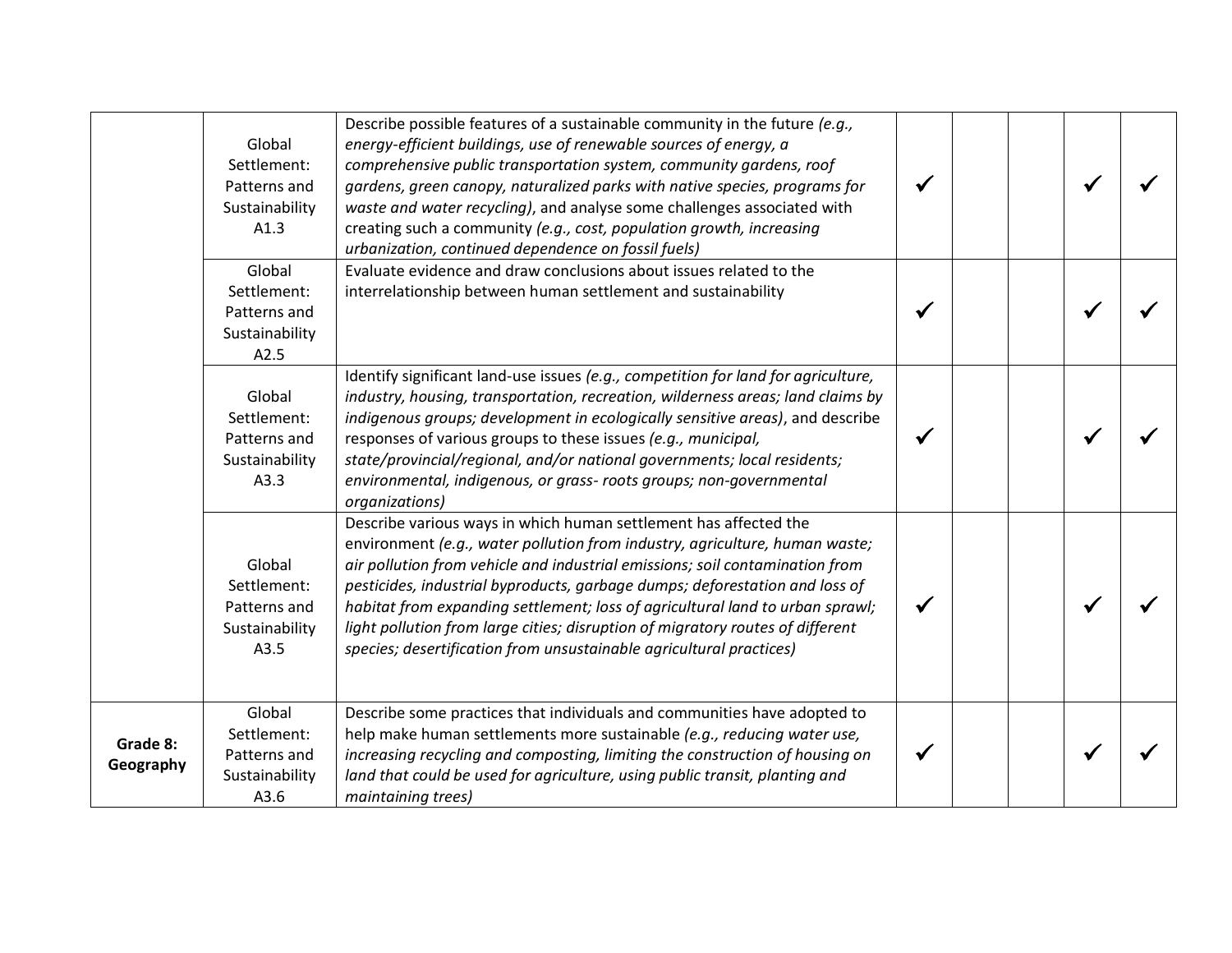|                                           | Global<br>Inequalities:<br>Economic<br>Development<br>and Quality of<br>Life B3.1 | Identify and describe the significance of several indicators that are commonly<br>used to measure quality of life on a global scale (e.g., infant mortality, fertility<br>rate, life expectancy, birth rate, death rate, doubling time, access to medical<br>care, access to clean water, literacy rate and access to education, poverty<br>rate, per capita income, GDP, GDP per capita, unemployment rates, national<br>debt)                                                                |  |  |  |
|-------------------------------------------|-----------------------------------------------------------------------------------|------------------------------------------------------------------------------------------------------------------------------------------------------------------------------------------------------------------------------------------------------------------------------------------------------------------------------------------------------------------------------------------------------------------------------------------------------------------------------------------------|--|--|--|
| Grade 9:<br><b>Issues in</b>              | Interactions in<br>the Physical<br>Environment<br><b>B1.1</b>                     | Analyse environmental, economic, social, and/or political implications of<br>different ideas and beliefs about the value of Canada's natural environment,<br>and explain how these ideas/beliefs affect the use and protection of Canada's<br>natural assets                                                                                                                                                                                                                                   |  |  |  |
|                                           | Interactions in<br>the Physical<br>Environment<br><b>B1.3</b>                     | Assess environmental, economic, social, and/or political consequences for<br>Canada of changes in some of the Earth's physical processes (e.g., warming in<br>the North is leading to a shorter, less reliable ice season and changes in plant<br>and animal populations [environmental], threatening traditional Inuit culture<br>[social], expanding opportunities for resource exploitation [economic], and<br>creating conflict between nation states over territorial claims [political]) |  |  |  |
| Canadian<br>Geography:<br><b>Academic</b> | Interactions in<br>the Physical<br>Environment<br><b>B1.4</b>                     | Explain how human activities can alter physical processes and contribute to<br>occurrences of natural events and phenomena (e.g., paving over land can<br>alter drainage patterns and cause sink holes; some agricultural practices can<br>contribute to soil erosion; deforestation can make slopes vulnerable to<br>landslides)                                                                                                                                                              |  |  |  |
|                                           | Managing<br>Canada's<br>Resources and<br>Industries C1.1                          | Describe strategies that industries and governments have implemented to<br>increase the sustainability of Canada's natural resources (e.g., green belts,<br>tourism restrictions in environment- ally fragile regions, wildlife culling,<br>rehabilitation of aggregate quarries, sustainable yield management of forests<br>and fisheries, recovery of minerals from mine tailings, community composting,<br>recycling and recovery), and evaluate their effectiveness                        |  |  |  |
| Grade 9:<br><b>Issues in</b><br>Canadian  | Managing<br>Canada's<br>Resources and<br>Industries C1.4                          | Analyse the roles and responsibilities of individuals in promoting the<br>sustainable use of resources (e.g., managing one's own ecological footprint,<br>making responsible consumer choices, recycling, advocating sustainable<br>resource-use policies and practices)                                                                                                                                                                                                                       |  |  |  |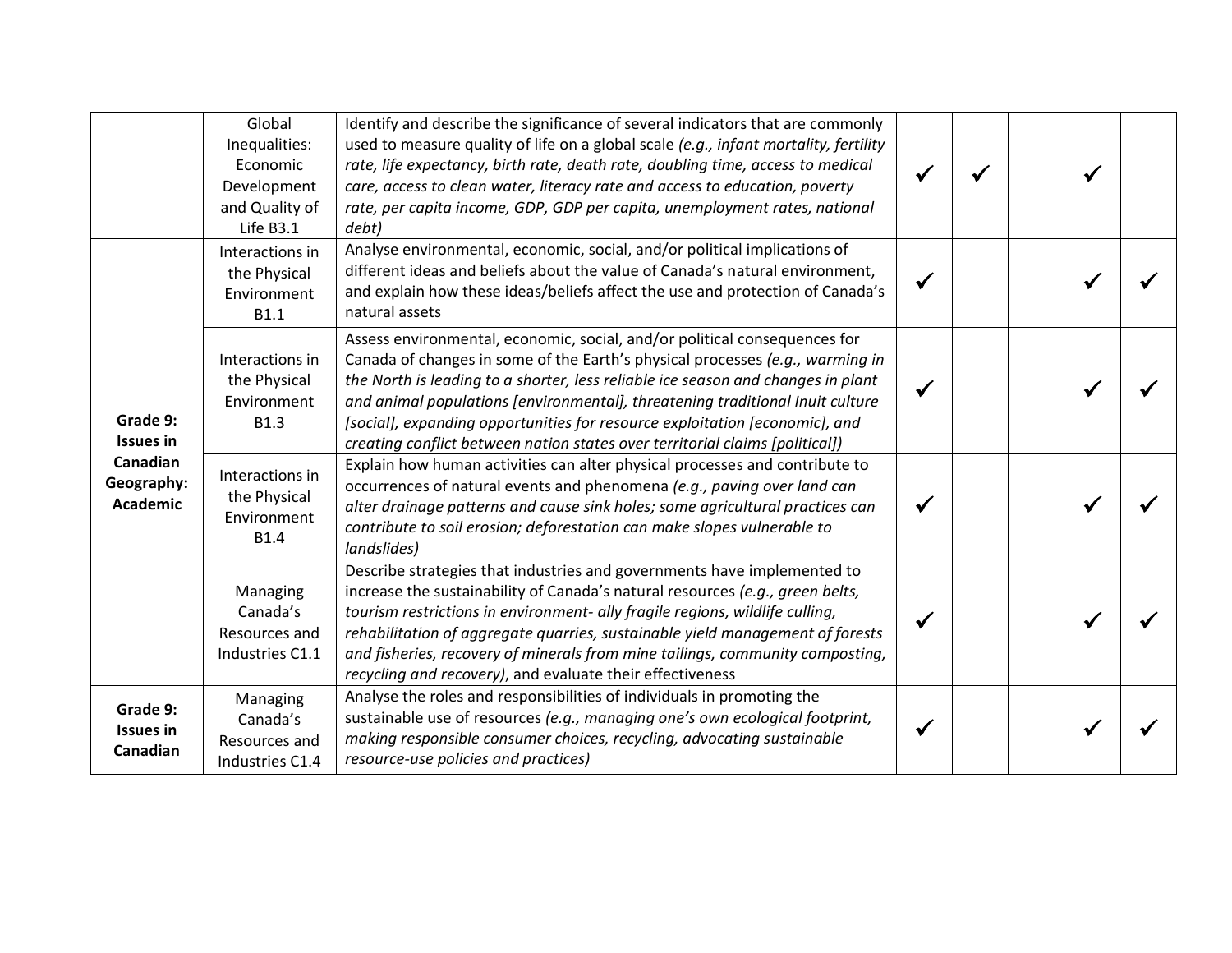| Geography:<br><b>Academic</b>                                            | Changing<br>Populations<br>D <sub>1.3</sub>                   | Determine criteria (e.g., number of people affected, type of political<br>leadership in region of need, degree and type of support required from<br>Canada, ability to make a difference for the long term) that should be used to<br>assess Canada's responses to global population issues (e.g., food and water<br>shortages, lack of health care, illiteracy, displacement, poverty, overcrowding)                                                                                                                                                                                                                         |              |  |  |
|--------------------------------------------------------------------------|---------------------------------------------------------------|-------------------------------------------------------------------------------------------------------------------------------------------------------------------------------------------------------------------------------------------------------------------------------------------------------------------------------------------------------------------------------------------------------------------------------------------------------------------------------------------------------------------------------------------------------------------------------------------------------------------------------|--------------|--|--|
|                                                                          | Liveable<br>Communities<br>E1.1                               | Analyse the effects of food production practices, distribution methods, and<br>consumer choices on the sustainability of Canada's food system                                                                                                                                                                                                                                                                                                                                                                                                                                                                                 |              |  |  |
|                                                                          | Liveable<br>Communities<br>E1.5                               | Propose courses of action that would make a community more sustainable<br>(e.g., improving community/neighbourhood amenities, establishing local<br>markets, replacing individual ownership of equipment with cooperative<br>ownership, sharing cars, introducing a rental bike network, expanding the<br>amount of green space)                                                                                                                                                                                                                                                                                              |              |  |  |
| Grade 9:<br><b>Issues in</b><br>Canadian<br>Geography:<br><b>Applied</b> | Interactions in<br>the Physical<br>Environment<br><b>B1.3</b> | Analyse some environmental, economic, and social impacts of changes in<br>Canada's climate (e.g., effects of drought on crop production in the Prairies;<br>effects of less sea ice on Inuit communities, Arctic shipping routes, and wildlife<br>habitat; effects of more extreme weather on public safety, personal comfort,<br>and the economy)                                                                                                                                                                                                                                                                            | $\checkmark$ |  |  |
|                                                                          | Interactions in<br>the Physical<br>Environment<br><b>B1.4</b> | Explain how human activities in their local region can have an impact on<br>natural processes (e.g., vehicle use, chimney emissions, and barbecue and<br>lawn mower usage contribute to smog and can change the acidity of lake<br>water; blasting and drilling may trigger land instability; removing trees and<br>paving over land change the amount of water going into the soil and back<br>into the air; expansion of highways can lead to more animals being struck by<br>vehicles and can also disrupt animal migration patterns and separate animals<br>from their food supplies, thus endangering their populations) |              |  |  |
| Grade 9:<br><b>Issues in</b><br>Canadian                                 | Managing<br>Canada's<br>Resources and<br>Industries C1.2      | Assess the impact of different types of food production on resource use and<br>the environment in Canada                                                                                                                                                                                                                                                                                                                                                                                                                                                                                                                      |              |  |  |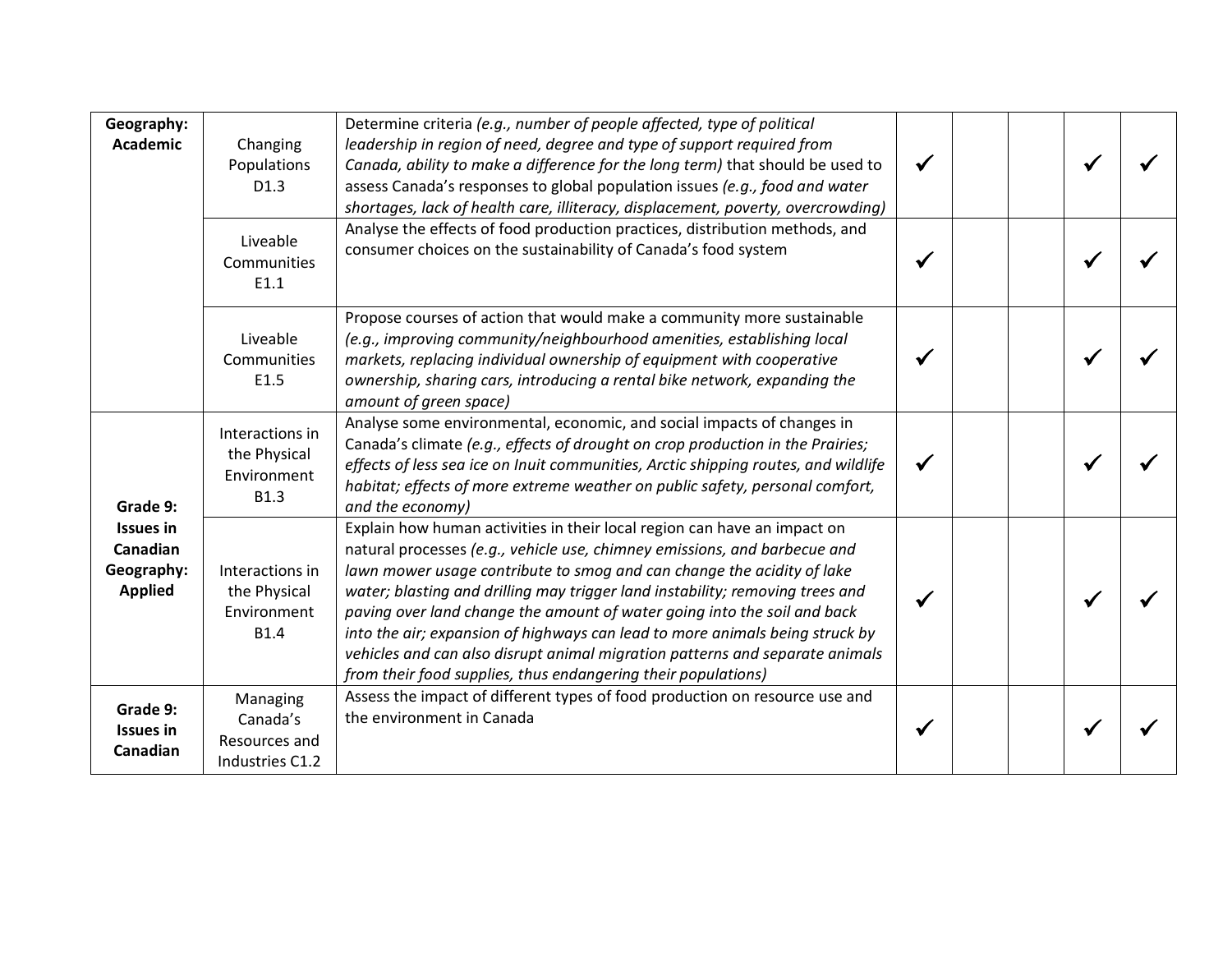| Geography:<br><b>Applied</b>                                            | Managing<br>Canada's<br>Resources and<br>Industries C1.3 | Analyse their personal use of natural resources                                                                                                                                                                                                                                                                                                                                                                                                                         |   |  |  |
|-------------------------------------------------------------------------|----------------------------------------------------------|-------------------------------------------------------------------------------------------------------------------------------------------------------------------------------------------------------------------------------------------------------------------------------------------------------------------------------------------------------------------------------------------------------------------------------------------------------------------------|---|--|--|
|                                                                         | Managing<br>Canada's<br>Resources and<br>Industries C1.4 | Develop a personal plan of action that supports the idea of stewardship of<br>resources                                                                                                                                                                                                                                                                                                                                                                                 | ✔ |  |  |
|                                                                         | Liveable<br>Communities<br>E1.3                          | Describe ways in which communities can improve their environmental<br>sustainability (e.g., expansion of recycling programs, promotion of infill<br>development, expansion of mass transit systems, addition of bike lanes to<br>major roadways, support of local market gardens, preservation or addition of<br>green space, promotion of programs to make houses and industries more<br>energy efficient)                                                             |   |  |  |
|                                                                         | Liveable<br>Communities<br>E1.4                          | Identify actions that individuals can take to live more sustainably, and explain<br>the benefits for their local community                                                                                                                                                                                                                                                                                                                                              |   |  |  |
| Grade 10:<br>Canadian<br><b>History since</b><br>WWI:<br>Academic       | Canada, 1982 to<br>the Present E1.1                      | Describe various social and cultural trends and developments in Canada since<br>1982 (e.g., demographic changes, including changes in the family and in<br>immigration; the development of Hollywood North; developments related to<br>multiculturalism, including ethno-cultural festivals; the growth of social and<br>cultural advocacy groups), and assess their significance for people in Canada                                                                  |   |  |  |
| Grade 10:<br>Canadian<br><b>History since</b><br>WWI:<br><b>Applied</b> | Canada, 1982 to<br>the Present E1.1                      | Describe some key social trends and/or developments in Canada since 1982<br>(e.g., changes in families, such as higher divorce rates, lower birth rates,<br>same-sex marriage; changes in immigration; an increasingly multicultural<br>society; continuing movement from rural to urban areas; the growth of social<br>advocacy groups, including environmental and human rights groups), and<br>assess their significance for the lives of different people in Canada |   |  |  |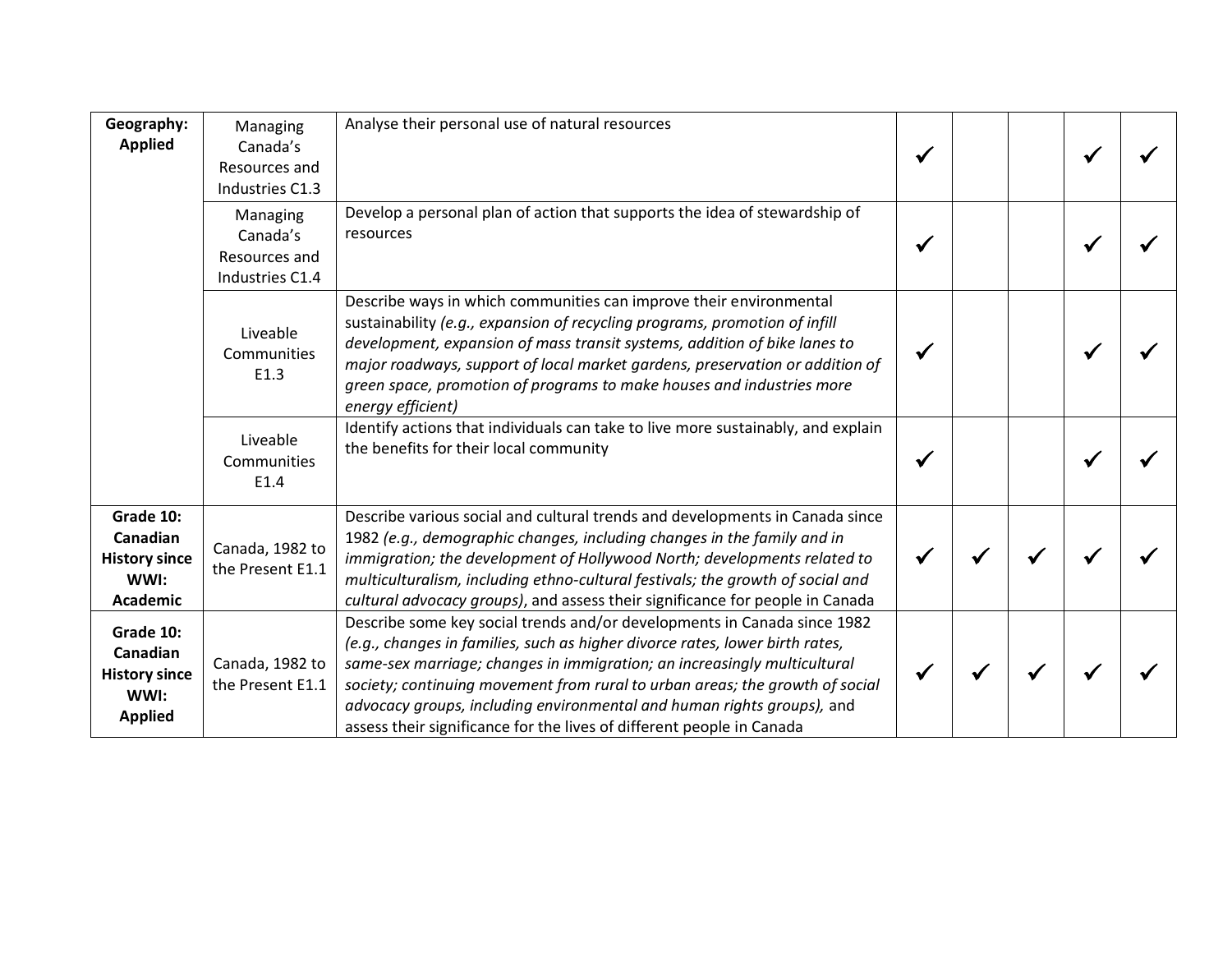| Grade 10:<br><b>Civics and</b><br>Citizenship | <b>Civic Awareness</b><br><b>B1.1</b>  | Describe some civic issues of local, national, and/or global significance (e.g.,<br>bullying in schools; violence in local communities; accessibility of buildings in<br>the local community for people with disabilities; availability of recreational<br>facilities in the local community; casino development; voter turnout; issues<br>related to freedom of information, taxation, water quality; Aboriginal treaty<br>rights; the impact of consumer choices; human rights issues related to racism,<br>child labour, the rights of girls or women, homophobia, or classism;<br>intervention in foreign conflict), and compare the perspectives of different<br>groups on selected issues |  |  |  |
|-----------------------------------------------|----------------------------------------|-------------------------------------------------------------------------------------------------------------------------------------------------------------------------------------------------------------------------------------------------------------------------------------------------------------------------------------------------------------------------------------------------------------------------------------------------------------------------------------------------------------------------------------------------------------------------------------------------------------------------------------------------------------------------------------------------|--|--|--|
|                                               | <b>Civic Awareness</b><br><b>B1.2</b>  | Describe fundamental beliefs and values associated with democratic<br>citizenship in Canada (e.g., rule of law; freedom of expression; freedom of<br>religion; equity; respect for human dignity, the rights of others, and the<br>common good; social responsibility), and explain ways in which they are<br>reflected in citizen actions (e.g., voting, various protest movements and/or<br>demonstrations, various ethnic or religious celebrations or observances, organ<br>donation, environmental stewardship, volunteer work)                                                                                                                                                            |  |  |  |
|                                               | <b>Civic Awareness</b><br><b>B1.3</b>  | Explain why it is important for people to engage in civic action, and identify<br>various reasons why individuals and groups engage in such action (e.g., to<br>protect their rights or the rights of others, to advocate for change, to protect<br>existing programs, to protect the environment, to achieve greater power or<br>autonomy, out of a sense of social justice or social responsibility, for ethical<br>reasons, to protect their own interests)                                                                                                                                                                                                                                  |  |  |  |
|                                               | Civic<br>Engagement<br>and Action C1.2 | Describe a variety of ways in which they could make a civic contribution at<br>the local, national, and/or global level (e.g., by serving on student council or<br>on an organization offering support to students who are being bullied; by<br>reducing the amount of solid waste they generate and by properly disposing<br>of hazardous waste; by volunteering at a food bank, retirement home,<br>hospital, humane society, or recreational facility in the local community; by<br>donating blood; by participating in community clean-up or tree-planting days;<br>by raising funds for a charity or a development                                                                         |  |  |  |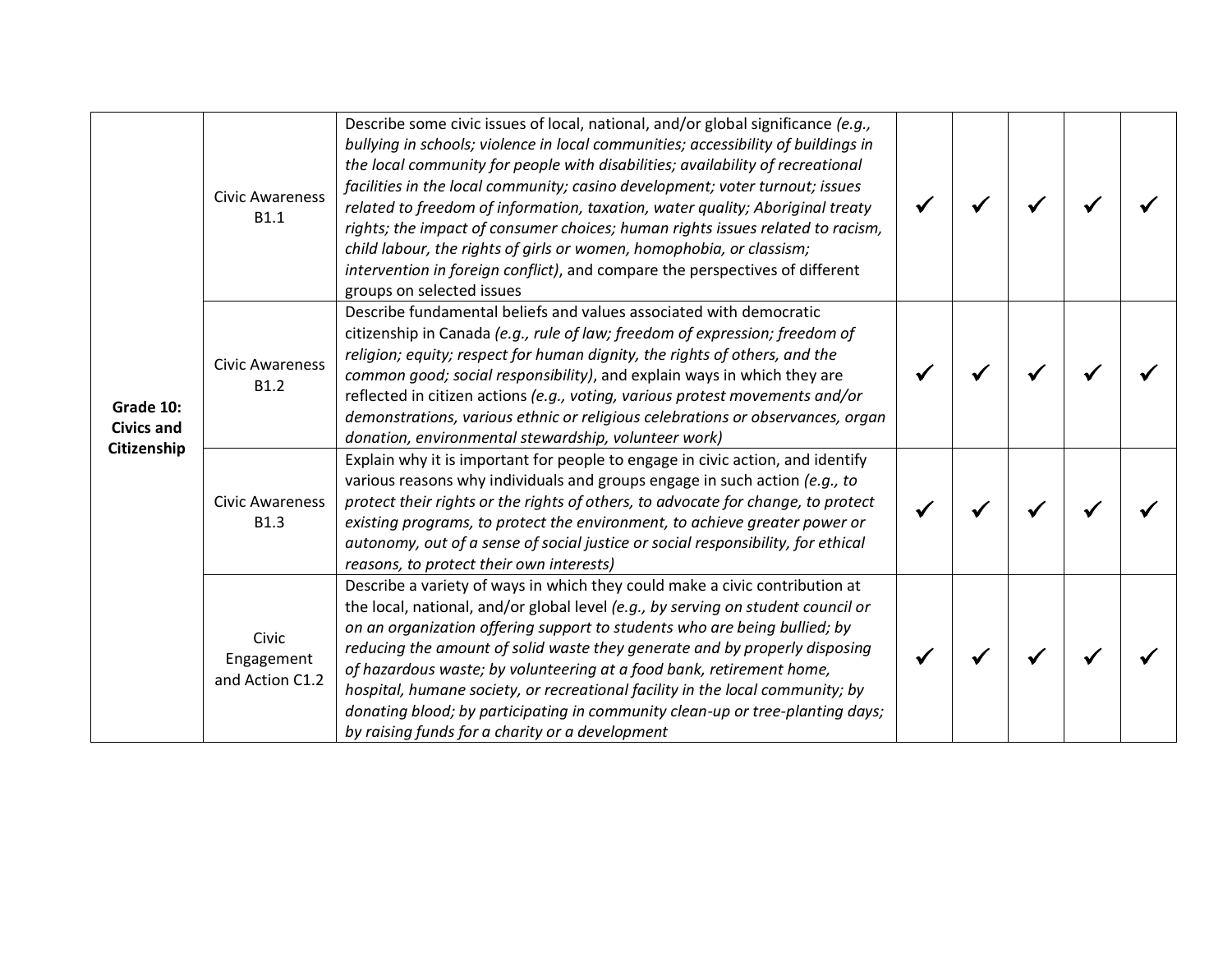| Grade 10:<br><b>Civics and</b><br>Citizenship<br>Grade 11:<br><b>The</b><br><b>Individual</b><br>and the<br>Economy:<br>University /<br><b>College Prep</b> | Civic<br>Engagement<br>and Action C1.3             | Explain how various actions can contribute to the common good at the local,<br>national, and/ or global level (e.g., engaging in a non-violent protest can<br>heighten awareness of an issue and pressure for change; buying fair trade<br>products helps ensure that producers are fairly compensated for the products<br>they produce; the organized boycotting of products can pressure corporations<br>to change irresponsible practices; donating to a development NGO can help<br>improve the lives of people affected by a natural disaster or enhance health<br>care in developing countries; canvassing or fundraising for an organization<br>that works for social justice can raise people's awareness of issues related to<br>inequity or human rights abuses) |  |  |  |
|-------------------------------------------------------------------------------------------------------------------------------------------------------------|----------------------------------------------------|----------------------------------------------------------------------------------------------------------------------------------------------------------------------------------------------------------------------------------------------------------------------------------------------------------------------------------------------------------------------------------------------------------------------------------------------------------------------------------------------------------------------------------------------------------------------------------------------------------------------------------------------------------------------------------------------------------------------------------------------------------------------------|--|--|--|
|                                                                                                                                                             | Civic<br>Engagement<br>and Action C2.1             | Analyse ways in which various beliefs, values, and perspectives are<br>represented in their communities (e.g., with reference to different racial,<br>ethnic, and/or religious groups; people with various political beliefs and/or<br>social values; people from different age groups; men and women; First<br>Nations, Inuit, or Métis people; people in lesbian, gay, bisexual, and<br>transgender [LGBT] communities; environmentalists; people with disabilities;<br>people from different professions and/or economic circumstances; recent<br>immigrants and new Canadians; business people), and assess whether all<br>perspectives are represented or are valued equally                                                                                          |  |  |  |
|                                                                                                                                                             | Fundamentals<br>of Economics<br><b>B1.3</b>        | Analyse how the scarcity of the factors of production (i.e., land, labour,<br>capital, entrepreneurship) influences productivity and specialization                                                                                                                                                                                                                                                                                                                                                                                                                                                                                                                                                                                                                        |  |  |  |
|                                                                                                                                                             | <b>Fundamentals</b><br>of Economics<br><b>B1.4</b> | Explain how needs (e.g., clean water, food, shelter, leisure time), wants (e.g.,<br>designer jeans or running shoes, a new smartphone, sweatshop-free clothing,<br>fair-trade produce), and values (e.g., fairness, individualism, community<br>mindedness) influence consumer decisions                                                                                                                                                                                                                                                                                                                                                                                                                                                                                   |  |  |  |
|                                                                                                                                                             | Economic<br>Challenges and<br>Responses C1.1       | Apply supply and demand models to analyse how price is influenced by<br>different factors (e.g., technology, advertising, weather, shortages of raw<br>materials)                                                                                                                                                                                                                                                                                                                                                                                                                                                                                                                                                                                                          |  |  |  |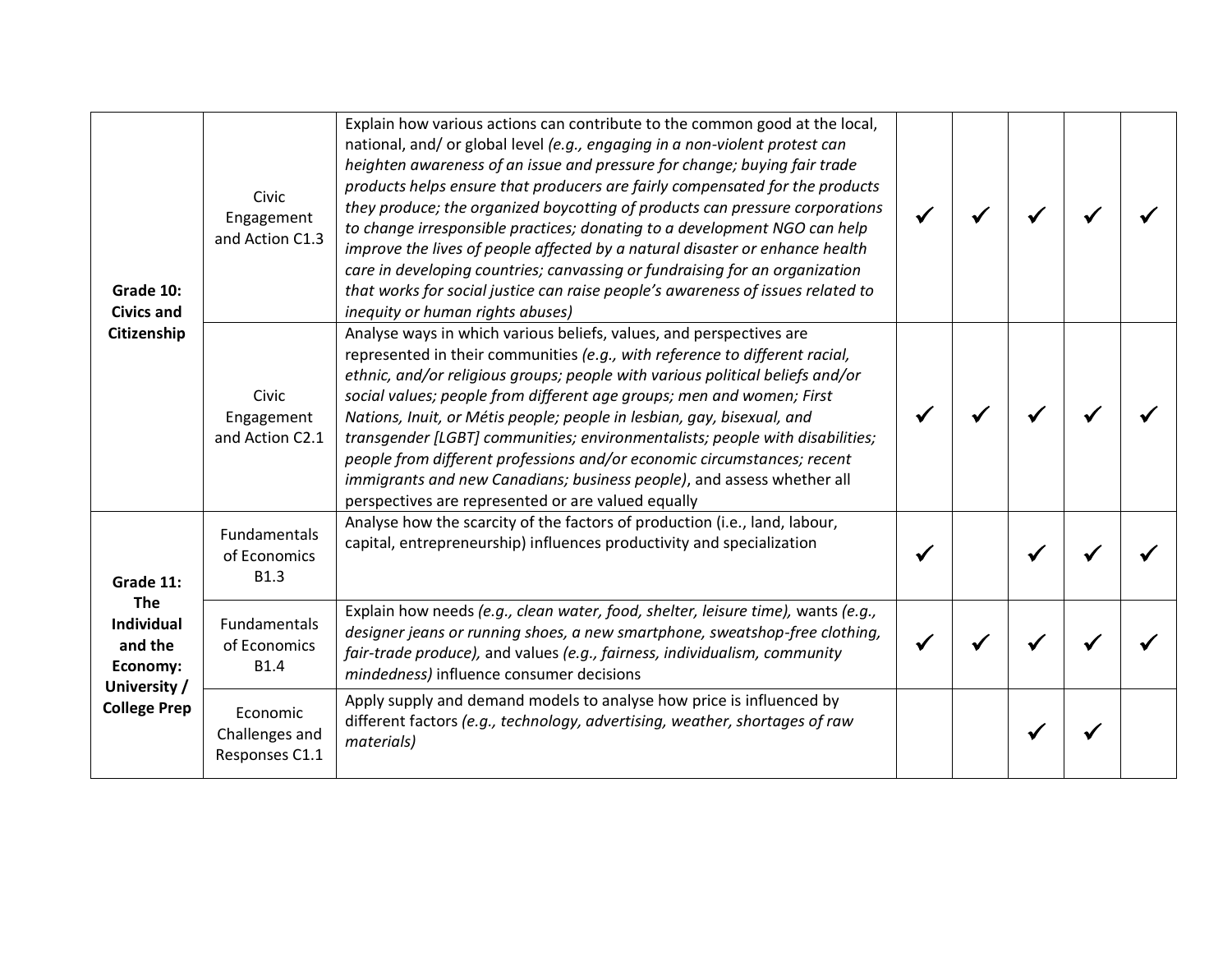| Grade 11:<br><b>The</b><br><b>Individual</b><br>and the<br>Economy:<br>University /<br><b>College Prep</b> | Economic<br>Challenges and<br>Responses C1.2          | Analyse how individual choices, including ethical consumerism (e.g., buying<br>fair-trade, local, cruelty-free, and/or green products), influence markets                                                                                                                                                                                                                                                                                                                                           |  |  |  |
|------------------------------------------------------------------------------------------------------------|-------------------------------------------------------|-----------------------------------------------------------------------------------------------------------------------------------------------------------------------------------------------------------------------------------------------------------------------------------------------------------------------------------------------------------------------------------------------------------------------------------------------------------------------------------------------------|--|--|--|
|                                                                                                            | Interrelationships<br>Among Economic<br>Citizens D1.2 | Assess the sources and quality of information available to consumers about<br>products on the market in Canada                                                                                                                                                                                                                                                                                                                                                                                      |  |  |  |
| Grade 11:<br>Regional<br>Geography:<br>University /<br><b>College Prep</b>                                 | Natural and<br>Human Systems<br><b>B3.2</b>           | Analyse how various factors affect quality of life indicators in the region (e.g.,<br>public expenditures on education, health, infrastructure, social services; war;<br>drought or other natural or human-made disasters; pandemics; government<br>corruption; misappropriation of aid; labour and environmental<br>standards/regulations; discrimination against women or minorities;<br>inequitable access to resources; food security)                                                          |  |  |  |
|                                                                                                            | Sustainability &<br>Stewardship<br>C1.1               | identify the main natural resources that are harvested/extracted in the region<br>(e.g., water, wood, oil and/or gas, coal, minerals, fish, cotton, wheat, rice,<br>livestock), and assess the sustainability of current rates of<br>harvesting/extraction                                                                                                                                                                                                                                          |  |  |  |
|                                                                                                            | Sustainability &<br>Stewardship<br>C1.2               | Assess the effects, both positive and negative, on the region of outside<br>demand for its products and/or resources (e.g., development of<br>infrastructure, job creation, improvement in standards of living, increase in<br>tax revenue, deforestation and other types of resource<br>depletion/mismanagement, monoculture and other unsustainable agricultural<br>practices, vulnerability to demands of multinational corporations,<br>sweatshops, air pollution, environ- mental degradation) |  |  |  |
|                                                                                                            | Sustainability &<br>Stewardship<br>C1.3               | Describe programs in the region that are intended to foster stewardship /<br>sustainability with respect to natural resources (e.g., programs related to<br>resource conservation, alternative energy, tree planting, water quality, seed<br>saving, sustainable agricultural practices, land rehabilitation, recycling and<br>waste disposal), and assess their effectiveness                                                                                                                      |  |  |  |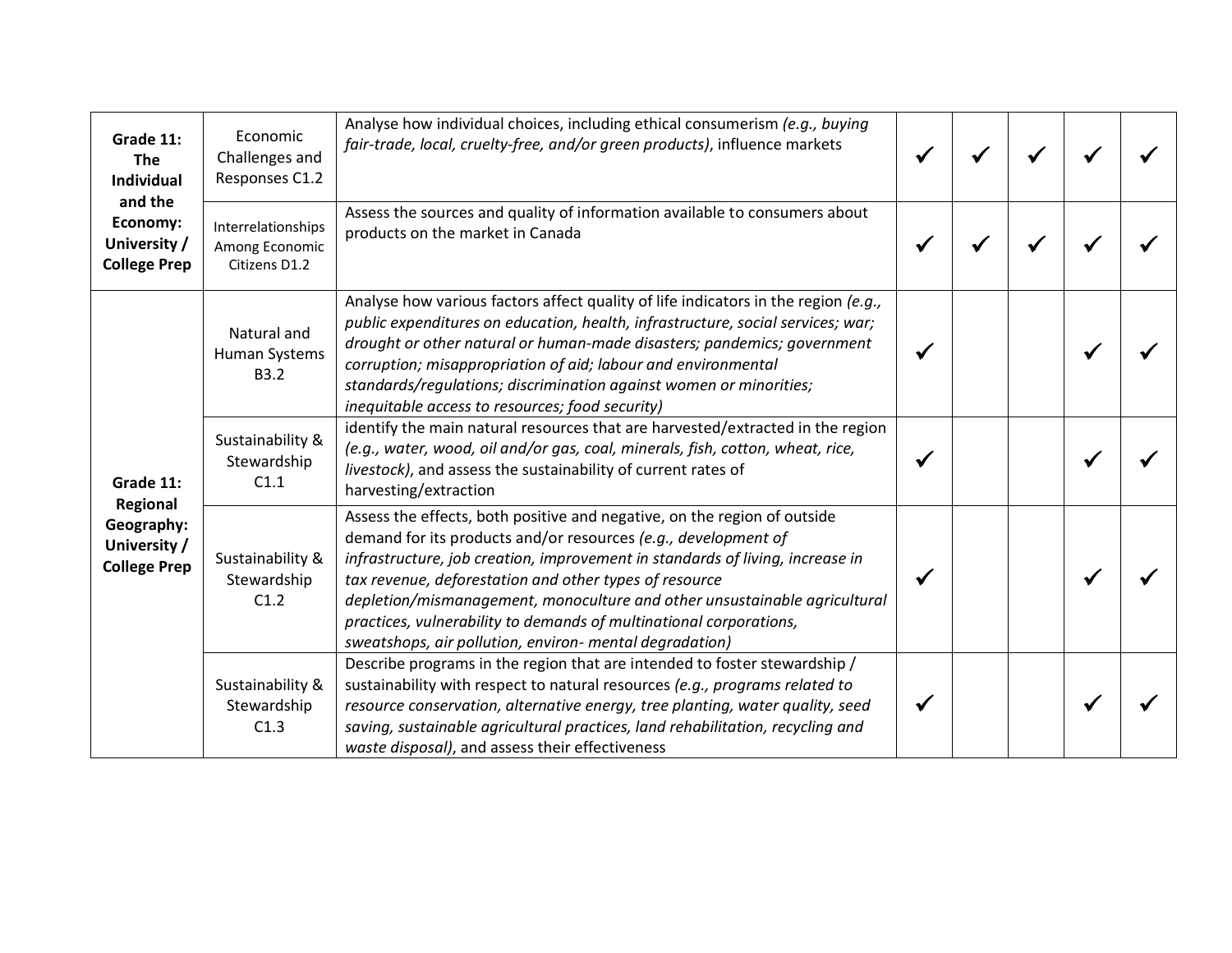| Grade 11:<br>Regional<br>Geography:<br>University /<br><b>College Prep</b>   | Regional and<br>International<br>Interactions<br>D3.2                   | Describe the main types of industry in the region (e.g., manufacturing,<br>agriculture and food processing, resource extraction and processing, tourism,<br>service industries, energy generation, knowledge-based industries, high-tech<br>industries), and assess their impact                                                                                                                                                                                                                                                                                          |  |  |  |
|------------------------------------------------------------------------------|-------------------------------------------------------------------------|---------------------------------------------------------------------------------------------------------------------------------------------------------------------------------------------------------------------------------------------------------------------------------------------------------------------------------------------------------------------------------------------------------------------------------------------------------------------------------------------------------------------------------------------------------------------------|--|--|--|
|                                                                              | Dynamics and<br>Change E1.2                                             | Assess the impact of globalization on the natural environment in the region<br>(e.g., loss of forest as a result of demand for grazing land, and its impact on<br>regional and global climate; weak environmental regulations as an<br>inducement to industrial development; invasive species; air pollution and<br>greenhouse gases from increased industrial production; threats to fresh water<br>supplies as a result of global demands for water; threats to native and<br>heritage vegetation, and animals that depend on them, from genetically<br>modified crops) |  |  |  |
|                                                                              | Dynamics and<br>Change E1.3                                             | Describe local, national, regional, and/or international policies and strategies<br>that address issues associated with globalization, and assess their<br>effectiveness (e.g., with reference to anti-globalization movements/protests,<br>movements/ support for rights/land claims of indigenous peoples, local food<br>movements and buy-local campaigns, organic farming, the trend in stores and<br>restaurants towards identifying sustainably harvested fish and other seafood)                                                                                   |  |  |  |
|                                                                              | Dynamics and<br>Change E3.2                                             | Explain how climate change currently affects the region and how it is likely to<br>do so in the future                                                                                                                                                                                                                                                                                                                                                                                                                                                                    |  |  |  |
| Grade 11:<br><b>Forces of</b><br>Nature:                                     | The Physical<br>Environment:<br>Sustainability &<br>Stewardship<br>C1.2 | Assess the effectiveness of various processes used by resource-based<br>industries to protect or rehabilitate the physical environment                                                                                                                                                                                                                                                                                                                                                                                                                                    |  |  |  |
| Physical<br>Processes &<br>Disasters:<br>University /<br><b>College Prep</b> | The Physical<br>Environment:<br>Sustainability &<br>Stewardship<br>C1.3 | Identify and assess the effectiveness of various national and international<br>strategies and initiatives for reducing the human impact on the natural<br>environment (e.g., protected areas, such as national parks, marine protection<br>zones, and UNESCO biosphere reserves; environmental monitoring programs;<br>national legislation such as the Species at Risk Act; international agreements<br>such as the Canada-United States Air Quality Agreement or the Great Lakes<br><b>Water Quality Agreement)</b>                                                     |  |  |  |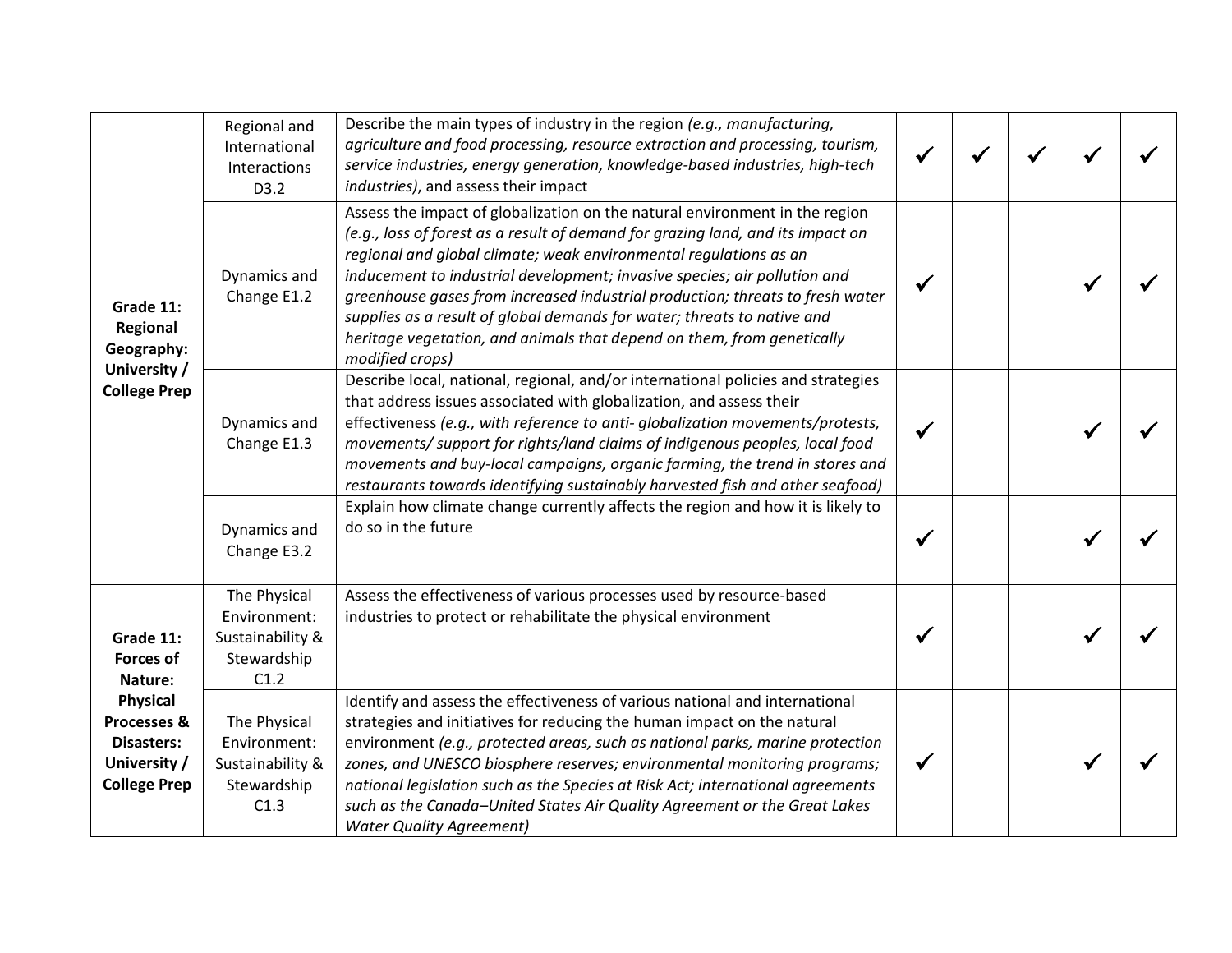| Grade 11:<br><b>Forces of</b><br>Nature:<br>Physical<br>Processes &<br>Disasters:<br>University /<br><b>College Prep</b> | The Physical<br>Environment:<br>Sustainability &<br>Stewardship<br>C <sub>2.1</sub> | explain how human modification of the landscape (e.g., urban expansion,<br>paving, river damming or diversion, deforestation, draining of wetlands,<br>mining) affects natural systems (e.g., changes in groundwater, loss of habitat,<br>alteration of food chains, creation of heat domes and other local climatic<br>changes, changes in carbon budget and related climate effects, changes in<br>drainage patterns, impairment of surface water quality) |  |  |  |
|--------------------------------------------------------------------------------------------------------------------------|-------------------------------------------------------------------------------------|--------------------------------------------------------------------------------------------------------------------------------------------------------------------------------------------------------------------------------------------------------------------------------------------------------------------------------------------------------------------------------------------------------------------------------------------------------------|--|--|--|
|                                                                                                                          | Systems:<br>Interaction and<br>Interdependence<br>D1.1                              | Explain how natural events or human activities in one part of the world can<br>have impacts on other parts of the world (e.g., downstream impacts of dams,<br>climatic effects of volcanic eruptions, effects of fossil-fuel combustion on<br>global climate and acidity of precipitation, effects of the use of ozone-<br>depleting chemicals on the ozone layer)                                                                                           |  |  |  |
|                                                                                                                          | Systems:<br>Interaction and<br>Interdependence<br>D1.3                              | Make predictions about geopolitical issues that may emerge in the future and<br>the regions that they will affect on the basis of current trends in human<br>activities and environmental conditions                                                                                                                                                                                                                                                         |  |  |  |
|                                                                                                                          | Impacts of<br>Change E1.3                                                           | Assess potential impacts, both positive and negative, of climate change on<br>different parts of the world, including their local community                                                                                                                                                                                                                                                                                                                  |  |  |  |
| Grade 11:<br>American<br>History:<br><b>University</b><br>Prep                                                           | The United<br><b>States Since</b><br>1945 E3.4                                      | Analyse the role of consumer culture in the construction of identity in the<br>United States during this period (e.g., with reference to automobile culture,<br>fashion, the fast-food industry, iconic American products, magazines,<br>advertising, branding, gun culture, suburbanization)                                                                                                                                                                |  |  |  |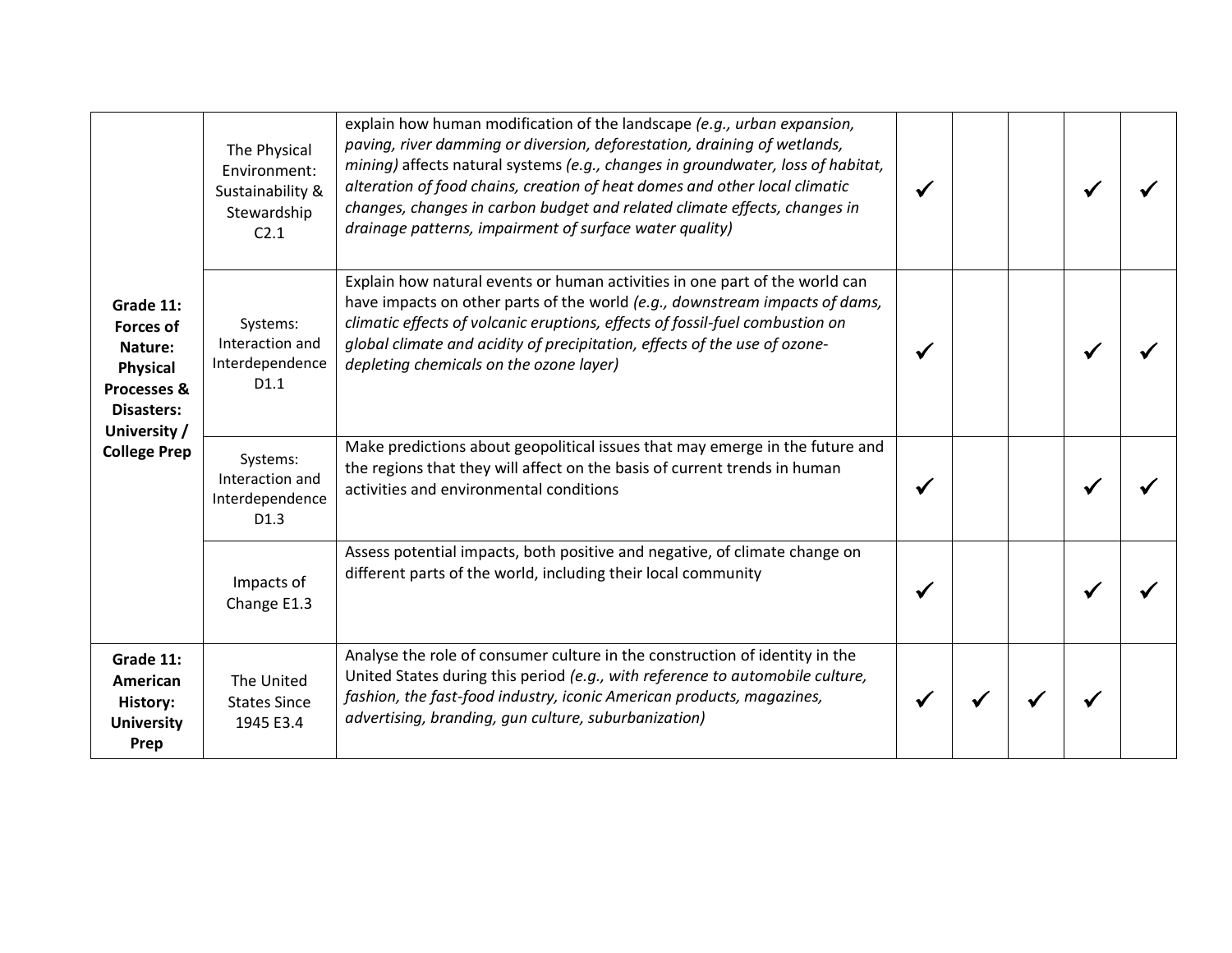| Grade 12:<br><b>Analysing</b><br>Current<br><b>Economic</b><br>Issues:<br><b>University</b><br>Prep        | <b>Fundamentals</b><br>of Economics<br>B1.2             | Explain, using both normative and positive economic analysis, the<br>interrelationship between needs/wants, production decisions, and consumer<br>choices and decisions                                                                                                                                                                                                                                                                                                                                                                                                                                                                                                                  |  |  |  |
|------------------------------------------------------------------------------------------------------------|---------------------------------------------------------|------------------------------------------------------------------------------------------------------------------------------------------------------------------------------------------------------------------------------------------------------------------------------------------------------------------------------------------------------------------------------------------------------------------------------------------------------------------------------------------------------------------------------------------------------------------------------------------------------------------------------------------------------------------------------------------|--|--|--|
|                                                                                                            | Fundamentals<br>of Economics<br><b>B3.2</b>             | Analyse issues associated with the efficient use of the factors of production<br>and the relationship between efficiency, growth, and sustainability (e.g., how<br>the relocation of manufacturing from Canada to China to maximize efficient<br>use of capital has affected workers in Canada and the environment in China;<br>how economies of scale associated with mass production can result in lower<br>prices for consumers but put pressure on small producers)                                                                                                                                                                                                                  |  |  |  |
|                                                                                                            | Fundamentals<br>of Economics<br><b>B3.3</b>             | Assess the benefits and costs, including the environmental costs, of economic<br>growth (e.g., with reference to job creation, loss of jobs as a result of<br>relocation offshore or technological changes, increase in gross domestic<br>product [GDP], technological innovation, new products, increasing<br>consumerism, corporate consolidation and growth of multinational<br>corporations, overfishing, deforestation, air and water pollution, climate<br>change)                                                                                                                                                                                                                 |  |  |  |
| Grade 12:<br><b>Analysing</b><br><b>Current</b><br><b>Economic</b><br>Issues:<br><b>University</b><br>Prep | Firms, Markets,<br>and Economic<br>Stakeholders<br>C2.2 | Analyse how different stakeholders view the trade-off between economic<br>growth and concerns for the environment (e.g., with reference to coal-fired<br>electrical plants to support manufacturing in China and concerns about air<br>quality; debates about the economic and environmental impact of the North<br>American energy pipelines and/or the continuing development of the Alberta<br>oil sands; the expansion of farmland at the expense of rain forest; innovations<br>such as genetically modified seeds/foods and their impact on eco-systems;<br>firms that invest in the development of non-renewable resources and those<br>that fund research on alternative energy) |  |  |  |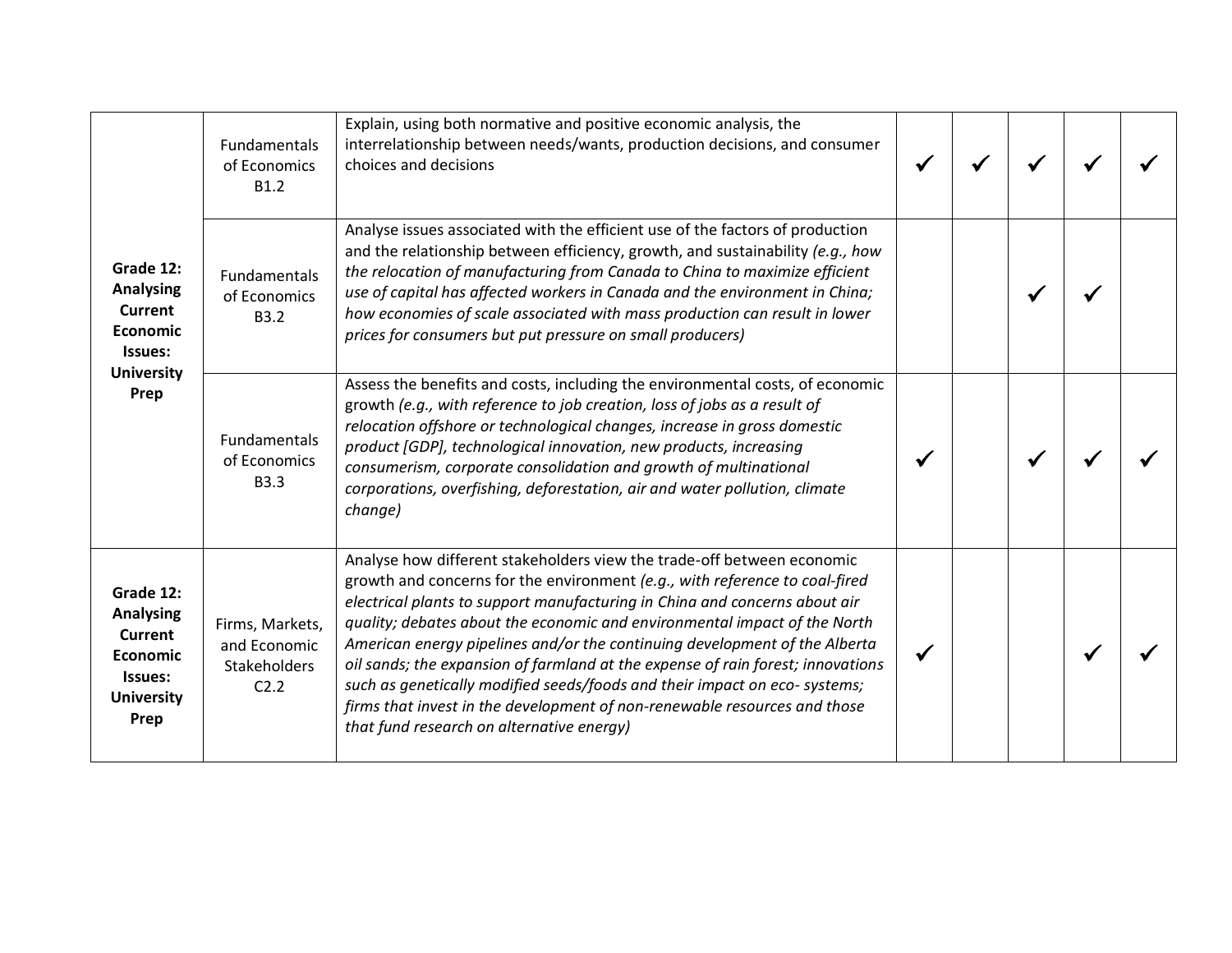| Grade 12:<br><b>Making</b><br>Personal<br><b>Economic</b><br><b>Choices:</b><br>Workplace<br>Prep<br>Grade 12: A<br>Geographic<br><b>Analysis:</b><br><b>University</b><br>Prep | Economic<br>Fundamentals<br>C1.2                                            | Analyse the interrelationship between scarcity, their needs and wants, and<br>their personal values                                                                                                                                                                                                                                                                                                                                                                                                                                    |  |  |  |
|---------------------------------------------------------------------------------------------------------------------------------------------------------------------------------|-----------------------------------------------------------------------------|----------------------------------------------------------------------------------------------------------------------------------------------------------------------------------------------------------------------------------------------------------------------------------------------------------------------------------------------------------------------------------------------------------------------------------------------------------------------------------------------------------------------------------------|--|--|--|
|                                                                                                                                                                                 | Markets,<br>Consumers, and<br>Products D1.1                                 | Analyse differences in the perspectives of producers and consumers in the<br>market with respect to supply and demand (e.g., how a drought affecting<br>wheat farmers in western Canada might affect producers and consumers;<br>how producers influence demand; how demand and availability can affect<br>prices; how producers are influenced by technology)                                                                                                                                                                         |  |  |  |
|                                                                                                                                                                                 | Markets,<br>Consumers, and<br>Products D2.1                                 | Identify key rights of consumers (e.g., truth in advertising, protection from<br>hazardous products, warnings about potential dangers associated with<br>improper use of products) and possible recourse when these rights are<br>infringed (e.g., returning the product to the producer or the point of purchase,<br>writing a letter of complaint, reporting the problem to the relevant<br>government department, using social media to alert others to the problem<br>and/or to campaign for the producer to change its practices) |  |  |  |
|                                                                                                                                                                                 | Markets,<br>Consumers, and<br>Products D2.3                                 | Explain how various consumer choices can affect the natural environment<br>(e.g., with reference to buying local, cruelty-free, or organic products; buying<br>unsustainable seafood; buying bulk goods to reduce packaging; disposing of<br>old electronics in land fill; buying Energy Star appliances; boycotting<br>companies that are environmentally irresponsible)                                                                                                                                                              |  |  |  |
|                                                                                                                                                                                 | Spatial<br>Organization:<br>Relationships<br>and Disparities<br><b>B1.3</b> | Analyse ethical issues relating to the control and development of natural<br>resources and the distribution of economic benefits from resource<br>exploitation                                                                                                                                                                                                                                                                                                                                                                         |  |  |  |
|                                                                                                                                                                                 | Sustainability<br>and<br>Stewardship<br>C1.3                                | Analyse the influence of the values and beliefs of individuals and groups (e.g.,<br>environmental non-governmental organizations [NGOs]; business advocacy<br>groups; First Nations, Inuit, and Métis people) in shaping public opinion about<br>environmental sustainability                                                                                                                                                                                                                                                          |  |  |  |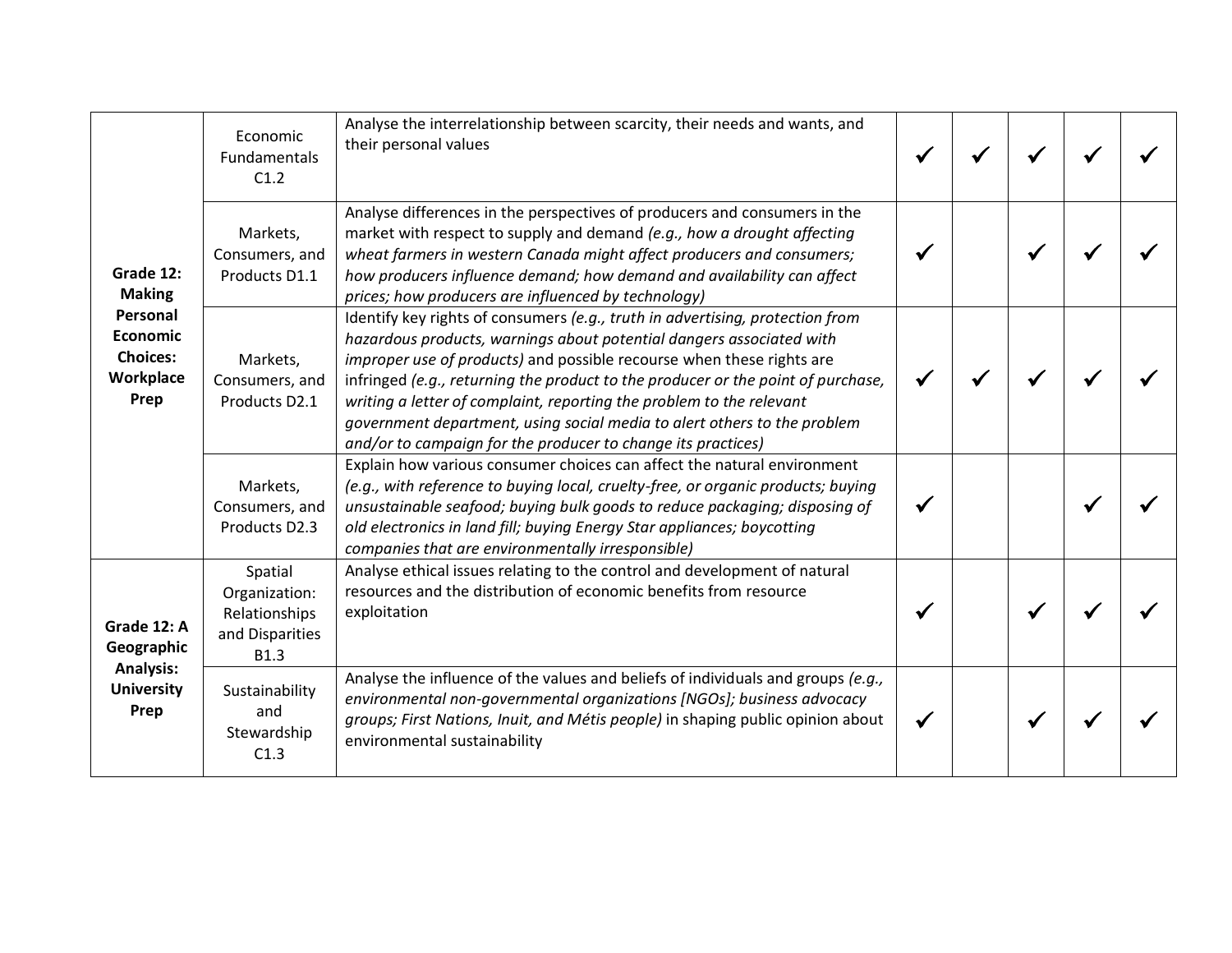| Grade 12: A<br>Geographic<br><b>Analysis:</b><br><b>University</b><br>Prep                                                | Sustainability<br>and<br>Stewardship<br>C3.2                               | Analyse the impacts of human activities on the commons (e.g., over fishing,<br>atmospheric pollution, water pollution, water depletion)                                                                                                                                                                                                                                                                                                                                                                                                                        |  |  |  |
|---------------------------------------------------------------------------------------------------------------------------|----------------------------------------------------------------------------|----------------------------------------------------------------------------------------------------------------------------------------------------------------------------------------------------------------------------------------------------------------------------------------------------------------------------------------------------------------------------------------------------------------------------------------------------------------------------------------------------------------------------------------------------------------|--|--|--|
|                                                                                                                           | Interactions and<br>Interdependence<br>: Globalization<br>D <sub>2.3</sub> | Assess the responsibility of consumers for moderating economic, social, and<br>environmental impacts associated with globalization, and describe ways in<br>which this could be done (e.g., informing themselves about how products are<br>made and disposed of, buying fair-trade products, boycotting products made<br>through exploitive practices, raising awareness of labour and environ- mental<br>issues in developing countries, supporting NGOs that are active in promoting<br>workers' rights and environmental protection in producing countries) |  |  |  |
|                                                                                                                           | Social Change<br>and Quality of<br>Life E1.3                               | Assess the contributions of various individuals to advancing human rights and<br>improving the quality of life in various countries, and assess the roles and<br>responsibilities of individuals, as global citizens, in helping to solve issues of<br>global concern                                                                                                                                                                                                                                                                                          |  |  |  |
|                                                                                                                           | Social Change<br>and Quality of<br>Life E3.5                               | Identify regional and global patterns relating to disease (e.g., infectious<br>diseases, chronic diseases) and health care, and assess the influence of<br>factors affecting quality of life (e.g., per capita income, lifestyle, access to<br>health care, access to improved water and sanitation systems, caloric intake)<br>on health in different parts of the world                                                                                                                                                                                      |  |  |  |
|                                                                                                                           | Sustainability &<br>Stewardship<br>C1.2                                    | Assess the effectiveness of various solutions to environmental problems<br>caused by human activities that affect areas of settlement                                                                                                                                                                                                                                                                                                                                                                                                                          |  |  |  |
| Grade 12:<br>World<br>Geography:<br>Urban<br>Patterns and<br>Population<br>Issues:<br>University /<br><b>College Prep</b> | Sustainability &<br>Stewardship<br>C1.3                                    | Assess the effects of an ecumene's natural characteristics on the feasibility of<br>various options for reducing the human impact on the environment (e.g.,<br>number of days of bright sunshine and feasibility of solar power, proximity to<br>volcanoes and hot springs and feasibility of geothermal power)                                                                                                                                                                                                                                                |  |  |  |
|                                                                                                                           | Sustainability &<br>Stewardship<br>C <sub>2.1</sub>                        | Analyse the roles and responsibilities of individuals, corporations, and<br>governments in ensuring the sustainability of communities                                                                                                                                                                                                                                                                                                                                                                                                                          |  |  |  |
|                                                                                                                           | Sustainability &<br>Stewardship<br>C2.3                                    | Describe actions that individuals can take to contribute to the sustainability of<br>their own communities                                                                                                                                                                                                                                                                                                                                                                                                                                                     |  |  |  |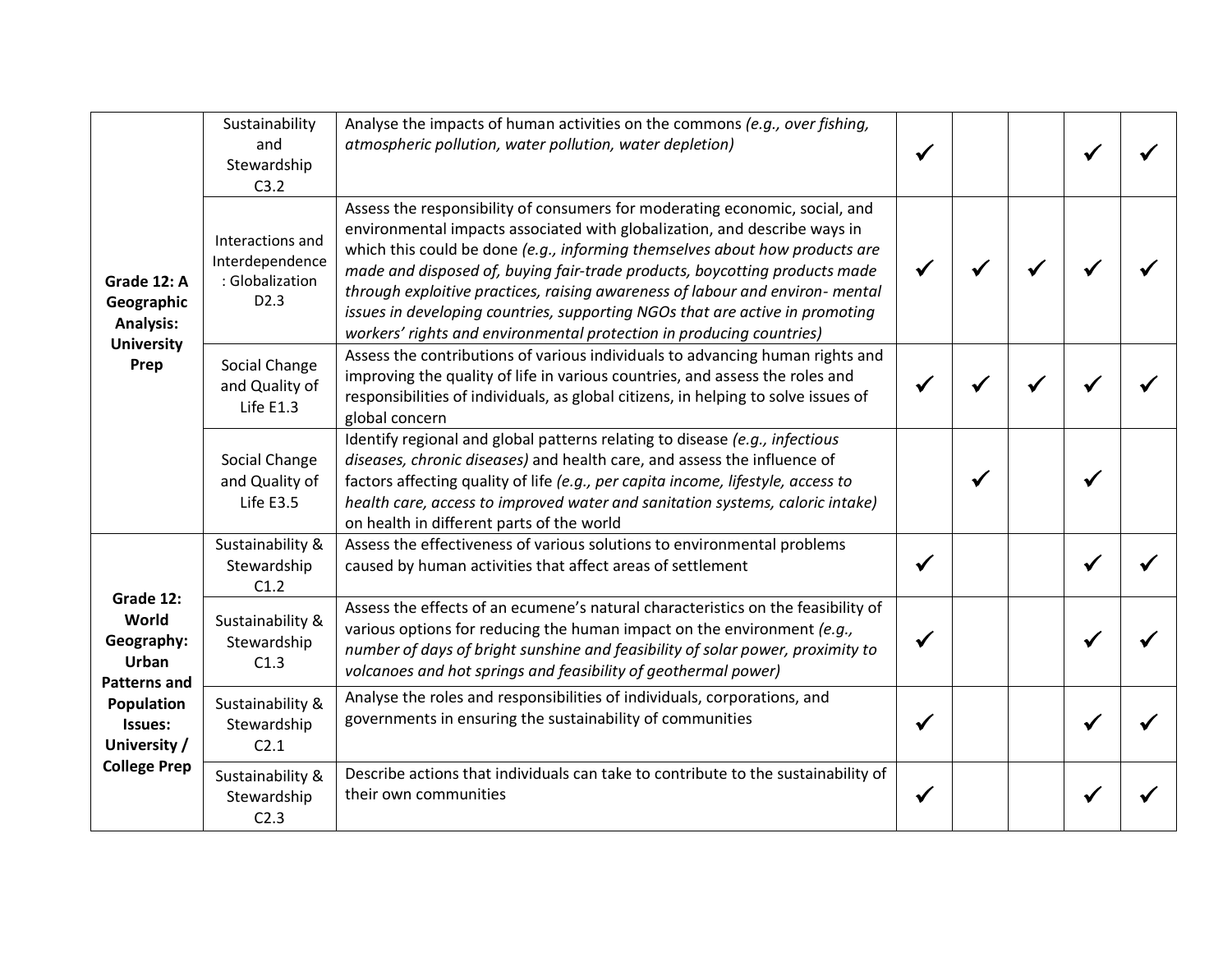|                                                                                                                    | Spatial<br>Organization<br><b>B1.2</b>                                     | Assess the role and effectiveness of various strategies for protecting plant<br>and animal species                                                                                                                                                                                                                                                                                                                                                                                                                                  |  |  |  |
|--------------------------------------------------------------------------------------------------------------------|----------------------------------------------------------------------------|-------------------------------------------------------------------------------------------------------------------------------------------------------------------------------------------------------------------------------------------------------------------------------------------------------------------------------------------------------------------------------------------------------------------------------------------------------------------------------------------------------------------------------------|--|--|--|
|                                                                                                                    | Spatial<br>Organization<br>B <sub>2.2</sub>                                | Describe ways in which human settlement and modifications of the natural<br>landscape affect the environment (e.g., loss of vegetation and related impacts<br>on air quality, loss or fragmentation of habitat, changes in predator/prey<br>relationships)                                                                                                                                                                                                                                                                          |  |  |  |
|                                                                                                                    | Spatial<br>Organization<br>B <sub>2.3</sub>                                | Identify factors that contribute to the survival of a species within an<br>ecosystem (e.g., genetic characteristics, availability of habitat, population<br>size), and explain why selected species through- out the world are at risk from<br>encroaching human populations                                                                                                                                                                                                                                                        |  |  |  |
| Grade 12:<br><b>The</b><br><b>Environment</b><br>& Resource<br>Management<br>: University /<br><b>College Prep</b> | Sustainability &<br>Stewardship of<br>Natural<br>Resources C2.1            | Analyse competing points of view about a natural resource development<br>issue, using a geographic perspective                                                                                                                                                                                                                                                                                                                                                                                                                      |  |  |  |
|                                                                                                                    | Sustainability &<br>Stewardship of<br><b>Natural</b><br>Resources C3.1     | Analyse the relationship between the availability and use of different kinds of<br>natural resources and the changing needs of human populations                                                                                                                                                                                                                                                                                                                                                                                    |  |  |  |
|                                                                                                                    | Ecological<br>Systems:<br>Interconnections<br>&<br>Interdependence<br>D1.1 | Evaluate the effectiveness of selected strategies that have been used to<br>reduce pollution from human activities (e.g., bans on the use of polluting<br>chemicals, such as DDT or CFCs; reformulation of products to eliminate<br>harmful ingredients, such as phosphates in detergents; use of filtration<br>devices, such as stack scrubbers or catalytic converters, to reduce pollutants in<br>emissions; use of non-chemical alternatives to aerosol sprays, pesticides, and<br>other products containing harmful chemicals) |  |  |  |
|                                                                                                                    | Ecological<br>Systems:<br>Interconnections<br>&<br>Interdependence<br>D1.2 | Analyse some of the challenges associated with reducing various types of<br>pollution                                                                                                                                                                                                                                                                                                                                                                                                                                               |  |  |  |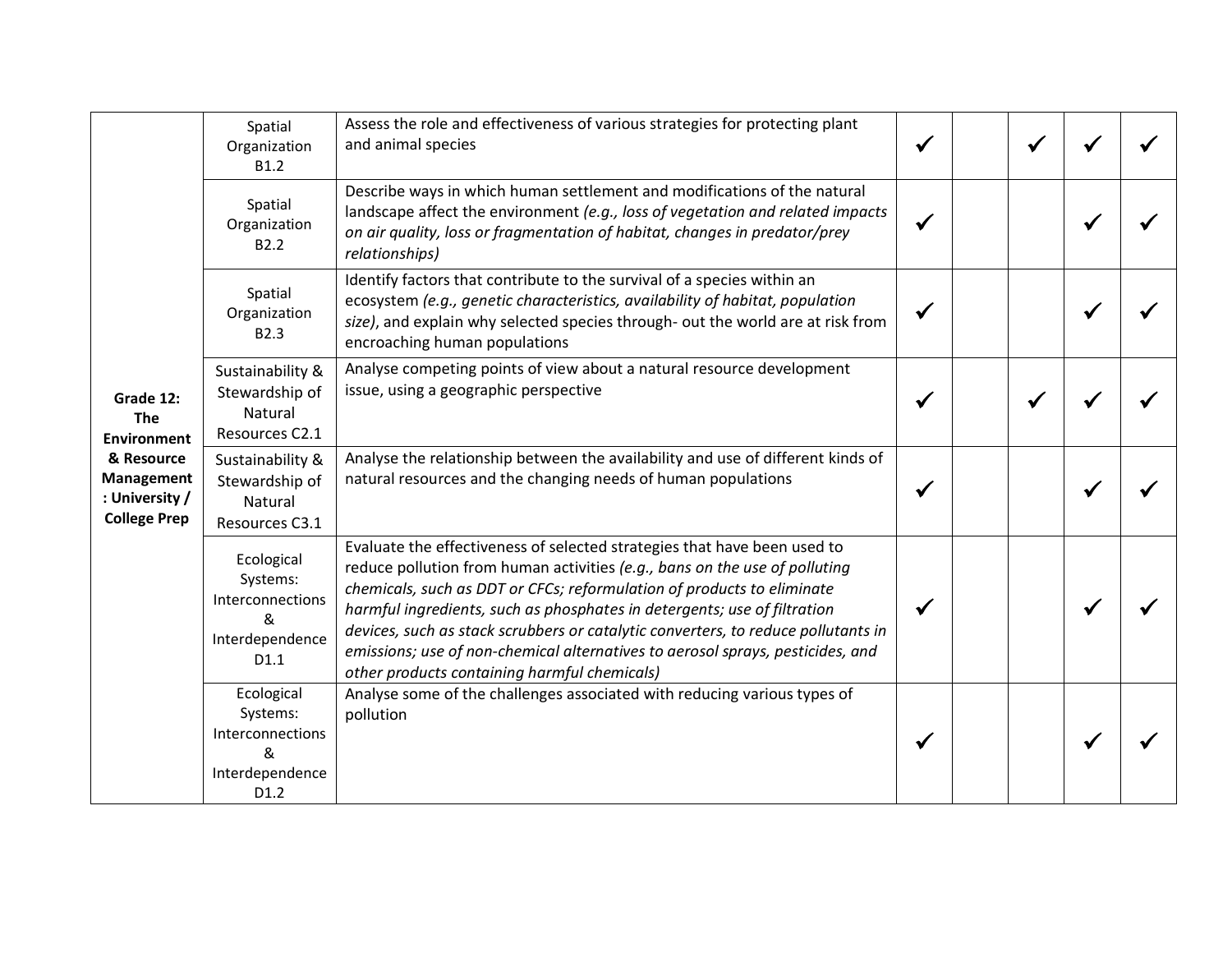|                                                                                                                                                               | Community<br>Action E1.2                                                     | Assess the contribution to environmental sustainability of selected locally<br>implemented initiatives and personal choices (e.g., waste-reduction<br>initiatives, such as recycling, municipal waste fees, bring-your-own-bag<br>programs; energy- conservation initiatives, such as time-of-use energy pricing,<br>LEED certification; awareness initiatives, such as Earth Hour and environment<br>days)                                                   |  |  |  |
|---------------------------------------------------------------------------------------------------------------------------------------------------------------|------------------------------------------------------------------------------|---------------------------------------------------------------------------------------------------------------------------------------------------------------------------------------------------------------------------------------------------------------------------------------------------------------------------------------------------------------------------------------------------------------------------------------------------------------|--|--|--|
| Grade 12:<br><b>The</b><br><b>Environment</b><br>& Resource                                                                                                   | Community<br>Action E1.3                                                     | Analyse a local, national, or global environmental issue and a range of<br>possible solutions, and create an action plan to address the issue                                                                                                                                                                                                                                                                                                                 |  |  |  |
| <b>Management</b><br>: University /<br><b>College Prep</b><br>Grade 12:<br>World<br><b>Issues: A</b><br>Geographic<br><b>Analysis:</b><br><b>College Prep</b> | Community<br>Action E3.1                                                     | assess the importance of behavioural and ethical factors (e.g., reducing<br>consumption, changing personal activities to reduce one's environmental<br>impact, giving priority to values such as environ- mental sustainability and<br>intergenerational equity in decision making) in reducing the human impact on<br>the environment                                                                                                                        |  |  |  |
|                                                                                                                                                               | Community<br>Action E3.2                                                     | describe various measurements of human impact on the environment (e.g.,<br>water footprint, carbon footprint, ecological footprint), and assess their<br>implications for the sustainable development of human societies in the future                                                                                                                                                                                                                        |  |  |  |
|                                                                                                                                                               | Spatial<br>Organization:<br>Regional<br>Similarities and<br>Differences B1.2 | Analyse environmental, economic, social, and political implications of the<br>unequal distribution of natural, economic, and social resources, nationally<br>and globally (e.g., over-exploitation of scarce resources and destruction of<br>ecosystems, disparities in standard of living, migration from resource-poor to<br>resource-rich areas, conflict over access to and control over resources)                                                       |  |  |  |
|                                                                                                                                                               | Sustainability<br>and<br>Stewardship<br>C1.1                                 | Identify opportunities for personal stewardship and involvement in<br>sustainability initiatives at a local, national, and international level (e.g.,<br>buying locally, participating in community gardens, conserving water,<br>carpooling and ride sharing, walking or riding instead of driving, supporting<br>organizations that promote sustainability), and assess the environmental,<br>economic, social, and political implications of their choices |  |  |  |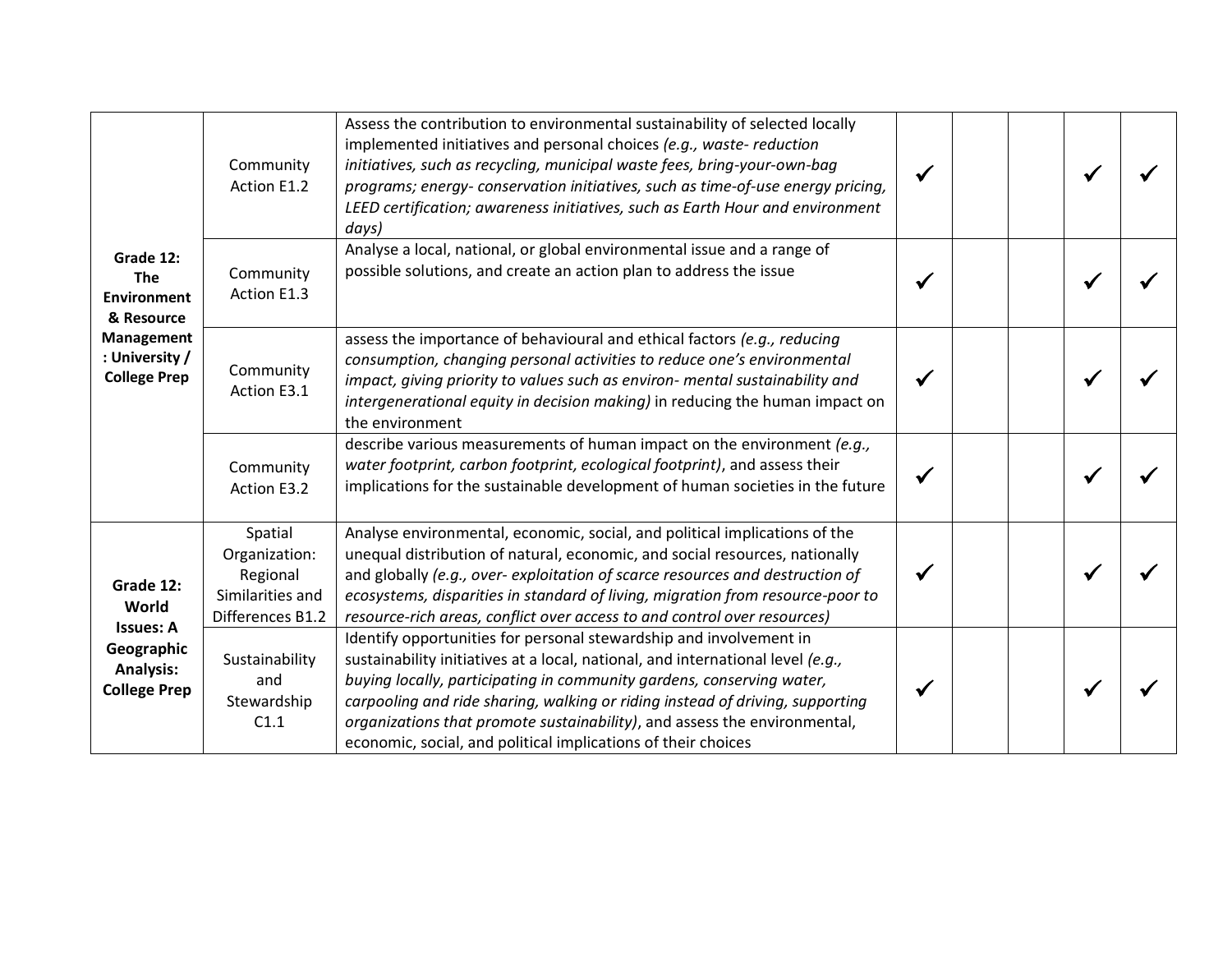| Grade 12:<br>World<br><b>Issues: A</b><br>Geographic<br><b>Analysis:</b><br><b>College Prep</b> | Sustainability<br>and<br>Stewardship<br>C2.1                   | Analyse environmental, economic, social, and political impacts related to the<br>use of selected natural resources at the local, national, and global level (e.g.,<br>impacts of freshwater consumption, different methods of energy production)                                                                                                                                                                                                                                                                                                                                              |  |              |  |
|-------------------------------------------------------------------------------------------------|----------------------------------------------------------------|-----------------------------------------------------------------------------------------------------------------------------------------------------------------------------------------------------------------------------------------------------------------------------------------------------------------------------------------------------------------------------------------------------------------------------------------------------------------------------------------------------------------------------------------------------------------------------------------------|--|--------------|--|
|                                                                                                 | Sustainability<br>and<br>Stewardship<br>C3.1                   | Identify the components of the global commons (e.g., oceans, air, outer<br>space), and explain their environmental, economic, social, and political<br>importance (e.g., oceans and atmosphere support life, control climate,<br>facilitate communications; oceans contain exploitable resources; space<br>facilitates communications, navigation, and observation of the earth)                                                                                                                                                                                                              |  |              |  |
|                                                                                                 | Sustainability<br>and<br>Stewardship<br>C3.2                   | Analyse issues related to human impacts on the global commons (e.g.,<br>threats to ocean life as a result of increased shipping, overfishing, and<br>acidification; increased air pollution and climate change as a result of<br>industrial activity) and to international management of the commons (e.g.,<br>lack of international authority to regulate the use of the global commons;<br>difficulty of getting countries to subordinate national interests to the welfare<br>of the planet)                                                                                               |  |              |  |
|                                                                                                 | Interactions and<br>Interdependence<br>: Globalization<br>D1.1 | Describe the characteristics of global citizen-ship, and explain how<br>individuals, acting as global citizens, can help to lessen economic, social, and<br>environmental impacts associated with globalization (e.g., by informing<br>themselves about how products are made and disposed of, buying fair-trade<br>products, boycotting products made through exploitive practices, raising<br>awareness of labour and environmental issues in developing countries,<br>supporting NGOs that are active in promoting workers' rights and<br>environmental protection in producing countries) |  |              |  |
|                                                                                                 | Interactions and<br>Interdependence<br>: Globalization<br>D3.2 | Analyse impacts of globalization on human and natural systems within<br>various countries (e.g., increased industrial employment in developing<br>countries, but with low wages and poor working conditions; disruption of<br>traditional societies and economies; loss of manufacturing capacity and<br>manufacturing jobs in developed countries; increased water and air pollution<br>in developing countries; increased greenhouse gas emissions from<br>transportation; damage to local ecosystems from invasive species introduced<br>by global travel and trade)                       |  | $\checkmark$ |  |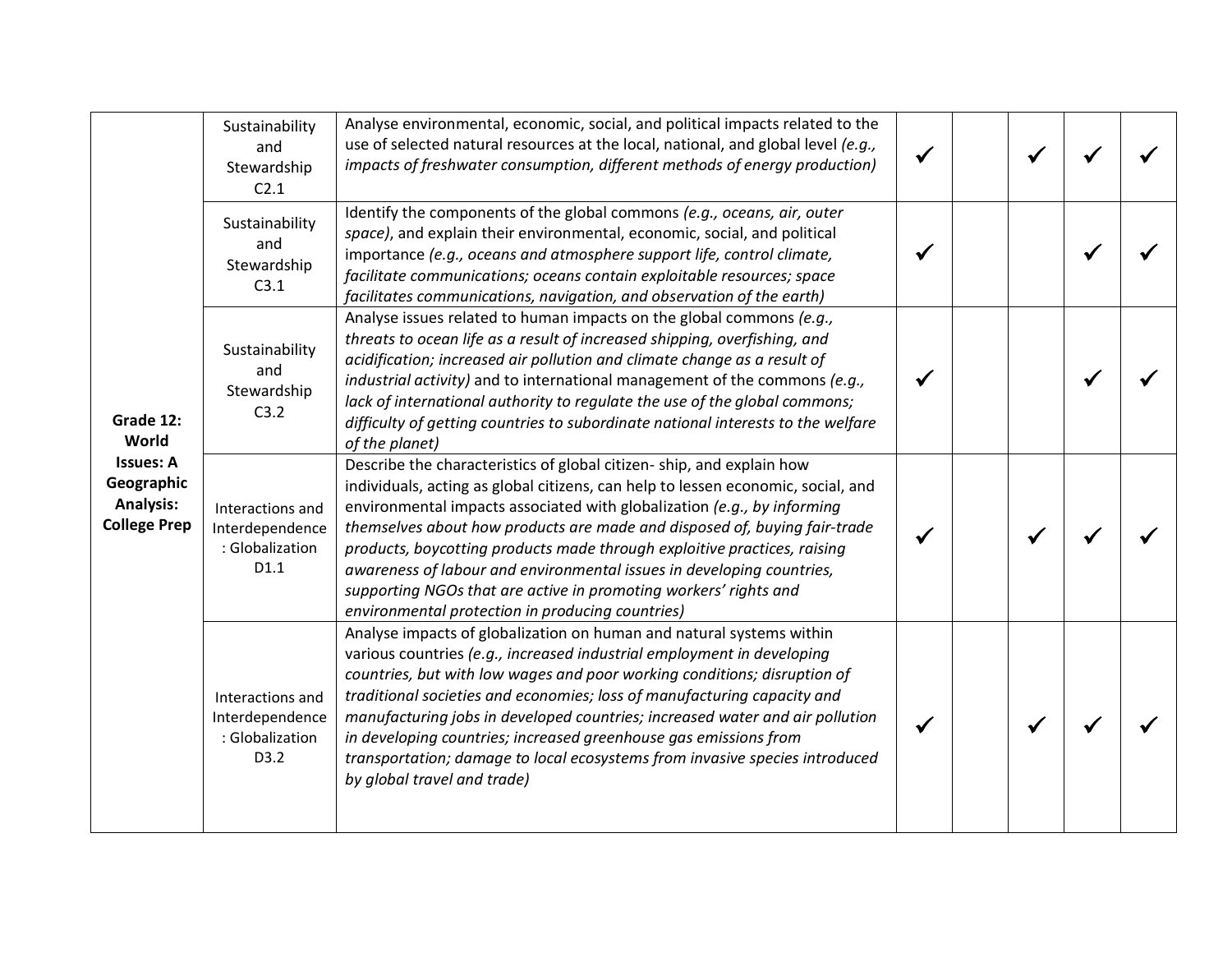| Grade 12:<br>World<br><b>Issues: A</b><br>Geographic<br><b>Analysis:</b><br><b>College Prep</b> | Changing<br>Societies E1.1                     | Analyse trends in urban growth, locally and globally, and explain factors<br>contributing to these trends (e.g., displacement of small farms by larger<br>industrialized farming operations, settlement of refugees in or near larger<br>urban settlements, rural overpopulation, economic opportunities in cities)                                                                                                                                                                                                                                               |  |  |  |
|-------------------------------------------------------------------------------------------------|------------------------------------------------|-------------------------------------------------------------------------------------------------------------------------------------------------------------------------------------------------------------------------------------------------------------------------------------------------------------------------------------------------------------------------------------------------------------------------------------------------------------------------------------------------------------------------------------------------------------------|--|--|--|
|                                                                                                 | Changing<br>Societies E1.3                     | Assess the impacts of increased urbanization on the environment and society<br>(e.g., land degradation, loss of agricultural land, increased demand on<br>services and infrastructure, social tensions, greater economic opportunities)                                                                                                                                                                                                                                                                                                                           |  |  |  |
|                                                                                                 | Changing<br>Societies E2.2                     | Analyse the impact of population growth and rising standards of living on the<br>world's food supply and its characteristics, and assess options for meeting<br>future global food requirements (e.g., increasing productivity through high-<br>yield crop varieties, genetically modified crops, intensive farming, industrial<br>farming, aquaculture; increasing amount of land under cultivation through<br>irrigation, forest clearance, and other means; making greater use of existing<br>resources by reducing the amount of animal protein in our diets) |  |  |  |
|                                                                                                 | Species and<br>Spaces B1.2                     | Explain why selected natural spaces and species are at risk                                                                                                                                                                                                                                                                                                                                                                                                                                                                                                       |  |  |  |
| Grade 12:<br>Living in a<br><b>Sustainable</b><br>World:<br>Workplace<br>Prep                   | Species and<br>Spaces B2.2                     | Assess impacts of human settlement and activities on selected ecosystems<br>(e.g., deforestation and loss of habitat from resource development in the<br>boreal forest; loss of habitat and degradation of water quality from aggregate<br>mining and increased agriculture in the Carolinian forest in southern Ontario;<br>water pollution from industry, agriculture, and human waste in the Florida<br>wetlands; threats to coral reefs from rising water temperatures and increased<br>human interaction)                                                    |  |  |  |
|                                                                                                 | Sustainability of<br>Natural<br>Resources C1.2 | Describe ways in which individuals can contribute to the sustainable use of<br>natural resources (e.g., by buying, selling, or donating good-quality used<br>products so that they may be reused; reducing personal consumption;<br>recycling; buying fair-trade products; supporting environmental non-<br>governmental organizations)                                                                                                                                                                                                                           |  |  |  |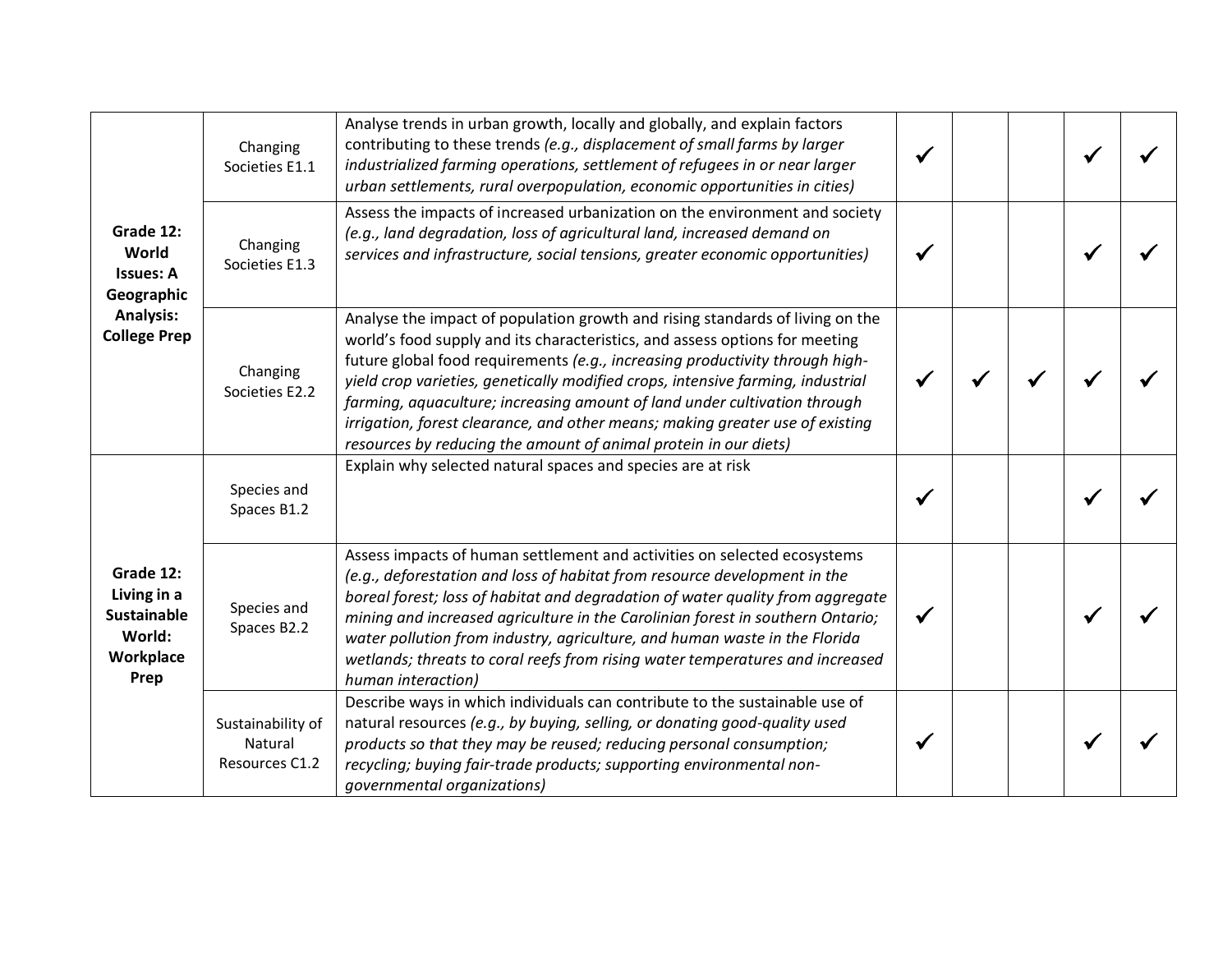| Grade 12:<br>Living in a<br><b>Sustainable</b><br>World:<br>Workplace<br>Prep | Sustainability of<br>Natural<br>Resources C3.1  | Analyse factors affecting the global distribution of major types of renewable<br>and non-renewable natural resources, and assess some of the consequences<br>of the distribution and availability of these resources                                                                                                                                                                                                                                                                                                |  |  |  |
|-------------------------------------------------------------------------------|-------------------------------------------------|---------------------------------------------------------------------------------------------------------------------------------------------------------------------------------------------------------------------------------------------------------------------------------------------------------------------------------------------------------------------------------------------------------------------------------------------------------------------------------------------------------------------|--|--|--|
|                                                                               | Sustainability of<br>Natural<br>Resources C3.4  | Describe how population growth affects the availability and consumption of a<br>variety of resources                                                                                                                                                                                                                                                                                                                                                                                                                |  |  |  |
|                                                                               | Ecosystems and<br><b>Human Activity</b><br>D2.1 | Describe ways in which humans have altered ecological processes (e.g., by<br>draining wetlands, paving over land, contaminating land and water with<br>chemicals, deforestation, overharvesting), and explain the impacts of these<br>activities on natural systems (e.g., loss of habitat, lowering of the water table,<br>increase in levels of carbon dioxide in the atmosphere, loss of species,<br>disruption of food chains, formation of urban heat islands and related impacts<br>on air and water quality) |  |  |  |
|                                                                               | Community<br>Action E1.1                        | Analyse the contributions of selected individuals, businesses, and<br>organizations to resolving environmental issues of concern to their local<br>community                                                                                                                                                                                                                                                                                                                                                        |  |  |  |
|                                                                               | Community<br>Action E2.1                        | Calculate their ecological footprints and create a plan to reduce personal<br>consumption and waste                                                                                                                                                                                                                                                                                                                                                                                                                 |  |  |  |
|                                                                               | Community<br>Action E2.4                        | Analyse the impact of consumer behaviour on the environment (e.g.,<br>transportation choices, water and energy consumption, product choices)                                                                                                                                                                                                                                                                                                                                                                        |  |  |  |